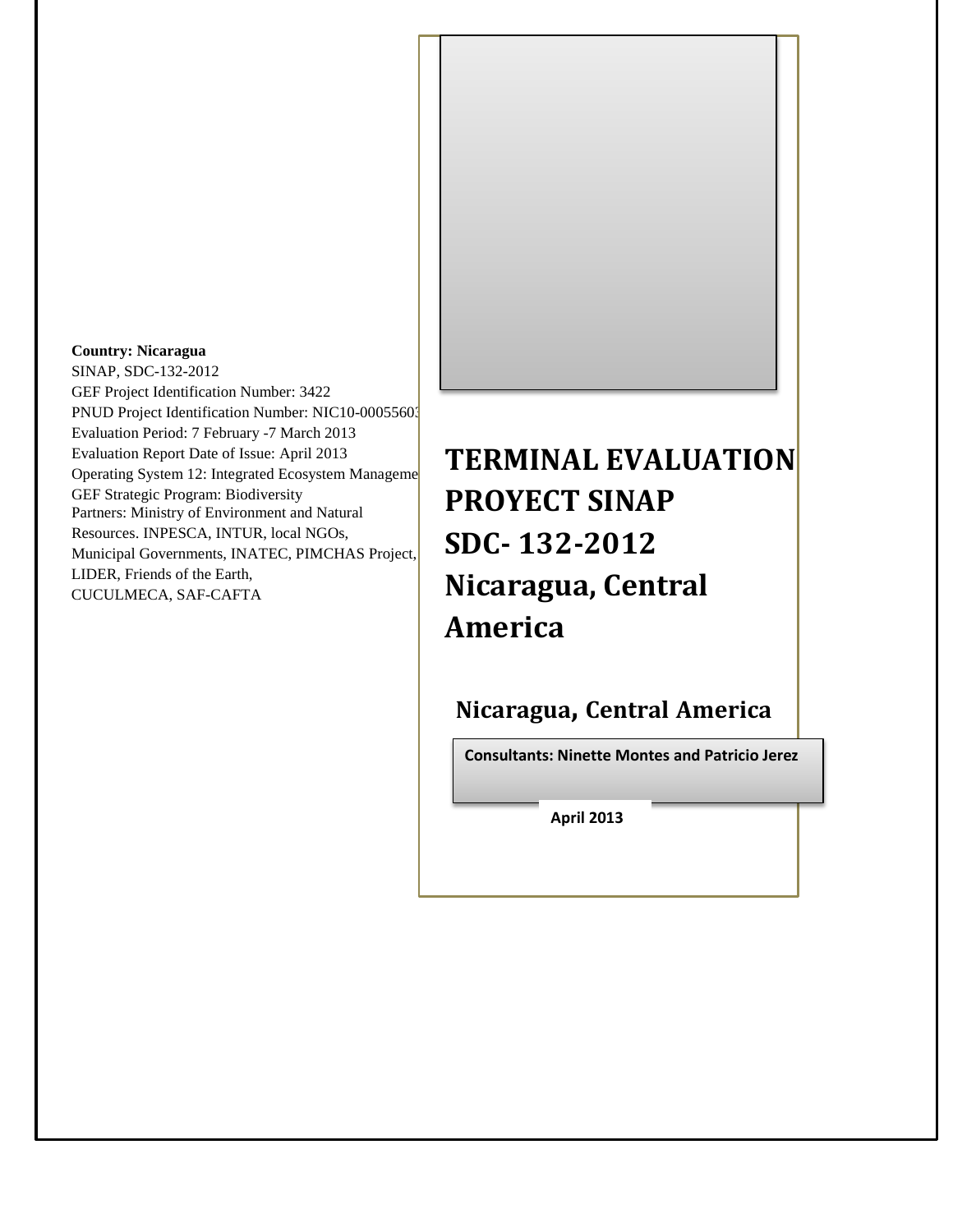# **CONTENT**

| i) | EXECUTIVE SUMMARY __________________________________ Error! Bookmark not defined.                                                                                                                                              |     |
|----|--------------------------------------------------------------------------------------------------------------------------------------------------------------------------------------------------------------------------------|-----|
| 1. |                                                                                                                                                                                                                                |     |
| 2. |                                                                                                                                                                                                                                |     |
| 3. |                                                                                                                                                                                                                                |     |
|    |                                                                                                                                                                                                                                |     |
|    |                                                                                                                                                                                                                                | 6   |
|    |                                                                                                                                                                                                                                | 6   |
|    |                                                                                                                                                                                                                                |     |
|    |                                                                                                                                                                                                                                |     |
|    |                                                                                                                                                                                                                                | 9   |
|    |                                                                                                                                                                                                                                | - 9 |
|    |                                                                                                                                                                                                                                | 9   |
|    |                                                                                                                                                                                                                                |     |
|    | 2. PROJECT DESCRIPTION AND DEVELOPMENT CONTEXT ________________________________11                                                                                                                                              |     |
|    |                                                                                                                                                                                                                                | 11  |
|    |                                                                                                                                                                                                                                |     |
|    |                                                                                                                                                                                                                                |     |
|    |                                                                                                                                                                                                                                |     |
|    |                                                                                                                                                                                                                                | 12  |
|    |                                                                                                                                                                                                                                |     |
|    |                                                                                                                                                                                                                                | 14  |
|    |                                                                                                                                                                                                                                | 14  |
|    |                                                                                                                                                                                                                                |     |
|    |                                                                                                                                                                                                                                |     |
|    |                                                                                                                                                                                                                                |     |
|    |                                                                                                                                                                                                                                |     |
|    | 3.1. B Planned stakeholder participation entity and the control of the control of the control of the control of the control of the control of the control of the control of the control of the control of the control of the c |     |
|    |                                                                                                                                                                                                                                |     |
|    | 3.1. E Connections between the project and other interventions in this sector ______________________ 19                                                                                                                        |     |
|    |                                                                                                                                                                                                                                | 19  |
|    |                                                                                                                                                                                                                                |     |
|    | 3.2.1 Adaptive management (changes in the project design and project results during implementation) 20                                                                                                                         |     |
|    | 3.2.2 Association agreements (with the relevant regional or national stakeholders) ______________________ 21                                                                                                                   |     |
|    |                                                                                                                                                                                                                                |     |
|    |                                                                                                                                                                                                                                |     |
|    |                                                                                                                                                                                                                                |     |
|    |                                                                                                                                                                                                                                |     |
|    |                                                                                                                                                                                                                                |     |
|    | 3.2.6 Coordination of UNDP and partner for implementation and operations __________________________ 23                                                                                                                         |     |
|    |                                                                                                                                                                                                                                | 25  |
|    |                                                                                                                                                                                                                                | 25  |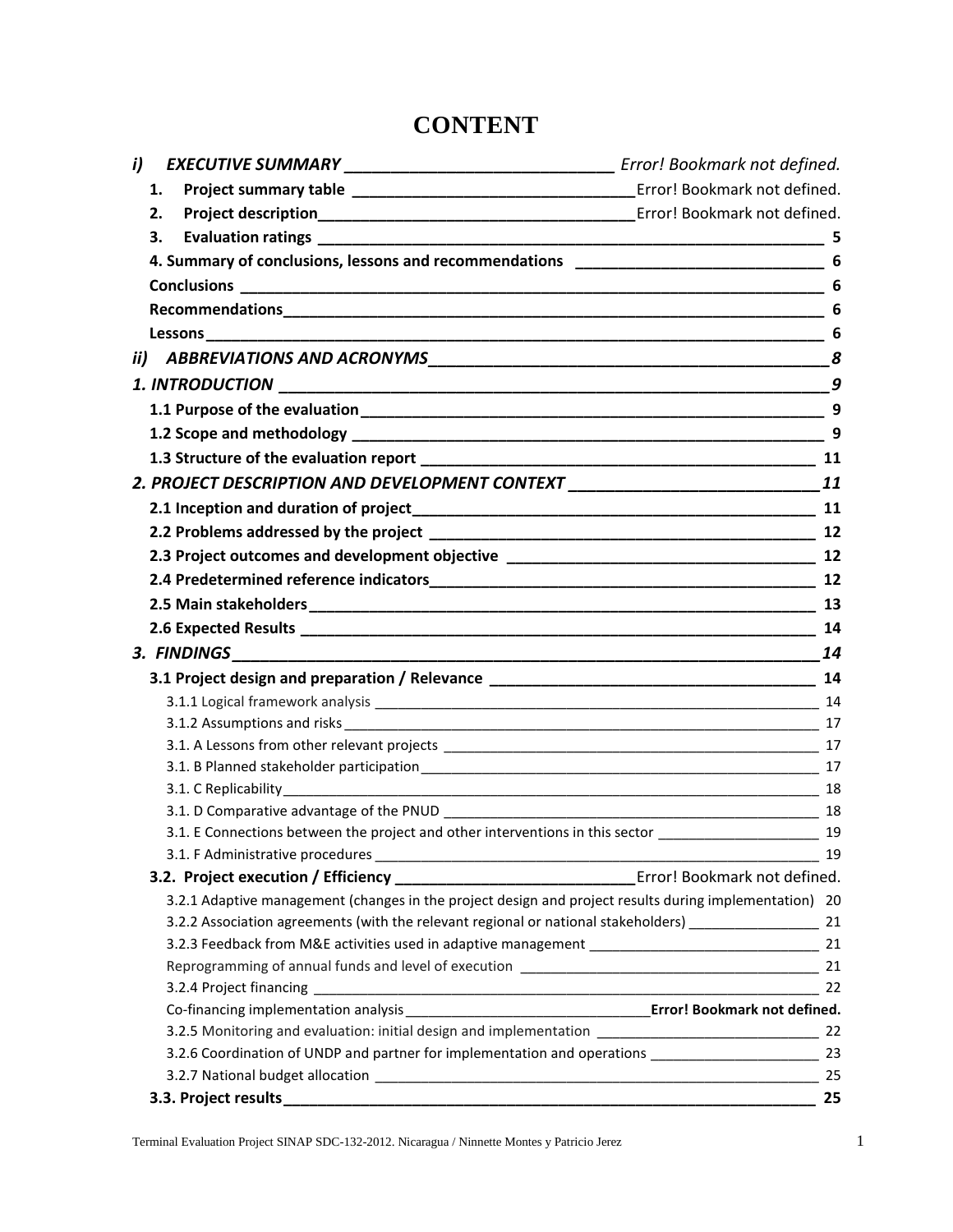|               | -26                                                                                                           |
|---------------|---------------------------------------------------------------------------------------------------------------|
|               |                                                                                                               |
|               | 3.3.3 Overall qualification of the project according to the evaluation criteria __________________________ 33 |
|               |                                                                                                               |
|               |                                                                                                               |
|               |                                                                                                               |
|               |                                                                                                               |
|               |                                                                                                               |
|               |                                                                                                               |
|               | 37                                                                                                            |
|               |                                                                                                               |
|               |                                                                                                               |
|               | 38                                                                                                            |
|               | 39                                                                                                            |
|               |                                                                                                               |
|               | 39                                                                                                            |
|               | 40                                                                                                            |
| 5. APPENDICES | Error! Bookmark not defined.                                                                                  |

## **Index of tables**

#### **Index of charts**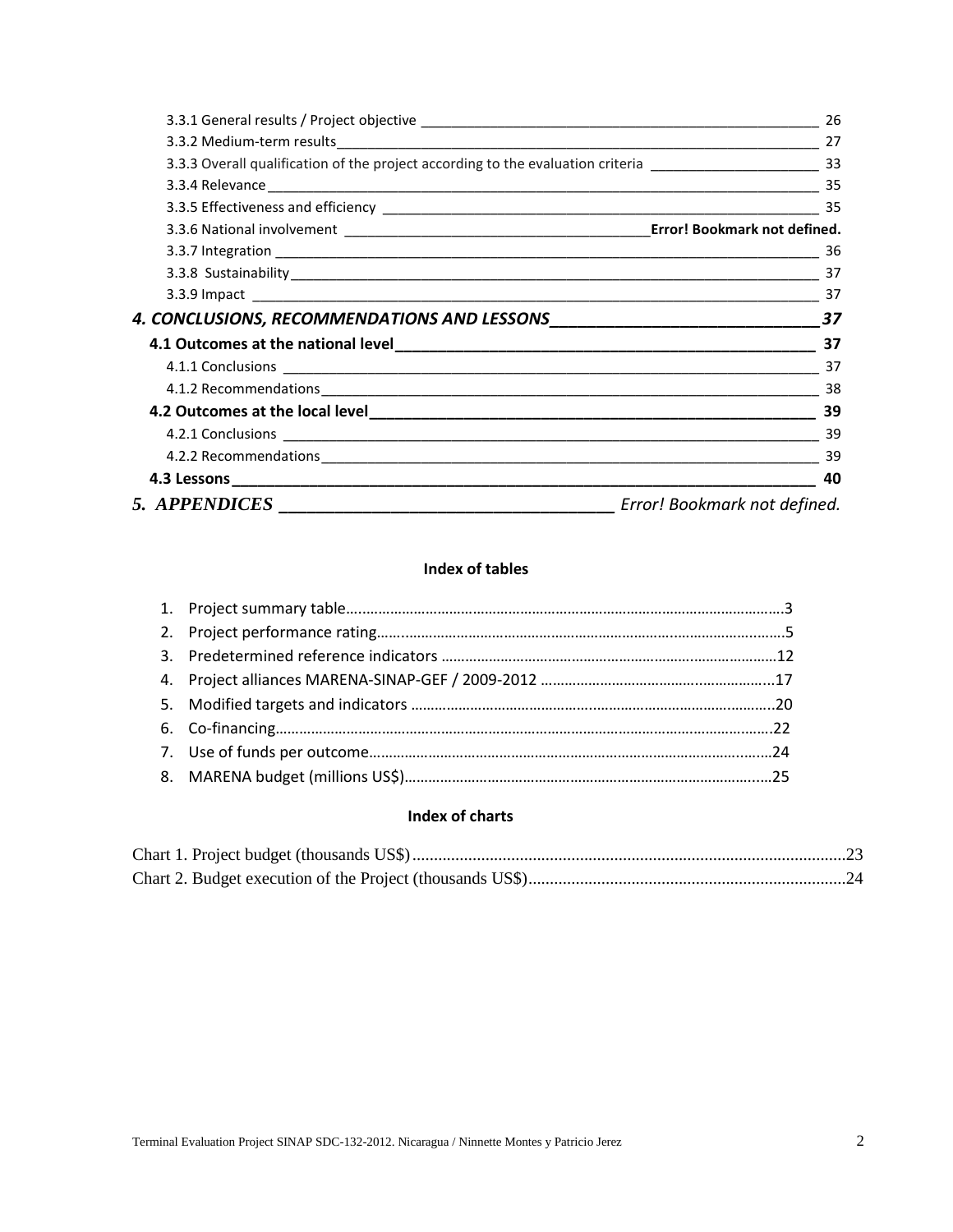# **i) EXECUTIVE SUMMARY**

## **1. Project summary table**

The project summary table shows a concise overview of the project and identifies the project within the GEF and UNDP, the country and the region where it is implemented, the area of interest, the Operational Program, the Implementing Agency and other stakeholders, as well as the budget at the time of approval for U.S. \$ 6.23 million and the executed budget at the end of the project which totalled U.S. \$ 5.98 million.

| Project title                         | Strengthening and Integration of Efforts for the Sustainability of the National System of<br><b>Protected Areas</b> |                                |                                                   |                                                          |  |
|---------------------------------------|---------------------------------------------------------------------------------------------------------------------|--------------------------------|---------------------------------------------------|----------------------------------------------------------|--|
| Identification of<br>the GEF Project: | 3422                                                                                                                |                                | at the time of<br>approval<br>(millones de USD)   | by the end of the<br>implementation<br>(millones de USD) |  |
| Identification of<br>the UNDP:        | 00055603                                                                                                            | Funding of the GEF<br>Project: | 1.8                                               | 1.76                                                     |  |
| Country:                              | Nicaragua                                                                                                           | IA and EA have:                | 0.03                                              | 0.018                                                    |  |
| Region:                               | Latin America and the<br>Caribbean                                                                                  | Government:                    | 0.32                                              | 0.32                                                     |  |
| Area of interest:                     | Biodiversity                                                                                                        | Others:                        | 4.08                                              | 3.9                                                      |  |
| Operational<br>program:               | 12 Integrated Management<br>of Ecosystems                                                                           | Total co-funding:              | 4.43                                              | 4.238                                                    |  |
| <b>Executing Agency</b>               | Ministry of the<br><b>Environment and Natural</b><br>Resources                                                      | Project total<br>expense:      | 6.23                                              | 5.988                                                    |  |
| Other                                 | INPESCA, INTUR, local NGOs<br>Municipal Governments,<br><b>INATEC, PIMCHAS PROJECT,</b>                             |                                | Project document signing:<br>(project start date) | December 2008                                            |  |
| <b>Stakeholders</b>                   | <b>LIDER FRIENDS OF TEH</b><br>EARTH, CUCULMECA, SAF-<br><b>CAFTA</b>                                               | Closing date<br>(Operations):  | Budget:<br>November 2011                          | Reality:<br>December 2012                                |  |

| Table 1. Project summary table |  |  |  |  |
|--------------------------------|--|--|--|--|
|--------------------------------|--|--|--|--|

Sources: ProDoc, CDR 2009 - 2012, reformulated LF, PMU Advance Report 2012

# **2. Project description**

MARENA, through the Directorate-General of Natural Patrimony and in compliance with its institutional mandate as the guiding, regulating and facilitating body responsible for the protection and preservation of natural resources and the environment, with the help of associated counterparts, has set the goal of providing the National System of Protected Areas (SINAP for its initials in Spanish) with the technical and financial tools needed to become a change agent for the preservation of biodiversity.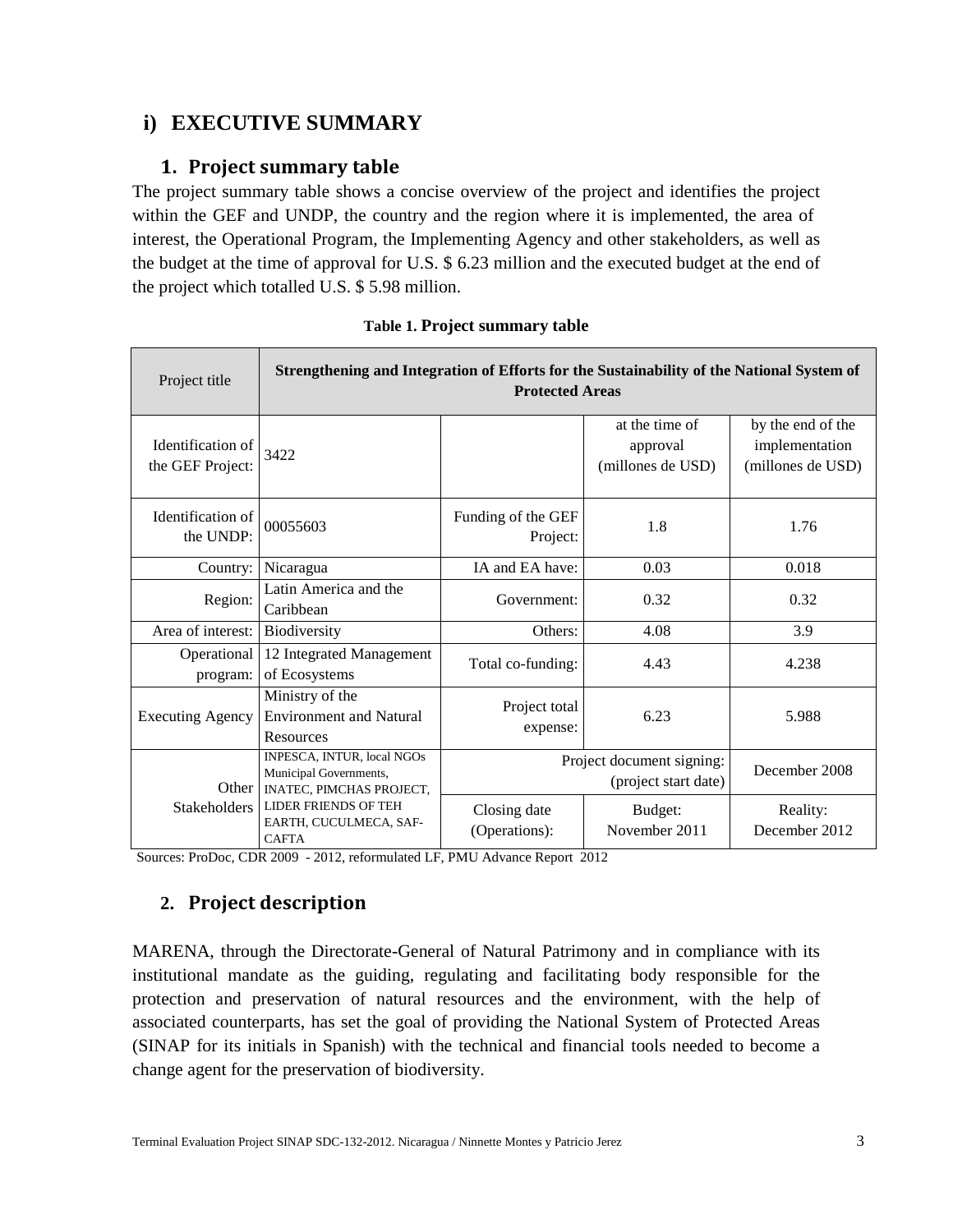With this purpose, the project "Strengthening and Catalyzing the Sustainability of Nicaragua's Protected Areas System" was prepared, based on SINAP's Development Strategy and Plan and building on existing diagnoses that identify a number of barriers to be overcome in the institutional strengthening of SINAP. In this way, the project was designed with substantial support from key stakeholders, who contributed technical tools and financial proposals to develop and implement the project under MARENA's responsibility.

The project proposed a new approach to planning, management and administration of protected areas, including territorial involvement in order to promote the sustainable use and rational exploitation of natural resources.

This project was funded by the Global Environment Facility - GEF and implemented by the Ministry of Environment and Natural Resources (MARENA) following the National Implementation Modality (NIM). The GEF Implementing Agency for this project was the United Nations Development Programme (UNDP) of Nicaragua. The project implementation period was 45 months (nearly four years), from 2009 through December 2012.

The Project Goal was defined as follows: "Nicaraguan society conserves biodiversity in-situ through a sustainable National Protected Areas System".

The Project Objective is: "The Nicaraguan Protected Areas System is effectively managed through legal reforms, strengthened institutions, sustainable financing and partnerships"

This objective was assessed through the evaluation of 4 outcomes: (a) Enhanced Policy and legal framework enables improved SINAP management and finances; (b) PA management responsibilities are shared by key stakeholders; (c) Capacities for sustainable financing of SINAP and PAs developed and (d) Institutional management and learning within project and MARENA.

The project began in four pilot Protected Areas (Padre Ramos, Pilas -Hoyo, Dipilto-Jalapa and Datanlí-El Diablo) and had an influence on 28 Protected Areas over the course of its implementation. Its objective was to strengthen sustainable financial mechanisms, by analyzing and strengthening the legal framework and making viable proposals for financial mechanisms for sharing responsibilities and commitments with institutional decision-makers; local governments; landowners; and users of the natural resources, environmental goods and services of the Protected Areas; through participation, strategic alliances, negotiation and organization.

This evaluation has been carried out in constant adherence to the guidelines, rules and procedures established by UNDP and GEF, as set out in the UNDP Guidelines for the Evaluation of GEF Funded Projects and the Terms of Reference (TOR) attached to the consultancy documents.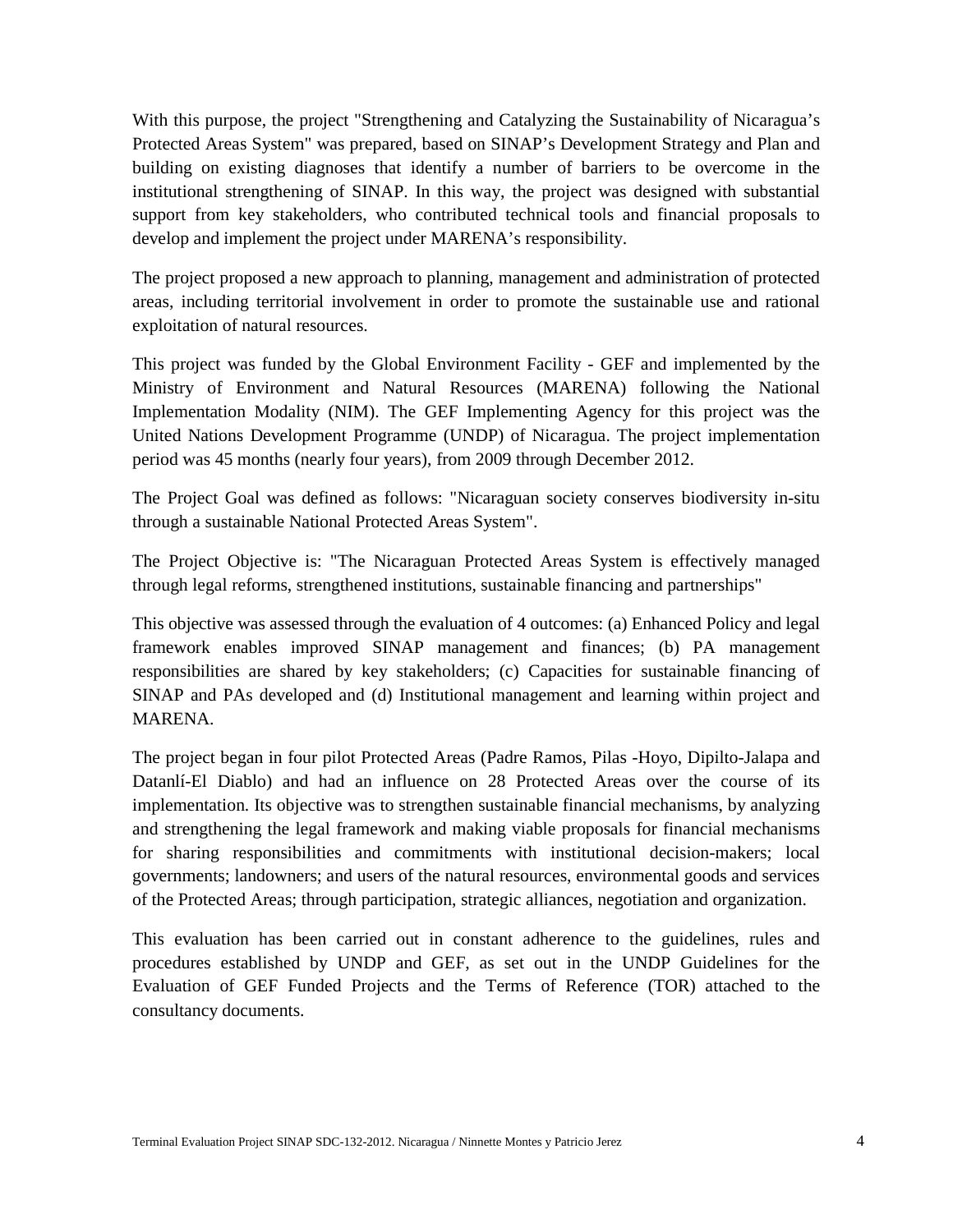### **3. Evaluation ratings**

<span id="page-5-0"></span>Table 2, corresponding to the evaluation ratings, was prepared on the basis of a compilation of primary, secondary and technical information, including, notably, the questions in the UNDP evaluation guidelines and their respective rankings or ratings. Interview formats were designed for each type of actor to be interviewed, such as Project Officials, MARENA officials at the central and territorial levels, UNDP officials and local actors (NGOs and beneficiaries). Furthermore, the observations noted during field visits were used as inputs to the valuation.

| Table 2. Project performance rating |  |  |  |  |  |
|-------------------------------------|--|--|--|--|--|
|-------------------------------------|--|--|--|--|--|

| <b>1. Monitoring and Evaluation:</b>                                                                                                                                                                 |        | 2. Performance of the IA and EA:                                                                                                                              |                             |  |
|------------------------------------------------------------------------------------------------------------------------------------------------------------------------------------------------------|--------|---------------------------------------------------------------------------------------------------------------------------------------------------------------|-----------------------------|--|
| Highly Satisfactory (HS), Satisfactory (S)<br>Moderately Satisfactory (MS), Moderately<br>Unsatisfactory (MU), Unsatisfactory (U),<br>Highly Unsatisfactory (HU)                                     | Rating | Highly Satisfactory (HS), Satisfactory (S) Moderately<br>Satisfactory (MS), Moderately Unsatisfactory (MU),<br>Unsatisfactory (U), Highly Unsatisfactory (HU) | Rating                      |  |
| M&E Initial Design                                                                                                                                                                                   | S      | Quality of the UNDP implementation                                                                                                                            | (MS)                        |  |
| M&E Execution Plan                                                                                                                                                                                   | (MS)   | <b>Execution Quality: Execution Agency</b>                                                                                                                    | (MS)                        |  |
| M&E General Quality                                                                                                                                                                                  | (MS)   | General Quality of the Implementation and<br>Execution                                                                                                        | (MS)                        |  |
| <b>3. Evaluation of results:</b><br>Highly Satisfactory (HS), Satisfactory (S)<br>Moderately Satisfactory (MS), Moderately<br>Unsatisfactory (MU), Unsatisfactory (U),<br>Highly Unsatisfactory (HU) | Rating | 4. Sustainability:<br>Likely (L); Moderately Likely (ML); Moderately<br>Unlikely (MU); Unlikely (U).                                                          | Rating                      |  |
| Relevance                                                                                                                                                                                            | (R)    | Political / Institutional                                                                                                                                     | (MU) national<br>(ML) local |  |
| Effectiveness                                                                                                                                                                                        | (MS)   | Social                                                                                                                                                        | (MU) national<br>(ML) local |  |
| Efficiency                                                                                                                                                                                           | (MS)   | Financial                                                                                                                                                     | (MU) national<br>(ML) local |  |
| General rating of project results                                                                                                                                                                    | (MS)   | Environmental                                                                                                                                                 | (MU) national<br>(MU) local |  |
| General likelihood of sustainability                                                                                                                                                                 |        |                                                                                                                                                               | (MU)                        |  |
| 5 Impact:<br>Significant (S) Minimal (M)<br>Negligible (N)                                                                                                                                           | Rating |                                                                                                                                                               |                             |  |
| <b>Environmental Status</b><br>Improvement.                                                                                                                                                          | (N)    |                                                                                                                                                               |                             |  |
| <b>Environmental Stress Reduction</b>                                                                                                                                                                | (M)    |                                                                                                                                                               |                             |  |
| Progress towards stress/status<br>change.                                                                                                                                                            | (S)    |                                                                                                                                                               | (MS)                        |  |
| General rating of project results                                                                                                                                                                    |        |                                                                                                                                                               |                             |  |

Source: Original, based on UNDP/GEF evaluation guide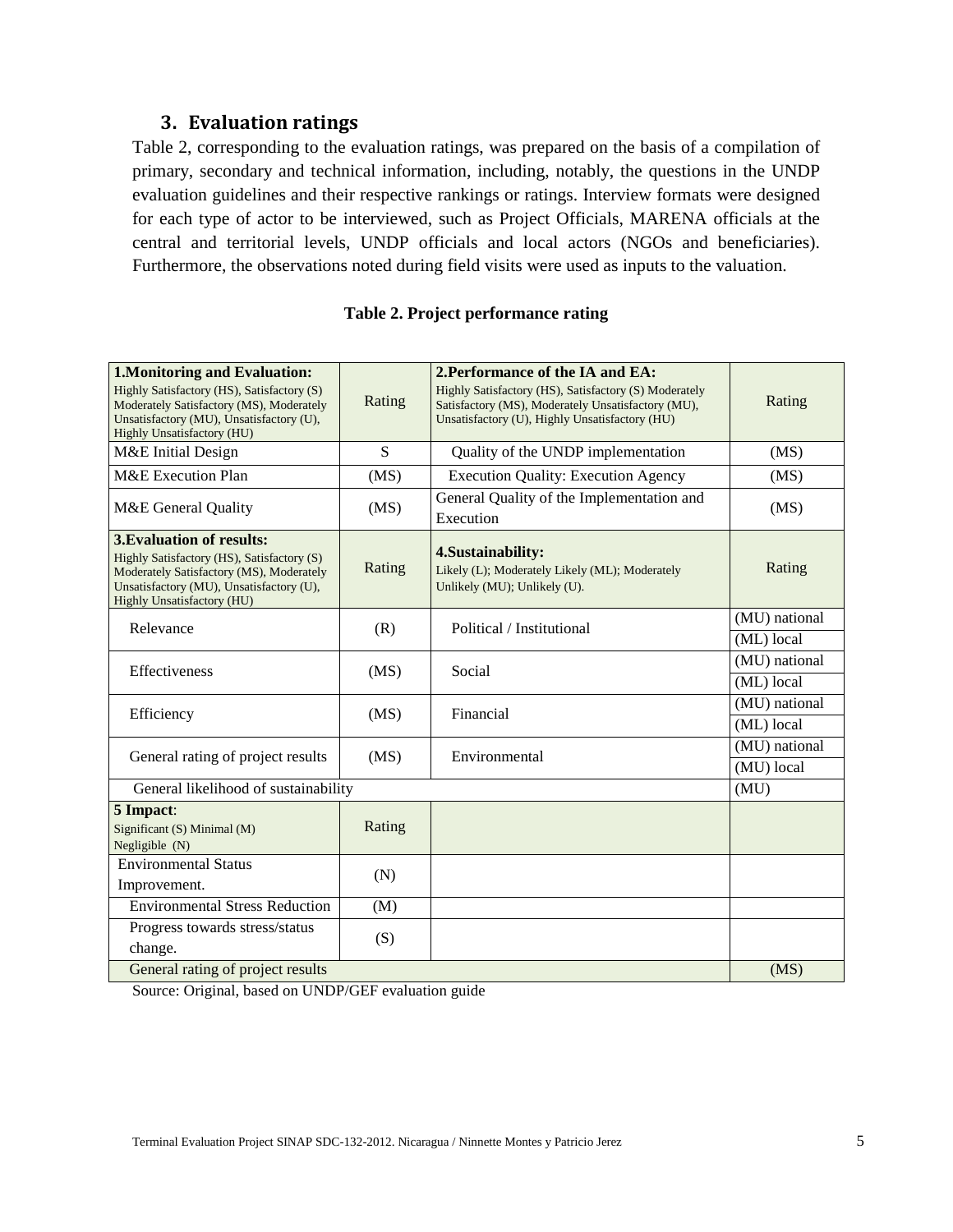## <span id="page-6-0"></span>**4. Summary of conclusions, lessons and recommendations**

### <span id="page-6-1"></span>**Conclusions**

At the territorial level, the project produced most of the outputs and it achieved the outcomes. At the national level, however, certain limitations were encountered to achieving the same results. The Protected Areas Act was not passed, nor was the Law of Fees, but, in general, the project contributed, though maybe not as much as expected, to improve the management of the PAs.

The project has managed to develop tools and capabilities (short-term results) so that all stakeholders can contribute to improving the management of PAs at the national level. However, some of these tools, such as the financial mechanism and local fund proposals, and the regulation for environmental compensation of the energy sector, among others, are still awaiting approval, implementation, review and institutionalization, so they were lowered them to the output level.

#### <span id="page-6-2"></span>**Recommendations**

The government (MARENA) should build on the achievements and momentum created by the project to take actions that would make it possible to advance towards the political, legal and financial strengthening of SINAP, such as reviewing, approving and implementing the tools developed and referred to in the preceding paragraph. Similarly MARENA should instruct their delegations to undertake short-term and continuous monitoring of the actions already implemented such as the Collaborative Management Committees, AOPs and business plans. The activation of the donor roundtable is also recommended, to develop the financial strategy, among other actions.

It should be noted that actions that can be undertaken do not necessarily need to have a project approach with external budgets, but they do need to have a political and administrative strategy particularly at the national level. At the territorial level, however, actions could take the form of projects.

The structures created with the Collaborative Management Committees should be sustained and strengthened through continuous work in the territories, for they have shown an interest in the progress of their communities, and significant achievements in terms of organization and coordination.

<span id="page-6-3"></span>Consolidating and replicating products and tools generated by the project could help advance to a stage of fuller implementation, especially of management, relationships and communication plans within the SINAP.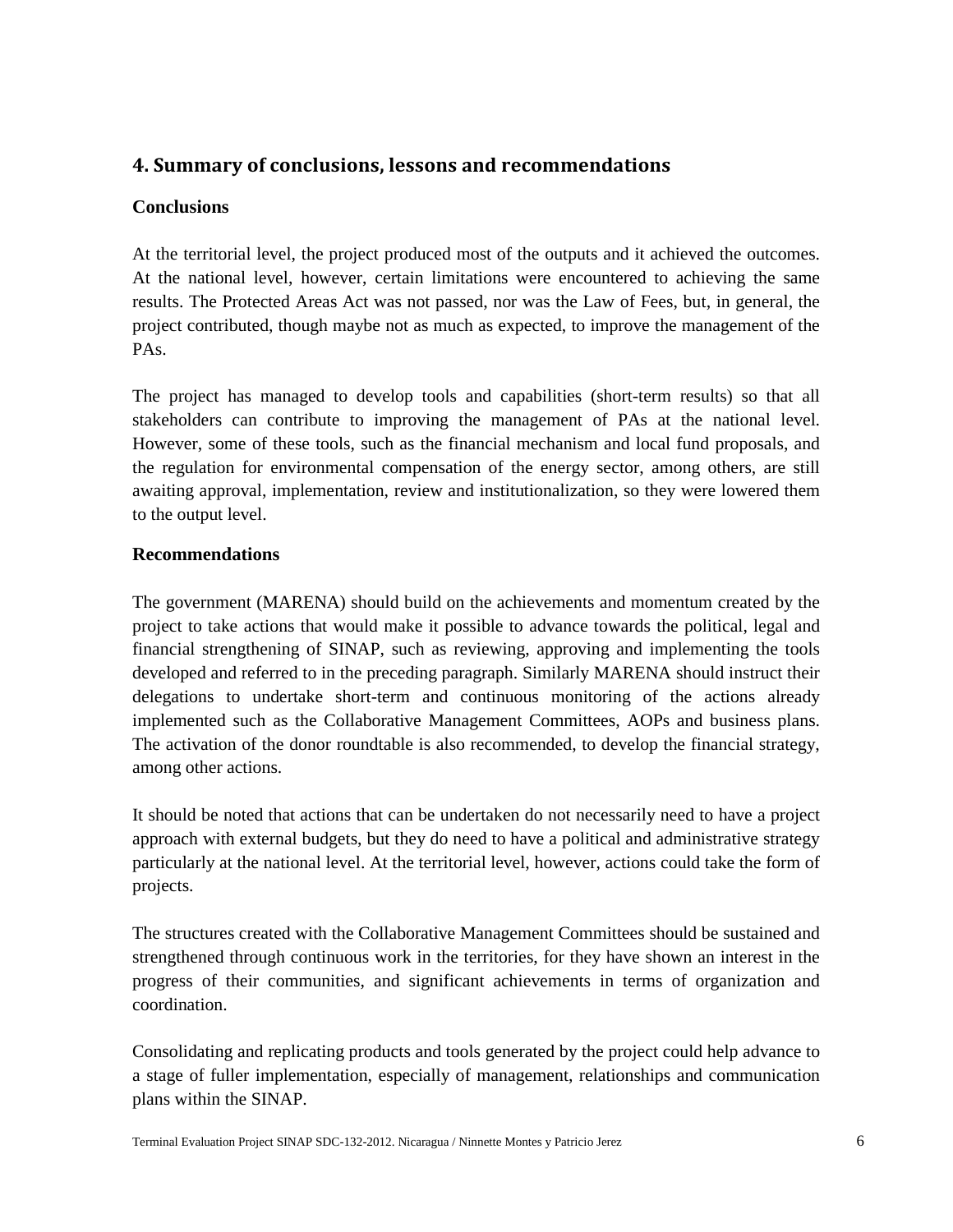#### **Lessons**

Formalization and adjustment of the changes within a project, when there are discrepancies between the formulation and execution of the project, is an experience to be considered for future projects. Time should be taken to adjust changes positively, to avoid large gaps between the general outcomes conceived in the initial design of the project and the outcomes obtained during implementation.

One of the lessons learned is that there is always a need for the participation of decision makers and stakeholders during all phases of the project cycle, especially during the implementation phase.

The decision makers involved in the design of the ProDoc were different from those involved in the implementation stage. As a result, it would be important to leave some time, during the stage of adjustments and updating, for the new decision makers to understand and appropriate the concept of the project. In the opinion of the consultant, the central government institutions involved in this project failed to achieve this; an example is the weak performance in promoting Laws and in the consultations with MPs and with key people to mobilize resources and achieve the political will of the highest spheres in the country.

Multi-sectorial alliances and co-financing are some of the good practices in this project, leaving positive results for the attainment of goals in the territories.

The process, structure, and focus of the Collaborative Management Committees, are practices that have improved governability and increased the effectiveness of protected area management. These practices should be reproduced and emphasized throughout the system.

Training and sustainable use projects that benefit the management of the Protected Areas are key elements for attitude changes (more awareness and responsibility for the protection of biodiversity), which the communities in the territories need to embrace.

<span id="page-7-0"></span>The management and administration of the subsystems in pilot protected areas, provide participants with specific skills for the effective management of protected areas.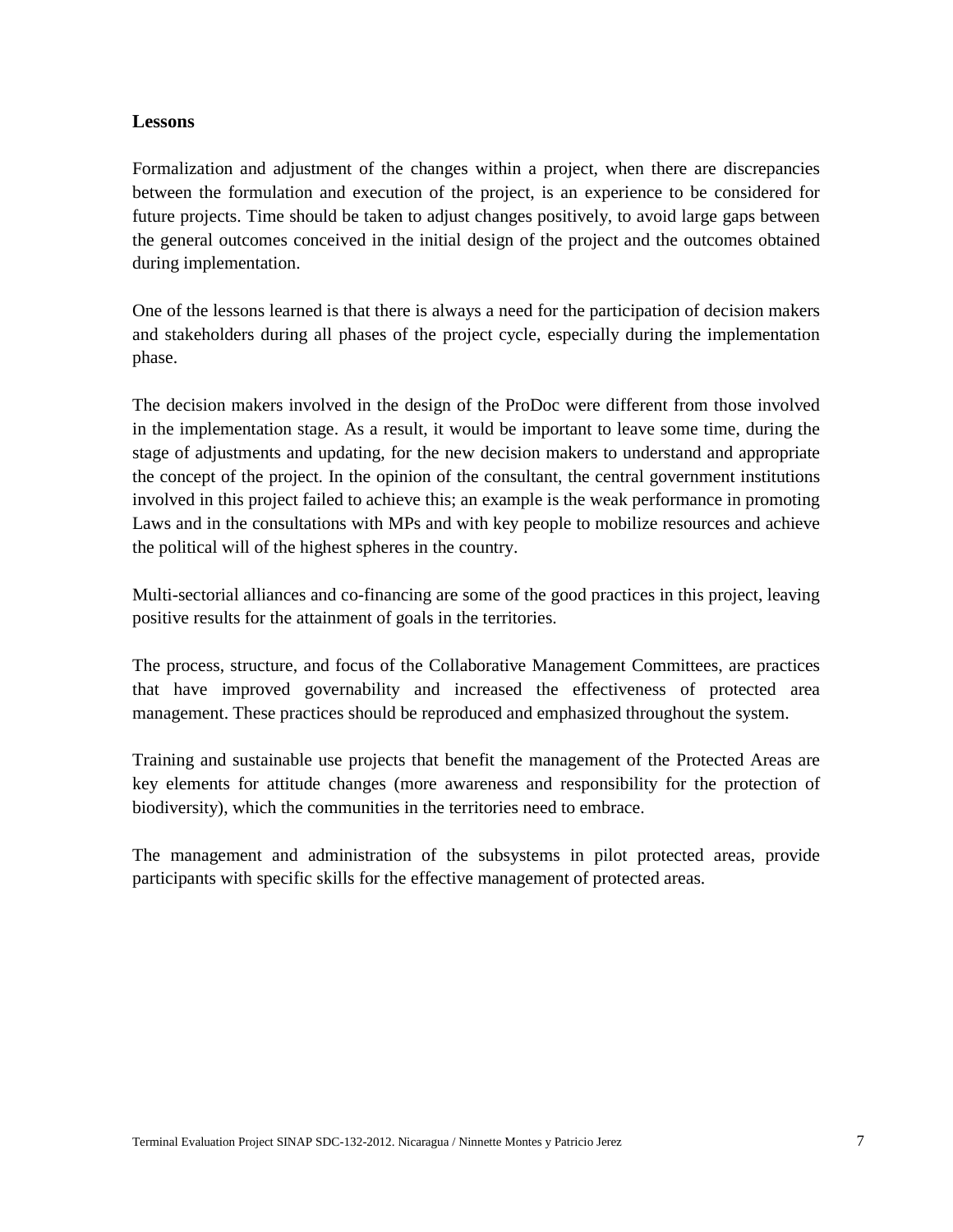# **ii) ABBREVIATIONS AND ACRONYMS**

| PA             | Protected Area                                                                  |
|----------------|---------------------------------------------------------------------------------|
| <b>IDB</b>     | <b>Inter-American Development Bank</b>                                          |
| <b>CBD</b>     | Convention on Biological Diversity                                              |
| <b>CMC</b>     | Co-operative Management Committee                                               |
| <b>PACP</b>    | Protected Areas Co-management Project                                           |
| <b>DGTC</b>    | Directorate-General for Territorial Coordination                                |
| <b>DGP</b>     | Directorate-General of Planning                                                 |
| <b>DGNP</b>    | Directorate-General for Natural Patrimony                                       |
| <b>NPD</b>     | National Project Director                                                       |
| SD             | <b>Superior Directorate</b>                                                     |
| TD             | <b>Territorial Delegations</b>                                                  |
| EA             | <b>Executing Agency</b>                                                         |
| FE             | <b>Final Evaluation</b>                                                         |
| <b>MTE</b>     | Mid-Term Evaluation                                                             |
| <b>GEF</b>     | Global Environmental Fund                                                       |
| IA             | <b>Implementing Agency</b>                                                      |
| <b>IDR</b>     | (for its initials in Spanish) Rural Development Institute                       |
| <b>INPESCA</b> | (for its initials in Spanish) Nicaraguan Institute of Fisheries and Aquiculture |
| <b>INTUR</b>   | (for its initials in Spanish) Nicaraguan Institute of Tourism                   |
| <b>MARENA</b>  | (for its initials in Spanish) Ministry of the Environment and Natural Resources |
| <b>METT</b>    | Management Effectiveness Tracking Tool                                          |
| <b>MIFIC</b>   | Ministry of Development, Industry and Commerce                                  |
| LF             | Logical Framework                                                               |
| <b>NIM</b>     | <b>UNDP National Implementation Modality</b>                                    |
| NGO            | Non-governmental Organisation                                                   |
| <b>PANIF</b>   | (for its initials in Spanish) Nicaragua-Finland Environmental Program           |
| <b>PASMA</b>   | (for its initials in Spanish) DANIDA Funded Environment Sector Support          |
| <b>PIMCHAS</b> | <b>Integrated Project for Watershed Management</b>                              |
| <b>PIR</b>     | Project Implementation Report                                                   |
| <b>UNDP</b>    | United Nations Development Programme                                            |
| AOP            | <b>Annual Operational Plan</b>                                                  |
| ProDoc         | Project Document                                                                |
| <b>SINAP</b>   | (for its initials in Spanish) National System of Protected Areas                |
| M&E            | Monitoring and Evaluation                                                       |
| <b>TOR</b>     | Terms of Reference                                                              |
| <b>TNC</b>     | The Nature Conservancy                                                          |
| <b>RCT</b>     | <b>Rural Community Tourism</b>                                                  |
| PMU            | Project Management Unit                                                         |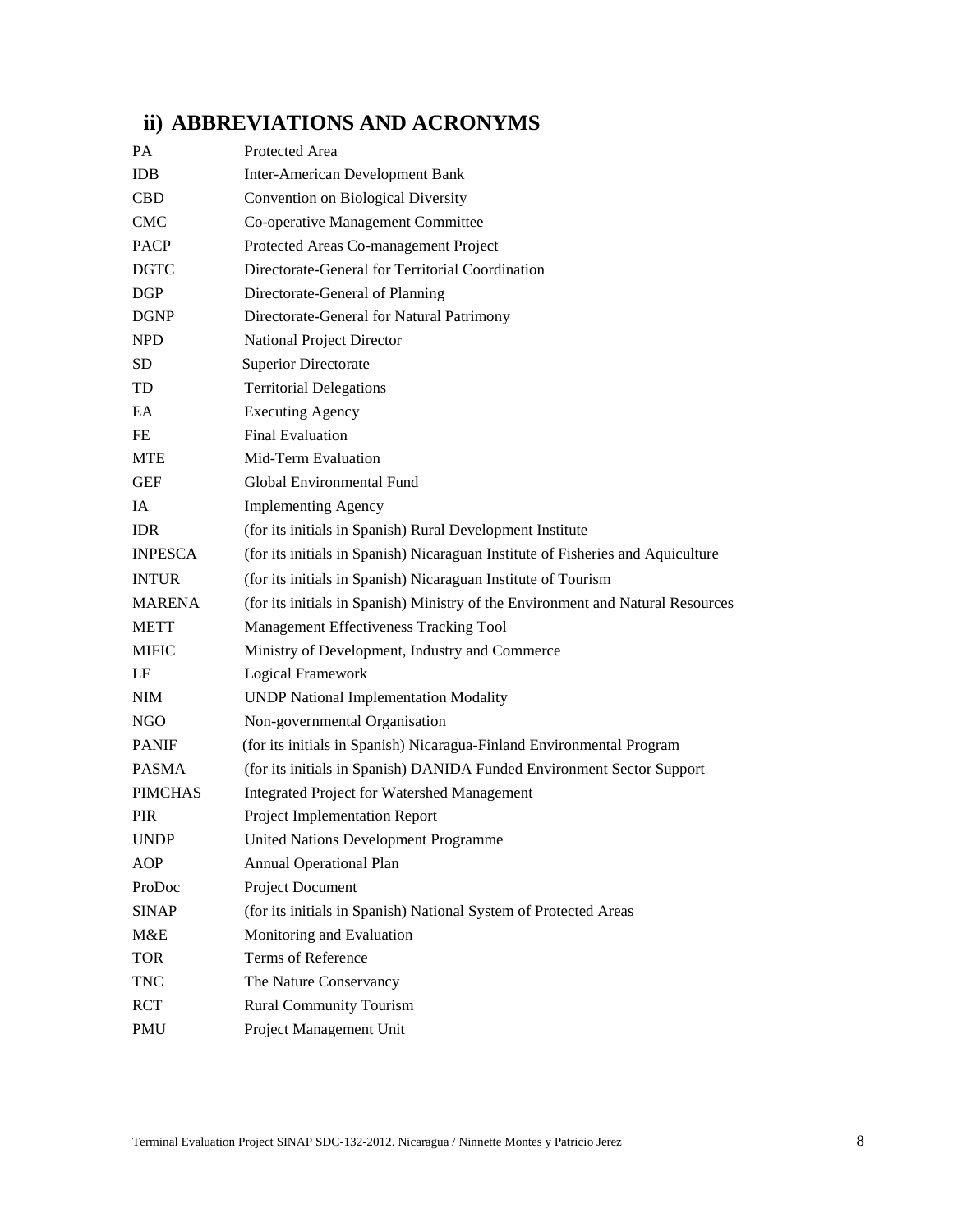# <span id="page-9-0"></span>**1. INTRODUCTION**

## <span id="page-9-1"></span>**1.1 Purpose of the evaluation**

The goal of this evaluation is to analyze the results achieved by the "Strengthening and Catalyzing the Sustainability of Nicaragua's Protected Areas System" Project and also to underline the lessons learned, in order to help improve the sustainability of the project's benefits and also of the UNDP programming in general.

It also examines the efficiency and effectiveness of the project in terms of achieving expected results, and evaluates the relevance and sustainability of achievements as contributions to medium and long term results. An evaluation carried out through an analysis of results, should provide the basis for the follow-up to the project.

In this assessment, the main responsibility of the evaluation team is to examine the following elements: the project design, the objectives established and results achieved; different aspects of the project such as sustainability, appropriation, monitoring and evaluation, and efficiency; the project strategy and development; the relationship among the different actors and their specific roles; the attainment of the results, objective and impacts of the project; the effectiveness of the strategy undertaken by the project especially in the development of the Management Plan; the financial, administrative and managerial aspects of the project; the project´s compliance with the rules and procedures of the project's administrative, financial and reporting system, verify that all is in accordance with the rules and regulations of UNDP and GEF, and with the public procurement requirements when applicable.

## <span id="page-9-2"></span>**1.2 Scope and methodology**

The project has been designed to facilitate the effective management of the National System of Protected Areas of Nicaragua by means of with legal reforms, strengthened institutions, sustainable funding and strategic associations.

The following elements, among others, were taken into consideration to attain the objective of this evaluation:

- Concept and design of the Project, including procedures and policies, in accordance with the project objectives, the priorities of the Government, the UNDP country program and the priorities of the cooperating agencies.
- Implementation and Project Management with regard to transparency and sustainability in matters related to project design, legal framework and social, environmental and economic risks.

The evaluation was carried out according to the TORs in a period of 20 working days in 30 calendar days, which included an assessment mission in the geographic area covered by the project, which covers the Departments of Chinandega, Matagalpa, Jinotega and Nueva Segovia and encompasses the pilot protected areas of: Padre Ramos, Pilas-Hoyo, Dipilto-Jalapa and Datanlí-El Diablo.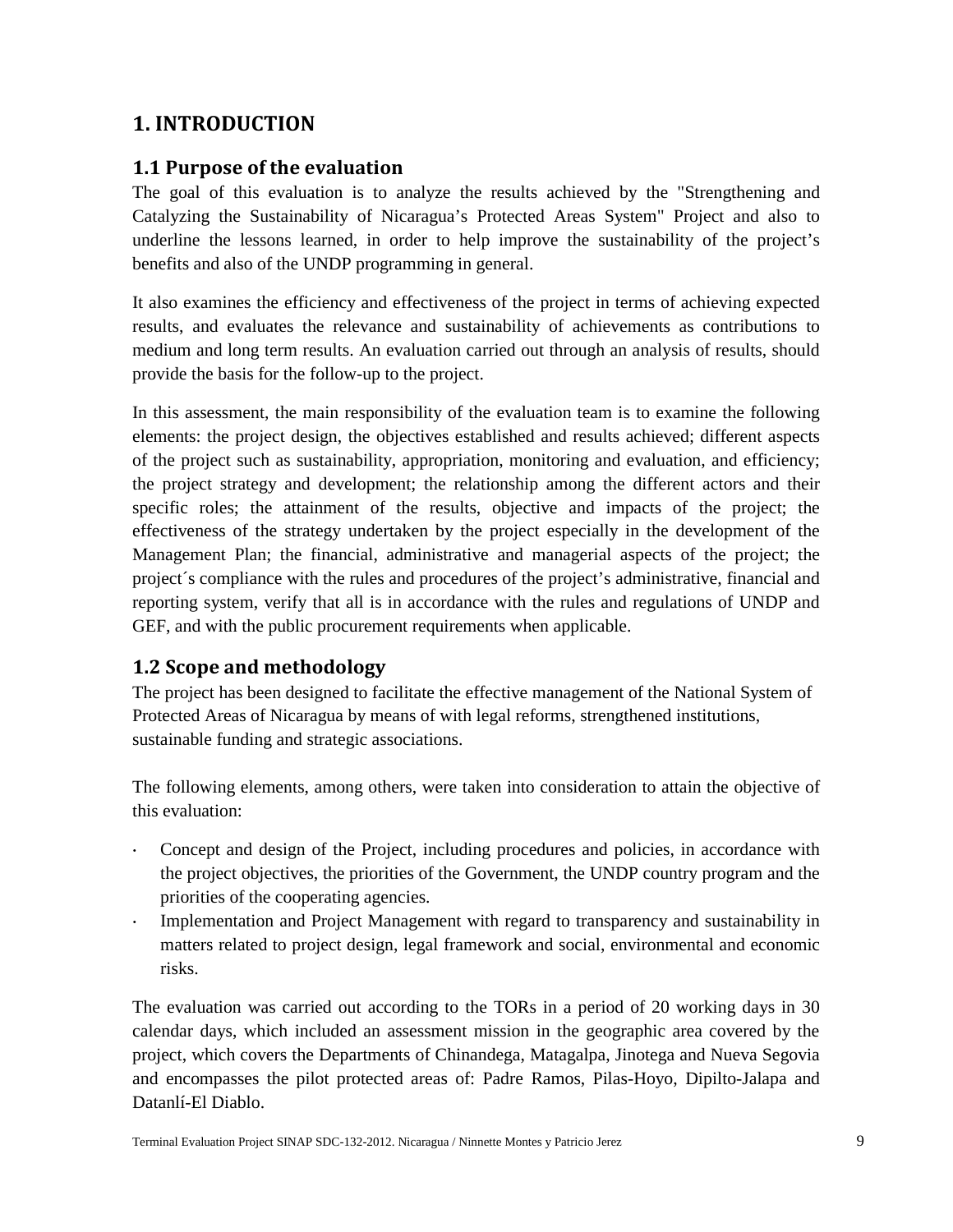Performance verification was an important element for the monitoring, evaluation and assurance of project efficiency.

The assessment began with the search for and review of key project documents among which the most significant were the ProDoc, the Medium-Term Evaluation (MTE); the Final Report of the Project and the PIRs from 2010, 2011 and 2012. Obtaining these documents took longer than expected and they were finally compiled during interviews with the UNDP Program Officer, authorities of the Ministry of Environment and Natural Resources (MARENA) and the Project Management Unit (PMU) in the city of Managua.

The methodological exercise was structured under three headings: determining the research criteria, collection of information, and processing and analysis of quantitative and qualitative information. It started with the preparation of the study and ended with a final report submitted for the approval of the UNDP.

The information gathered in the field, prior documentary research and corroboration with different key players of the project provided the basis for processing information and preparing the final report.

Interviews were conducted with the UNDP Program Officer, and in MARENA with the National Project Coordination (NPC), the Directorate-General of Planning (DGP), the Directorate-General for Natural Heritage (DGNP), the SINAP specific Directorate and with other MARENA staff involved in the project such as the technical assistant and the project manager, with whom we were in constant communication to verify the objectivity of both the documentary research and the field information.

The evaluation team was responsible for determining the research criteria, focusing on covering the largest area and the largest number of beneficiaries, and on projects implemented with measurable results and tangible realities. Thus, the most relevant sites to be visited during the field work were selected and the instruments to be used during data collection were designed, taking into consideration the short time mandated by the ToRs.

Data collection was based on semi-structured personal interviews with key stakeholders, semistructured group interviews with focal agents and application of the instruments designed for quantitative secondary data collection. Validation of these instruments, primarily for the group interviews, was carried out during the field visits, based on the classification of groups found in the territories.

The information gathering process was modified during the assessment mission, due to different situations in each of the sites visited. The 3 scheduled workshops were replaced by interviews with homogeneous groups in each territory, achieving greater communication and expression of the group feelings, and this provided the evaluation team with a more classified and organized understanding.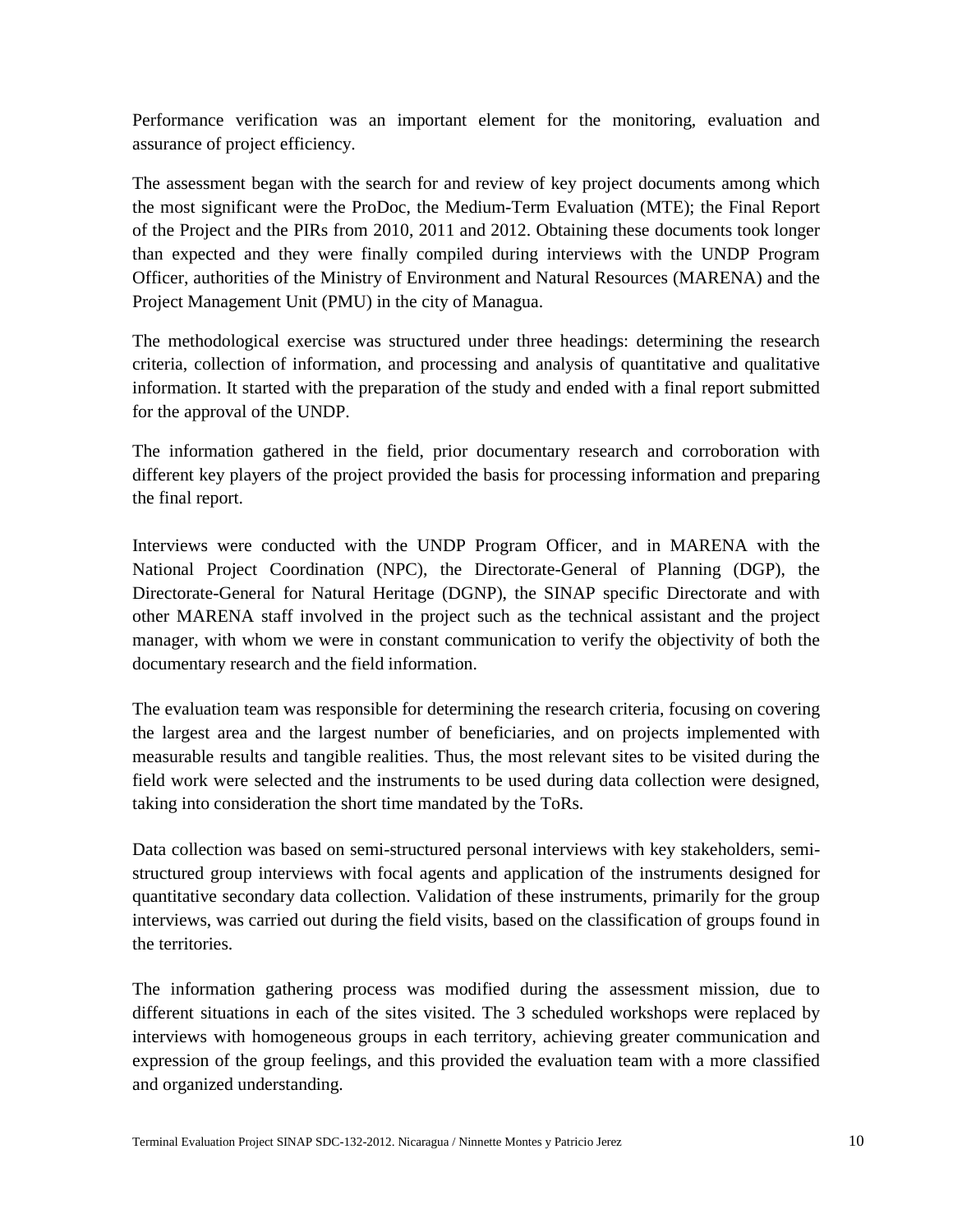During the field work stage, interviews were carried out with staff from the Departmental Delegations of MARENA, municipal officials, representatives of nongovernmental organizations (NGOs) and project beneficiaries. A total of 30 people were interviewed in the departments visited, with an equal proportion of women―who stood out for their leadership―and men.

Seven departments were visited (León, Chinandega, Matagalpa, Jinotega, Nueva Segovia, Estelí and Madriz) where pilot projects were implemented; direct communication was established with project operators, in order to open dialogue with beneficiaries in the communities, have interviews with key people and observe directly how the project unfolded in practice.

Once the field work was concluded, a presentation about the preliminary findings was prepared and presented to UNDP and MARENA. The list of people interviewed, the travel itinerary and the summary of field visits are attached as annexes to this report.

## <span id="page-11-0"></span>**1.3 Structure of the Evaluation report**

The structure of this final evaluation report of the "Strengthening and Catalyzing the Sustainability of Nicaragua's Protected Areas System" project, was prepared following the guidelines, regulations and procedures of the United Nations for the Development Programme (UNDP) and the Global Environment Facility (GEF) in compliance with the UNDP / GEF Guidelines for Project Evaluation and the specifications cited in the Terms of Reference.

The report consists of five chapters, beginning with the introduction and continuing with the description of the project and its development context. Subsequently, in the substantive section of the report, the findings are divided to cover design and project formulation, implementation and results. The last part of the report presents conclusions, recommendations and lessons learned.

<span id="page-11-1"></span>The fifth and final section contains the annexes.

# **2. PROJECT DESCRIPTION AND DEVELOPMENT CONTEXT**

## <span id="page-11-2"></span>**2.1 Inception and duration of project**

The "Strengthening and Catalyzing the Sustainability of Nicaragua's Protected Areas System" project was carried out, according to plan, over a period of 45 months (about four years), from March 2009 to December 2012.

The project was implemented in 4 pilot Protected Areas (Padre Ramos, Pilas-Hoyo, Dipilto-Jalapa and Datanlí-El Diablo) but its implementation influenced 28 PAs. During the implementation period, some of the target indicators for immediate outputs were reformulated, but the overall objective and the outcomes remained intact.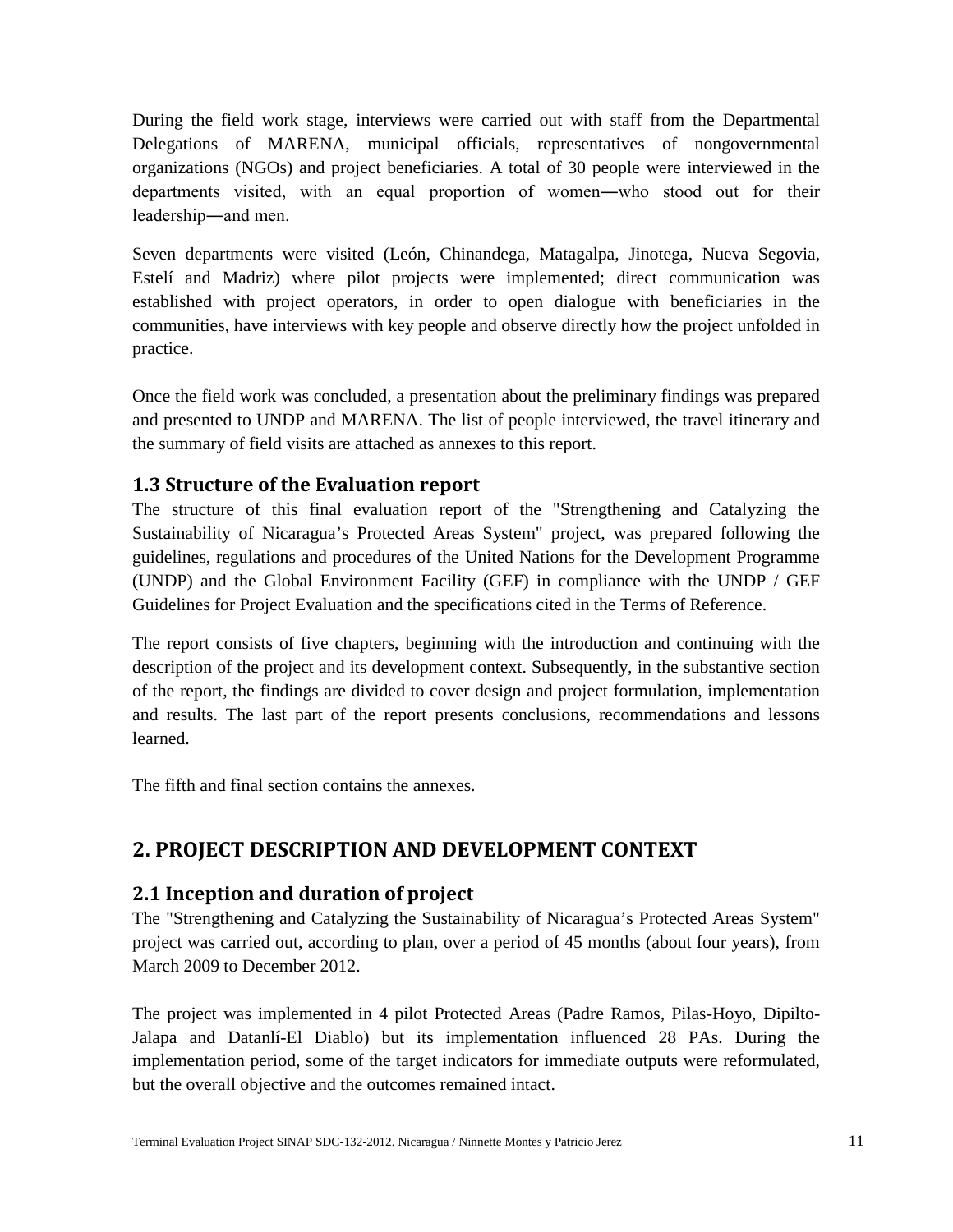## <span id="page-12-0"></span>**2.2 Problems addressed by the project**

The ProDoc strategy proposal emphasizes the need to address the most critical barriers such as strategic management and financing, for they limit the effectiveness of SINAP. Once this this fundamental obstacle is overcome, it would be possible to: i) promote a national atmosphere that facilitates the adjustment of the legal, policy and strategy framework to have a more efficient SINAP operating, ii) share the responsibilities of PA management with all the stakeholders and relevant target groups, iii) improve the financial situation of SINAP, iv) institutionalize learning within the project and MARENA. These barriers remain in place after the completion of the project, but with the positive results and effects achieved in the various levels of the outcomes, it can be affirmed that there is a process of effective change toward achievement of the overall objective in the longer term.

## <span id="page-12-1"></span>**2.3 Project outcomes and development objective**

The strategic goal of the project, defined as: "The Nicaraguan society preserves biodiversity *insitu* through a sustainable National Protected Areas System" was derived from the imperative need to reconcile economic growth and biodiversity preservation in the territories.

To achieve this goal the project instituted a general objective: "The Nicaraguan Protected Areas System is effectively managed through legal reforms, strengthened institutions, sustainable financing and partnerships" which is supposed to be achieved through the development of four Outcomes (intermediate objectives), in correspondence with the main barriers identified:

- 1. Enhanced policy and legal framework enables improved SINAP management and finances.
- 2. PA management responsibilities are shared by key stakeholders.
- 3. Capacities for sustainable financing of SINAP and PAs developed.
- 4. Institutional management and learning within project and MARENA.

## <span id="page-12-2"></span>**2.4 Predetermined reference indicators**

Table 3 presents the baseline and goals for each one of the four outcomes.

| <b>Results</b>                                                                                              | <b>Baseline</b>                                                | Goals                                        |
|-------------------------------------------------------------------------------------------------------------|----------------------------------------------------------------|----------------------------------------------|
| Project objective: "The<br>Nicaraguan Protected Areas                                                       | 1 PA (5100 ha)                                                 | 50 additional PAs (321,813 ha) by $S81$      |
| System is effectively                                                                                       | 1 PA with a score over 600.                                    | 4 additional PAs with scores over 600.       |
| managed through legal<br>reforms, strengthened<br>institutions, sustainable<br>financing and partnerships." | SINAP's baseline investment at June<br>2007 in<br>US\$400.000. | 4 PAs with a financial gap reduction of 20%. |

**Table 3. Predetermined reference indicators**

<span id="page-12-3"></span> $1$  Beside the ones that appear in the PIRs, the reference indicators/goals modified during implementation have been included as well.

Terminal Evaluation Project SINAP SDC-132-2012. Nicaragua / Ninnette Montes y Patricio Jerez 12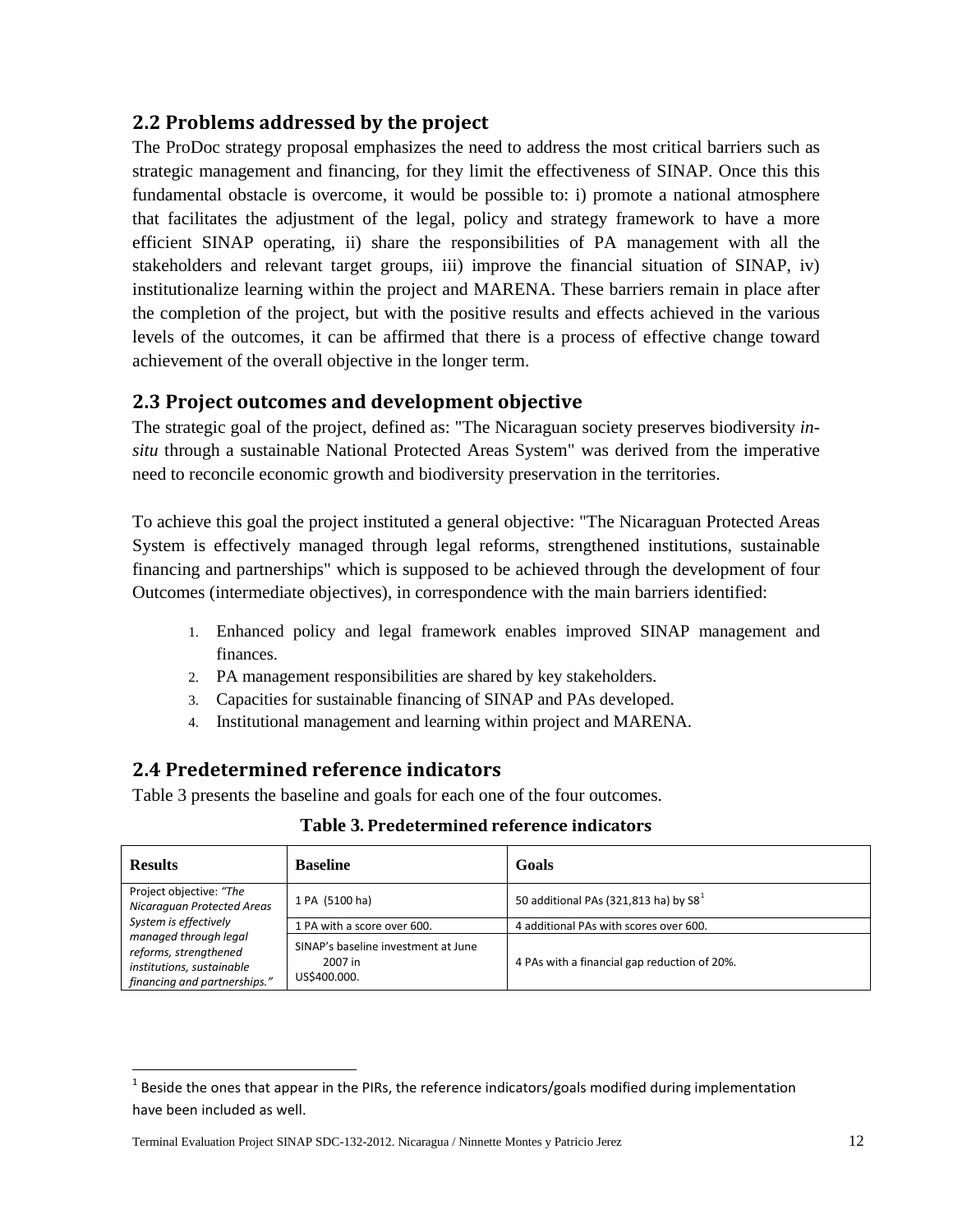| Outcome 1: (Intermediate                                                             | Current legal framework causing:<br>1)<br>Undefined mandates<br>2)<br>Low visibility for SINAP<br>3)<br>Inability to finance PAs through<br>concessions and/or fiduciary<br>mechanisms | Regulation Reform to the PA regulations approved in S8 clarifying:<br>Decentralized roles and responsibilities<br>1)<br>2)<br>Increased visibility of SINAP<br>Financing SINAP through local financial mechanisms<br>3)                                                                                                                                                                                  |
|--------------------------------------------------------------------------------------|----------------------------------------------------------------------------------------------------------------------------------------------------------------------------------------|----------------------------------------------------------------------------------------------------------------------------------------------------------------------------------------------------------------------------------------------------------------------------------------------------------------------------------------------------------------------------------------------------------|
| result)<br>Enhanced policy and legal<br>framework enables<br>improved SINAP          | Politicians and national and territorial<br>institutional decision makers know the<br>economic, social and ecological value of<br>SINAP.                                               | 70% awareness measured through a survey.                                                                                                                                                                                                                                                                                                                                                                 |
| management and finances.                                                             | The decentralization agreement is<br>ratified by all agents involved (MARENA<br>and Municipal Governments)                                                                             | 20 municipal authorities agree with and participate in collaborative<br>management for year 2012.                                                                                                                                                                                                                                                                                                        |
|                                                                                      | There are agreements among<br>multilateral projects, municipalities,<br>NGOs and Universities.                                                                                         | At least:<br>5 agreements with projects of multilateral donors.<br>1 agreement by a Municipality with PA in its territory.<br>2 agreements with national universities.                                                                                                                                                                                                                                   |
|                                                                                      | 16 have partial structures and 0 are<br>represented and actively<br>communicating with the DGPA in a<br>system.                                                                        | At least 40 PAs with local structures functioning and will<br>systematically communicating with DGPA at the national level.                                                                                                                                                                                                                                                                              |
| Outcome 2:<br>PA management<br>responsibilities are shared by                        | 0 agreements/contracts with protocols<br>or standards.                                                                                                                                 | 20 PAs under collaborative management, strengthened and<br>formalized, with agreements or accords that include standards and<br>protocols for 2012.                                                                                                                                                                                                                                                      |
| key stakeholders.                                                                    | Impacts evaluated for:<br>0 projects of sustainable use<br>of natural resources (flora and fauna).<br>0 improvement projects in fisheries.<br>0 certification schemes.                 | Impacts quantified for:<br>Projects of sustainable natural resource use in the process of<br>transfer to local communities in 20 PAs.<br>There has been at least one experience developed and replicated in<br>alternative fishing, reducing the impact on natural ecosystems.<br>Added value to at least one agricultural product<br>associated with protected areas. Certification systems in two PAs. |
|                                                                                      | There are no accounting reports of PAs.                                                                                                                                                | 22 PAs report income and expenses. Accounting reports that<br>include budget-expenditure and income per PA. S8                                                                                                                                                                                                                                                                                           |
| Outcome 3:<br>Capacities for sustainable<br>financing of SINAP and PAs<br>developed. | PAs without economic values and<br>financial mechanisms to maintain<br>financial sustainability of the SINAP                                                                           | At least 12 APs have been financially evaluated and 4 of them show<br>improvements underway in their financial mechanisms. Objectives<br>are adjusted according to the measurement of scores by the UNDP,<br>agents and stakeholders.                                                                                                                                                                    |
|                                                                                      | \$0.00 dollars per year is the income<br>from concessions.                                                                                                                             | A consensual regulation that operationalizes the compensation of<br>energy concessions for environmental management. S8.                                                                                                                                                                                                                                                                                 |
| Outcome 4:                                                                           | There are none                                                                                                                                                                         | There is a system                                                                                                                                                                                                                                                                                                                                                                                        |
| Institutional management<br>and learning within project<br>and MARENA                | There are no events.                                                                                                                                                                   | An event is held by the project completion.                                                                                                                                                                                                                                                                                                                                                              |

# <span id="page-13-0"></span>**2.5 Main stakeholders**

During the formulation of the project, the key stakeholders supporting SINAP at the international level were bilateral and multinational cooperation agencies such as the World Bank (CCAD, Proyecto Corazón and PRODEP) Inter-American Development Bank, (PRORURAL) DANIDA, (PASMA II) and USAID (Management of the Millennium Challenge Account). UNDP is the implementing agency and a leading member of this group of stakeholders. National institutions included INTUR, MIFIC, INAFOR, INETER, the Municipalities and the Councils of the Atlantic Autonomous Regions, among others.

The key stakeholders who participated and contributed resources during project implementation, besides MARENA as the executing agency, were INPESCA, INTUR, local NGOs, Municipal Governments, INATEC, PIMCHAS PROJECT, LIDER, FRIENDS OF THE EARTH, CUCULMECA, SAF-CAFTA. It is important to note the genuine interest of the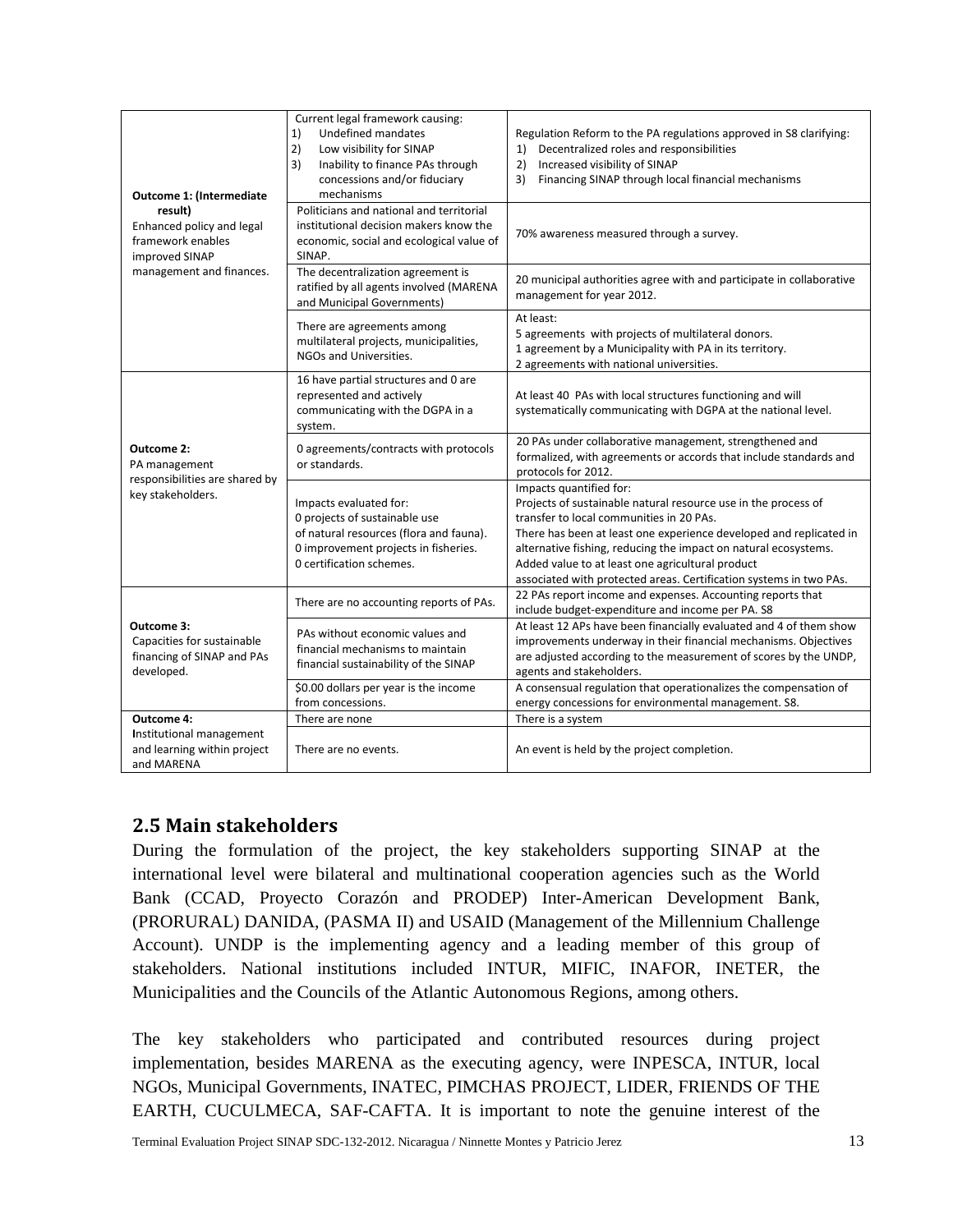Collaborative Management Committees where they are working, including a broad representation of both public and private sectors.

# <span id="page-14-0"></span>**2.6 Expected results**

In the original ProDoc, the proposal was to concentrate on the most critical barriers relating to the strategic management and financing of SINAP, in order to improve its effectiveness in protecting biodiversity.

These are the four outcomes of the project:

**Outcome 1**. Enhanced policy and legal framework enables improved SINAP management and finances.

**Outcome 2.** PA management responsibilities are shared by key stakeholders.

**Outcome 3.** Capacities for sustainable financing of SINAP and PAs developed.

<span id="page-14-1"></span>**Outcome 4**. Institutional management and learning within project and MARENA

# **3. FINDINGS**

# <span id="page-14-2"></span>**3.1 Project design and preparation / Relevance**

## <span id="page-14-3"></span>**3.1.1 Logical framework analysis**

In general, at the level of design and preparation, the project contains and is part of the national, regional and international environmental objectives and priorities in all areas. It complies with adequate planning and definition of indicators and goals and it includes, in the general and specific objectives, among others, the following topics and national strategic and development documents at local and regional levels:

- Strengthened National System of Protected Areas / Biodiversity Strategic Priority No. 1: *Catalyze the sustainability of protected areas within the context of national systems;*
- In the pilot PAs, the Project supports global environmental benefits / GEF Operational Programs 1-4;
- The project is consistent with *Global, Regional and National Priorities*. It helps strengthen the Protected Areas Work Programme (CBD-COP 7);
- The DGAP, with support from the Environmental Program Nicaragua Finland (PANIF-APB), began developing the SINAP Strategic Development Plan in 2000 (PRODOC, 2008). The Nicaraguan government used the information to produce the SINAP Development Strategy, used to design this project. (PRODOC, 2008)

The project is formulated in accordance with the main national planning and policy instruments in support of objectives of national scope relating to SINAP, and of territorial scope in relation to specific protected areas, which implies creating synergies with other organizations primarily in support of the general objective.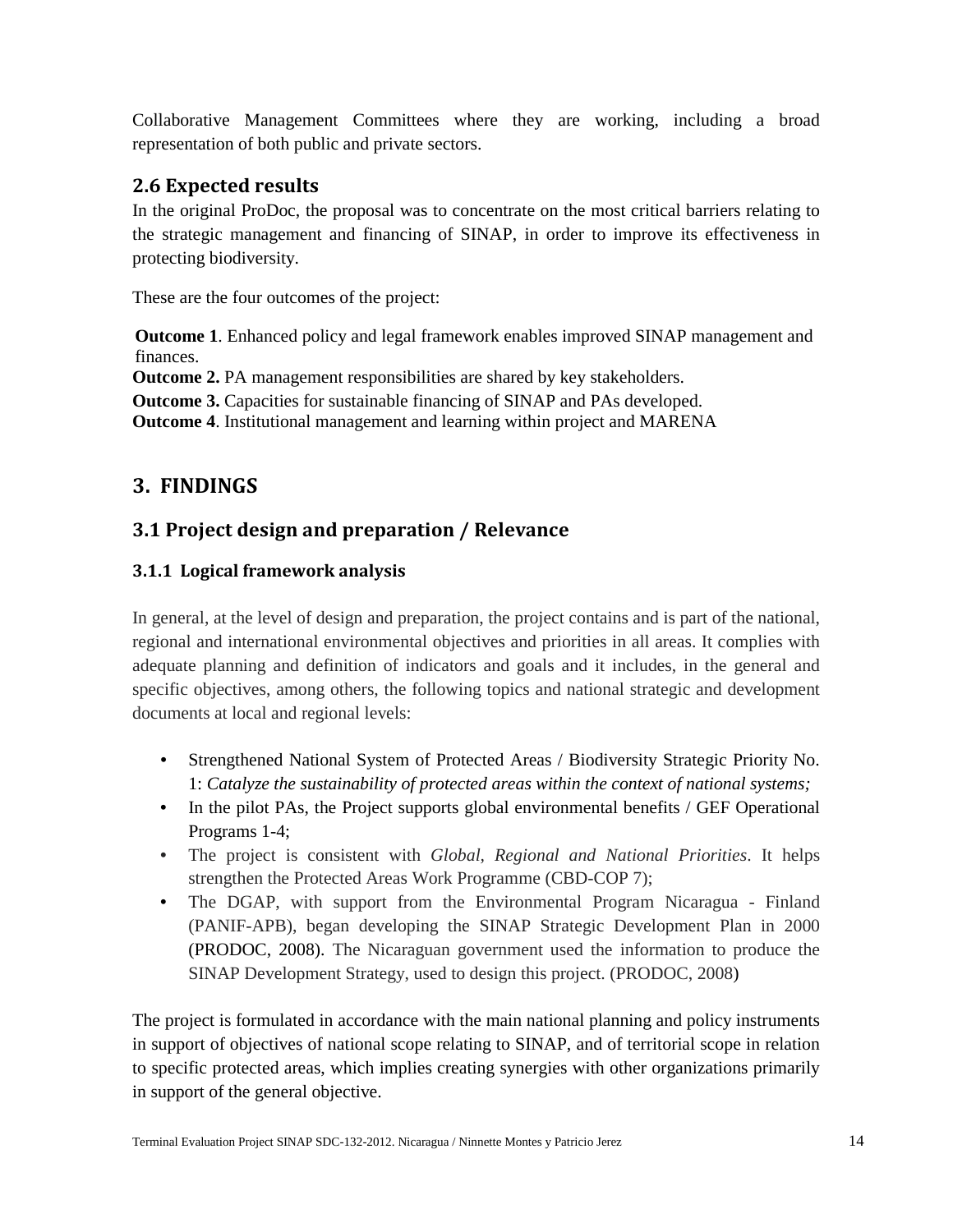The timing of the project, in the context of its design, was projected based on the achievement of the 4 outcomes / intermediate results, and took into account that in the area of system support the involvement of other actors was required, which was part of the programming.

Similarly, the detailed planning of activities, the identification of indicators and goals, as well as the partnership agreements prior to approval of the project were adequate. However, this changed by the time of implementation, following the change of government. An adjustment and analysis was required of the outcomes / intermediate results to be achieved under the current situation and with the new stakeholders in place.

The project was designed with a focus on two levels: a) the National System, and b) the territorial level.

The system-level interventions would establish a facilitating environment, with the preparation of legislation and policies that would help to overcome the political and financial barriers, and to develop a redefined, redistributed and reconceptualised SINAP, with a Management Plan and a Financial Plan.

The interventions at the territorial level in the PAs consisted of installing and testing the territorial components of the financial and management systems, implementing pilot projects, developing payment systems for concessions and revenue tracking.

The thematic content of the project is relevant because it addresses the principal challenges, barriers and implications affecting Protected Areas in Nicaragua and it anticipates the opportunities expected for achievements.

The project responds to the main national plans, including poverty reduction initiatives that would stimulate economic development among private property owners living in the PAs:

- The Re-definition of SINAP coincides with the 2001-2005 Nicaraguan Environmental Plan which defines priority actions for SINAP.
- The National Human Development Plan of Nicaragua, 2009 2011 (PNDH, 2009 for its initials in Spanish). The proposal has been adapted to the social and development priorities of the current government.
- The National Environmental and Climate Change Strategy (2010-2015) and the Government's priorities in the medium-term (2010-2016). Since 2007, the Government of Nicaragua has been promoting the "Citizen Power Model" as the principal management policy, and the National Human Development Plan, as the foundation for the country´s socioeconomic management. Human beings are the centerpiece in this model, which is based on the principles of fighting poverty, promoting sovereignty, food security, state decentralization and empowering citizens for a sustainable economic and social development. (Final Report, MTE).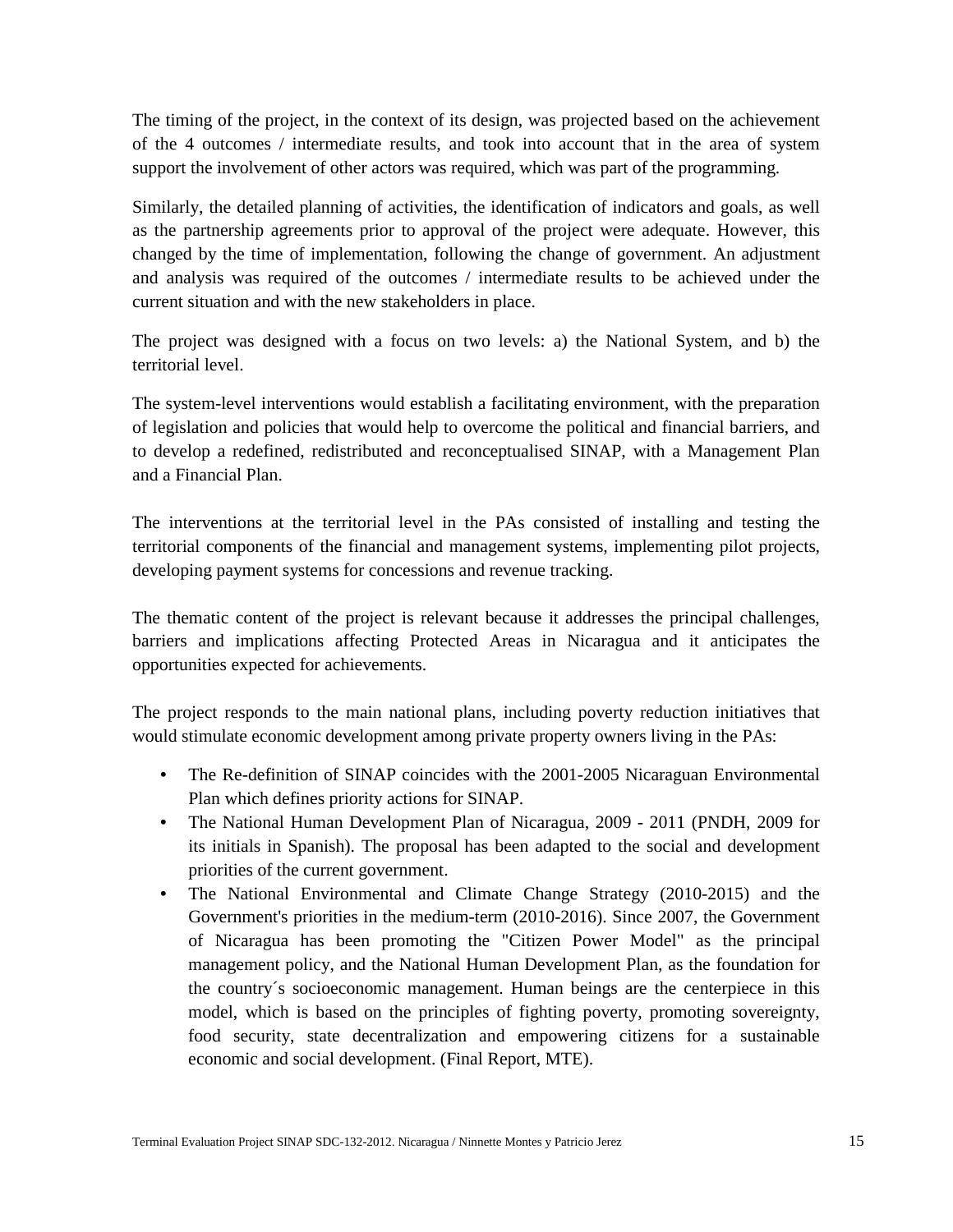The National Biodiversity Strategy includes, as part of its short-term objectives, the promotion of the economic viability of biodiversity and establishing payments for ecosystem services as mechanisms to support conservation.

The level of participation of stakeholders in the formulation of the project was sufficiently appropriate, as demonstrated in the ProDoc, through precise planning of the activities to be performed and the identification of the sources of resources and partnership agreements prior to project approval. The current territorial beneficiaries of the project, obviously did not participate in the design of the ProDoc, but they did play a part in the adaptive management of the proposals that were implemented.

Stakeholders participating in the preparation of the ProDoc included:

- International institutions, national institutions, local institutions and the private sector;
- At the *International Level*, stakeholders that participated during the process of project design were the World Bank (with CCAD in the Corazón Project and PRODEP), the Inter-American Development Bank (PRORURAL), DANIDA (PASMA II) and USAID (Management of the Millennium Challenge Account and the UNDP).
- At the *National Level*: MARENA and DGAP, the Rural Development Institute (IDR, for its initials in Spanish), the Millennium Challenge Account, the Ministry of Agriculture and Forestry (MAGFOR, for its initials in Spanish) and The Nature Conservancy (TNC).
- During the PDF-B phase there was coordination with the Central American Commission on Environment and Development (CCAD) in relation to the Heart of the Mesoamerican Biological Corridor Project to avoid overlaps and duplications between projects. The representative of the Convention on Biological Diversity (CBD) participated in the design and accompanied the entire PDF-B process. (Final Report, MTE)
- Additionally, municipalities, community-based organizations and local NGOs involved with the PAs, were selected for consultation and were the main players, whose views were considered for the project design.

However, and despite the existence of a corporate memory within the institutional leadership (MARENA) with respect to its relevance, the project was limited in its implementation efforts as a result of the time lag between project approval and project implementation.

The project document (ProDoc) is well aligned with the main objectives of the GEF area of interest, and with the environmental and development priorities at the local, regional and national levels. The coherence between the ProDoc design and the implementation approach has been well adapted to the political, economic and social circumstances at the time of implementation. **Rating: Relevant**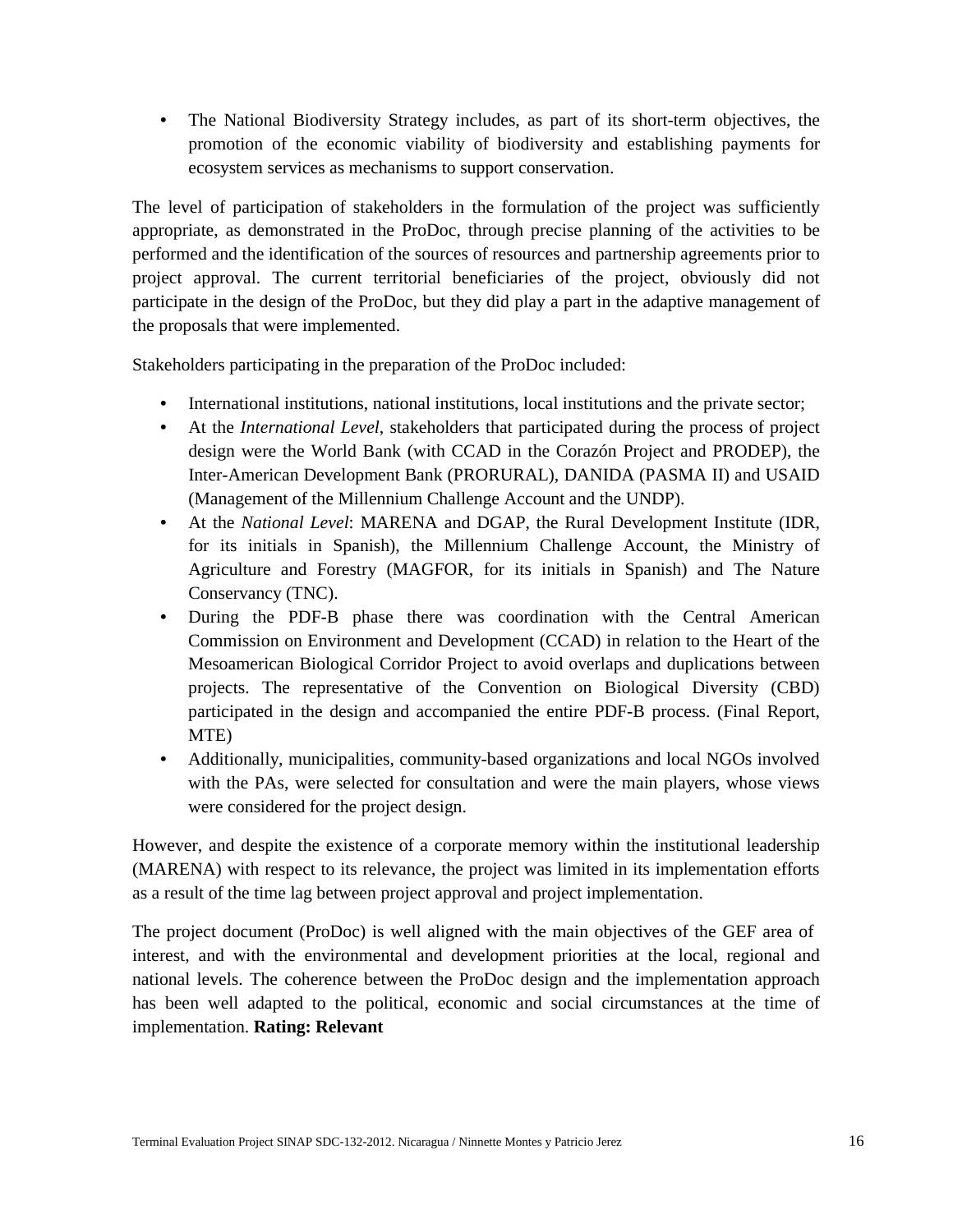#### <span id="page-17-0"></span>**3.1.2 Assumptions and risks**

The main assumption addressed by the ProDoc was political and social stability, taking into account the change of government during the period of the project's implementation, however, they describe the experience as follows: "the recent political change has not affected the commitment to work for an organized but decentralized SINAP; on the contrary, the process has been strengthened." The other important assumption was that inflation was going to remain within predictable limits. In fact, it remained constant and did not cause limitations in the development of the project.

The ProDoc had identified mitigation measures for each risk, in accordance with good practice in the planning of projects of this kind.

## <span id="page-17-1"></span>**3.1. A Lessons from other relevant projects**

Alliances were established with other projects in the sector and some bodies that provided joint-funding were part of the project's institutional monitoring committee and attended annual meetings, where they participated in presentations about the progress and achievements reached with the joint-funding and where periodic reports were presented.

Lessons learned, commitments and responsibilities were shared in the environmental education programs carried out through training events, fairs, and reforestation and environmental cleanup days with a high degree of multi-sectorial participation and citizen mobilization.

Collaborative Management Committees with multi-sector participants were another way of sharing lessons learned while emphasizing functionality and operability of working agendas.

The joint-funding of sustainable use projects that promoted research and validation of agricultural production models contributed to the learning shared among agencies and local economies.

## <span id="page-17-2"></span>**3.1. B Planned stakeholder participation**

The ProDoc contemplated in its design, that a set of organizations like DANIDA / PASMA, IDR, TNC, MARENA and UNDP would participate giving financial support to some components of the project, but the time lag between project approval and project implementation impeded the materialization of this proposal. Consequently, during the actual project implementation new partnerships were built, as described in the following table.

| <b>Organization</b>                  | <b>Components</b>                 | <b>Beneficiaries</b>                                                    | <b>Joint-funding US\$</b> |
|--------------------------------------|-----------------------------------|-------------------------------------------------------------------------|---------------------------|
| <b>LIDER/FRIENDS OF</b><br>THE EARTH | Strengthening of capacities       | 35 Communities / Golf of Fonseca                                        | 60,000                    |
| UNOP/AMUNSE                          | Management of NR preservation.    | Municipalities of Dipilto, Mozonte,<br>Jícaro, Jalapa and San Fernando. | 235,000                   |
| <b>CUCULMECA</b>                     | Investment plans for farms in PAs | 355 families                                                            | 223,500                   |

**Tabla 4.** Project Alliances MARENA-SINAP-GEF / 2009-2012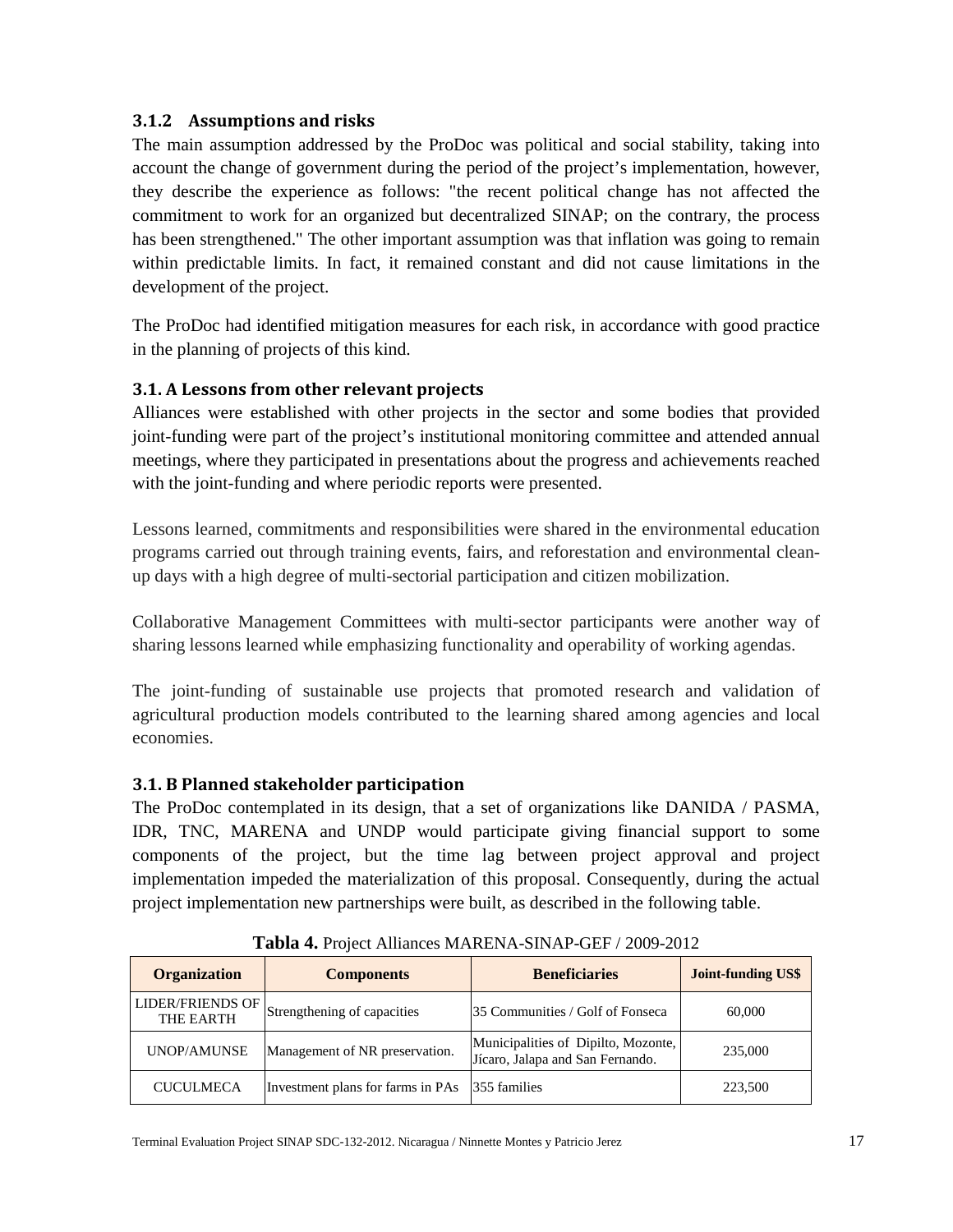| UNAN-<br><b>MANAGUA</b>          | Technical assistance and training<br>sustainable management of NR                                                    | 30 Rural women / Municipality of<br>Morazán | 12,000  |
|----------------------------------|----------------------------------------------------------------------------------------------------------------------|---------------------------------------------|---------|
| <b>PIMCHAS</b><br><b>PROJECT</b> | Replication of subsystem model in<br>Estelí-Jinotega PA                                                              | Replication of PA subsystem model           | 50,000  |
| SAF-CAFTA                        | <b>Agricultural Forestry System</b><br>Implementation. Training and<br>investment in farms<br>Tepesomoto-La Pataste. | 35 landowners                               | 15,000  |
| <b>TOTAL</b>                     |                                                                                                                      |                                             | 595.500 |

Source: Cedeño.V Final Report of the *Strengthening and Catalyzing the Sustainability of Nicaragua's Protected Areas System* project.

#### <span id="page-18-0"></span>**3.1. C Replicability**

The project was properly designed with the intention that from proven actions at the local level, such as the administration and financial systems, the experience would be replicable in the 4 PAs and then in the whole SINAP, under the heading of "progressive scale-up".

With regard to project results, in some cases, such as the replication of the subsystem model, it was possible to achieve replication through joint-funding in the subsystem of Estelí-Jinotega. The sustainable use projects of fish in floating cages are currently seeking permission for replication. Technical assistance with local financial mechanisms was requested for: i) Development of the baseline to back up a financial mechanism proposal and a local fund for water management. ii) Requests from collaborative management committees of PAs to learn about and exchange experiences regarding financial mechanisms with the Cañón de Somoto and Dipilto environmental fund. iii) Continuous visits to pilot projects to learn about and share experiences with the most developed sites. (Matagalpa, Palacaguina)

#### <span id="page-18-1"></span>**3.1. D Comparative advantage of the UNDP**

The UNDP has been the main implementing agency of GEF funds in Nicaragua, and the principal promoter of compliance with the Rio Conventions. By the time the project was formulated, there was already some experience in mobilizing funds for the implementation of the Convention on Biological Diversity, the Climate Change Framework Convention and the Convention to Combat Desertification and Drought.

The formulation of the project was in line with the United Nations Development Assistance Framework (UNDAF) for Nicaragua at the time (2002-2006). This document outlined the goals and main objectives and strategies of cooperation for UN assistance for 5 years. The project was fully aligned with the UNDP Cooperation Framework for Nicaragua, which underlined Environmental conservation and sustainable use of natural resources as specific objectives. The Project directly supported the following objectives of the UNDAF at that time:

- Strengthened institutional capacities for the integration of environmental and sustainability approaches at different levels of decision-making.
- Promotion of a constructive dialogue between decision-makers and civil society, to include sustainability criteria in development policies.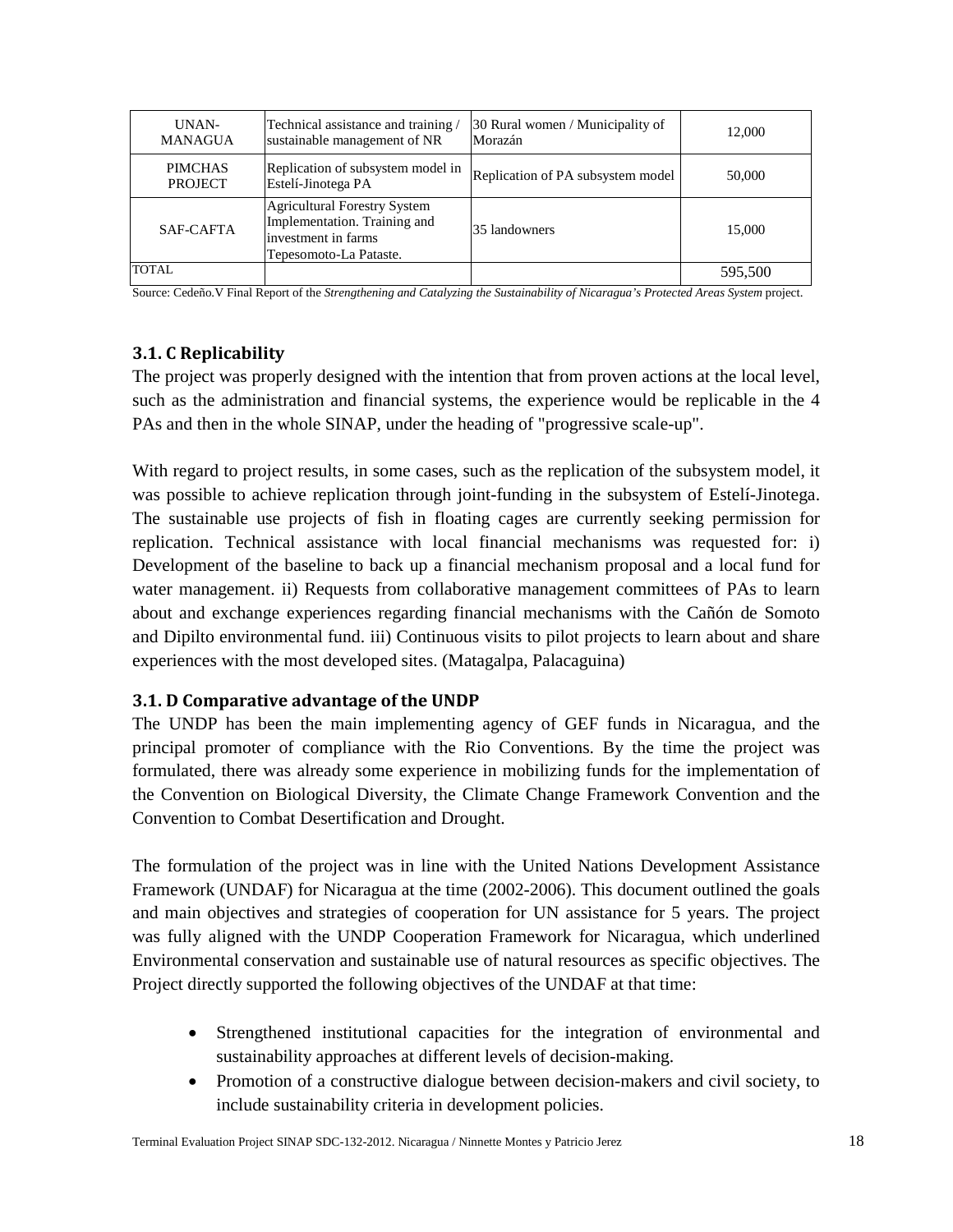• Strengthened local capacities for environmental management.

Similarly, the Project contributed to the following service lines of UNDP: "Producing replicable poverty initiatives at the local level, associated with policy change" and "Improving sustainable livelihoods for low-income citizens."

The project was also entirely consistent with the Millennium Development Goals, especially MDG 7 on Environmental Sustainability, by aiming at the alignment of environmental issues with local and national policies.

#### <span id="page-19-0"></span>**3.1. E Connections between the project and other interventions in this sector**

The strategy adopted to implement the project, included among its actions the establishment of the baseline to identify and characterize the different actors in protected area subsystems.

Having identified and characterized the different actors, it was possible to carry out joint actions with other organizations that had a territorial presence. These actions were developed in partnership with the following NGOs: FUNDAR, FRIENDS OF THE EARTH, LIDER, UNOPS, and UNITE-MANAGUA, which strengthened the project through: co-financing, equipment, infrastructure, water source protection, socio-economic alternatives, agricultural production, training and baseline studies, among others.

In this context, some examples of joint actions that had positive results for the beneficiaries of the project were:

- The preservation and sustainable use of natural resources (management and reproduction of black conchs and reproduction of conch larvae in Padre Ramos); the proposal for watershed management (in protected areas of Dipilto-Jalapa); the economic appraisal of the protected areas and updated management plans among others.
- Along with other projects in the territory, experience sharing workshops were also held on environmental management and for consultation about the new model of collaborative management.
- Commitments and responsibilities in protected area management were shared. Collaborative Management Committees were formed and their members in the territory were democratically selected.

## <span id="page-19-1"></span>**3.1. F Administrative procedures**

The Nicaraguan Government implemented the project under the UNDP Modality of National Implementation (MNI). As the implementing agency, the Ministry of Environment and Natural Resources (MARENA) was responsible for directing the project, in compliance with the outputs and expected products, making effective and efficient use of resources allocated in accordance with the Project Document.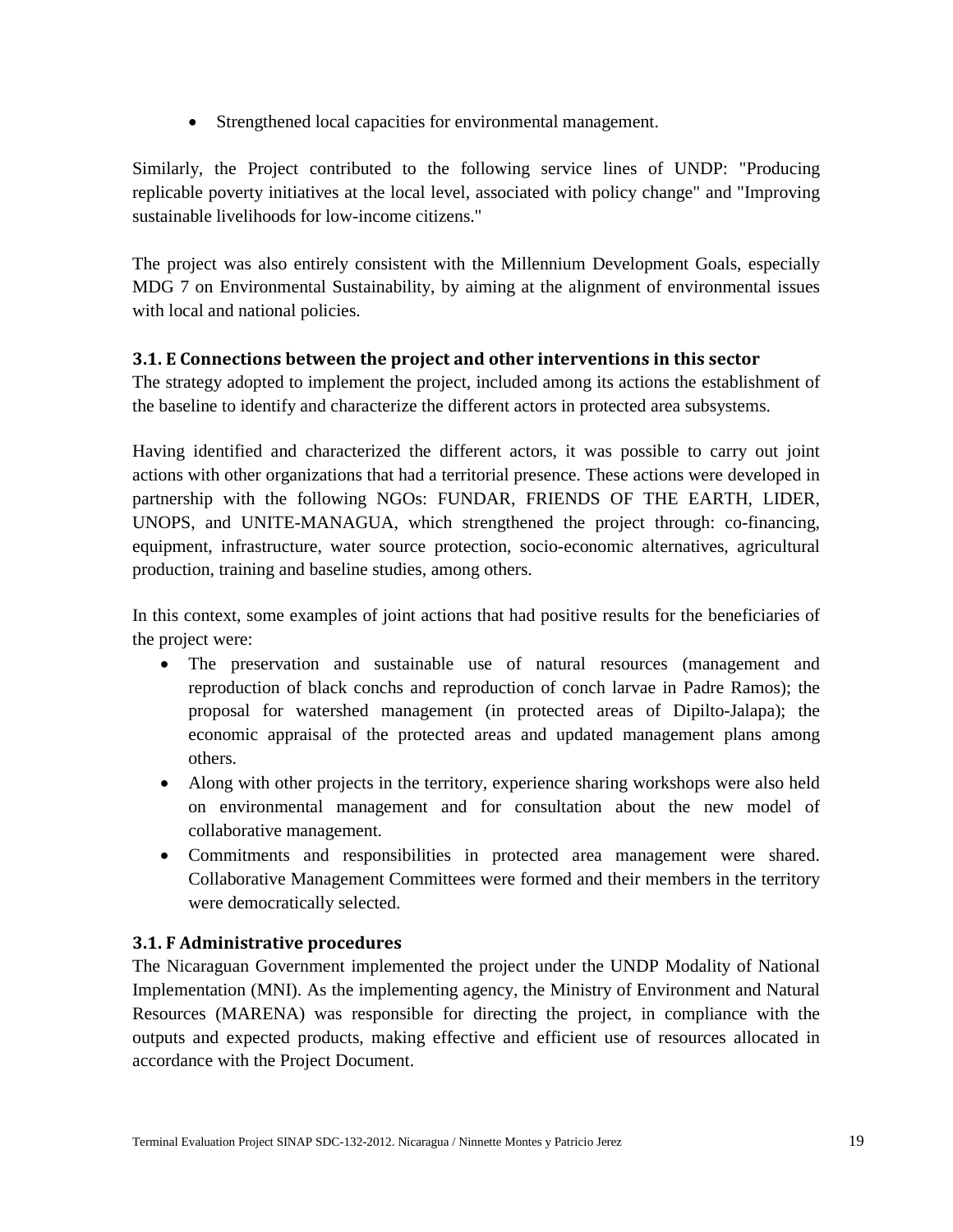The UNDP monitored the direction and orientation of the project in order to contribute to the maximization of the scope, impact and quality of its products. Moreover, as a GEF implementing agency, the UNDP was also responsible for the administration of resources in accordance with the immediate objectives of the Project Document, and for compliance with its own guiding principles of transparency, competitiveness, efficiency and economy.

MARENA prepared Annual Work Plans presenting the project's activities and results expected from their implementation. The Plans showed the implementation periods for each activity and the parties responsible for their implementation.

The project office was established with a National Project Director (NPD), a Technical Coordinator (TC), a Technical Assistant and an Administrative Assistant.

The Project Document called for the creation of a Coordination Committee, which would act as the operational agent for project implementation and adopt strategic decisions: approval of the project's operational plan and financial budget.

## **3.2. Project execution / Efficiency**

## <span id="page-20-0"></span>**3.2.1 Adaptive management (changes in the project design and project results during implementation)**

The implementation of the Project has been carried out efficiently, for it applied the performance systems of both MARENA and UNDP. The project was implemented in compliance with adaptation of the new strategy, based on technical assistance (consultancies), which made it possible to fulfill the objectives. There is a new Coordination Committee composed of the key project partners.

Since the first level of outputs proposed in the ProDoc, conducive to strengthening the SINAP system, was difficult to attain, since it had to do with external factors over which MARENA had no control MARENA, (National Assembly, Fees Law, among others) the targets, indicators and strategic guidelines were adjusted and modified (April 2011) to align them to the context, political reality and priorities of the government. (Human Development Plan and Environmental Strategy) (updated ProDoc Logical Framework appended)

During implementation, a strategy was proposed and adopted in which the project was reoriented towards the territorial level (the second level of focus foreseen in the ProDoc) and the technical assistance activities were defined.

| Indicators / targets                                                                             | Indicators / modified targets                                                                                                                                                                                                                                                                                                                                                                                      |
|--------------------------------------------------------------------------------------------------|--------------------------------------------------------------------------------------------------------------------------------------------------------------------------------------------------------------------------------------------------------------------------------------------------------------------------------------------------------------------------------------------------------------------|
| <b>Outcome 1</b><br>Guarantee the legal framework of the Protected Areas Law and the<br>Fees Law | Reform of the Protected Areas regulations and approval of<br>Municipal Ordinances that strengthen the management and<br>sustainable use of Natural Resources in Protected Areas.<br>It is difficult to comply with the indicator of revenue generated by<br>concessions and retained by SINAP--in close connection with the<br>adoption of the law of SINAP and the Fees Law--because a legal<br>basis is lacking. |

#### **Table 5. Modified targets and indicators**

Terminal Evaluation Project SINAP SDC-132-2012. Nicaragua / Ninnette Montes y Patricio Jerez 20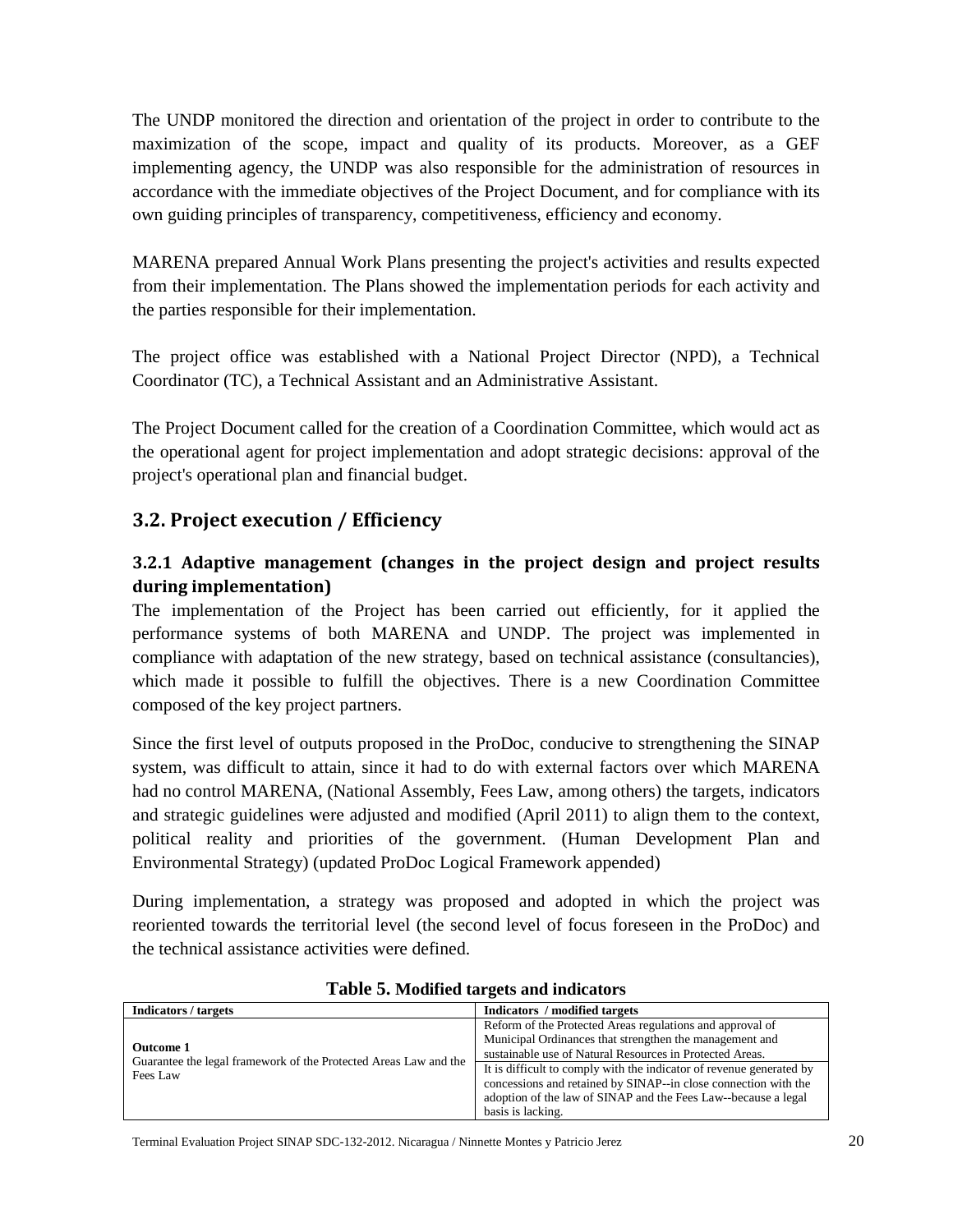| <b>Outcome 2</b><br>Promote conservation-friendly systems and practices in the<br>priority PAs (35) | Number of PAs with formalized co-financing in process in order to<br>improve their sustainable management (production practices,<br>institutional strengthening, baseline studies, financial mechanisms,<br>among others) |
|-----------------------------------------------------------------------------------------------------|---------------------------------------------------------------------------------------------------------------------------------------------------------------------------------------------------------------------------|
| <b>Outcome 2</b><br>Number of PAs under co-management that report income and<br>expenses            | Number of PAs with formalized Collaborative Management<br>Agreements and with local financial mechanisms in<br>implementation in order to reduce the financial gap of PAs in<br>SINAP's priority subsystems.              |

### <span id="page-21-0"></span>**3.2.2 Association agreements (with the relevant regional or national stakeholders)**

GEF's implementing agency for this project is the UNDP. The partners in the project include the United Nations Office for Project Services (UNOPS), the Integrated Project for Watershed Management, Water Supply and Sanitation (PIMCHAS) and the Corazón Project.

It has also been possible to create partnerships that promote development and environmental management through strategic alliances within the Collaborative Management Committees (CMC). They serve as forums where different actors converge for discussion of local development and preservation of the PAs.

The partner organizations (PASMA II, Corazón and Bosawas Biosphere Reserve, PRODEP, ACA / CAFTA-DR, MARENA-SETAB, LIDER-ADTE, SINAP and UNOPS, UNOPS / AMUNSE, Líder, Friends of the Earth, CUCULMECA, PIMCHAS PROJECT and SAF-CAFTA) carried out projects worth U.S. \$ 3.9 million. Projects were implemented directly by the donors, since there were no formal agreements between the representatives of MARENA and partner organizations for the Project to implement them.<sup>[2](#page-21-3)</sup>

## <span id="page-21-2"></span><span id="page-21-1"></span>**3.2.3 Feedback from M&E activities used in adaptive management Reprogramming of annual funds and level of execution**

The logical framework was reformulated in 2011 and changes were made to indicators and targets, but there was no documented evidence found that the budget for each result was reprogrammed.

The PMU used the AOP tool to present the annual activities to be undertaken and the budget projection for each period, approved by MARENA and UNDP. Upon completion of the Project the executed real value is always the same, that is U.S. \$ 1.76 million (Appendix 9 - Table of Co-financing).

The fulfilment achieved between the reprogramming and the funds executed each year were: 2009 36.9% achieved, 83.8% in 2010, 99.0% in 2011 and 82.1% in 2012. (Appendix 9 - Financial Execution of GEF Funds).

The results achieved show the following qualifications: in 2011 the efficiency was Highly Satisfactory; in 2010 and 2012, the efficiency was Moderately Satisfactory; and it was Unsatisfactory in 2009.

<span id="page-21-3"></span><sup>&</sup>lt;sup>2</sup> Source: Logical Framework (reformulated) and SINAP GEF Progress Reports, March 2009 to December 2012 (UGP)

Terminal Evaluation Project SINAP SDC-132-2012. Nicaragua / Ninnette Montes y Patricio Jerez 21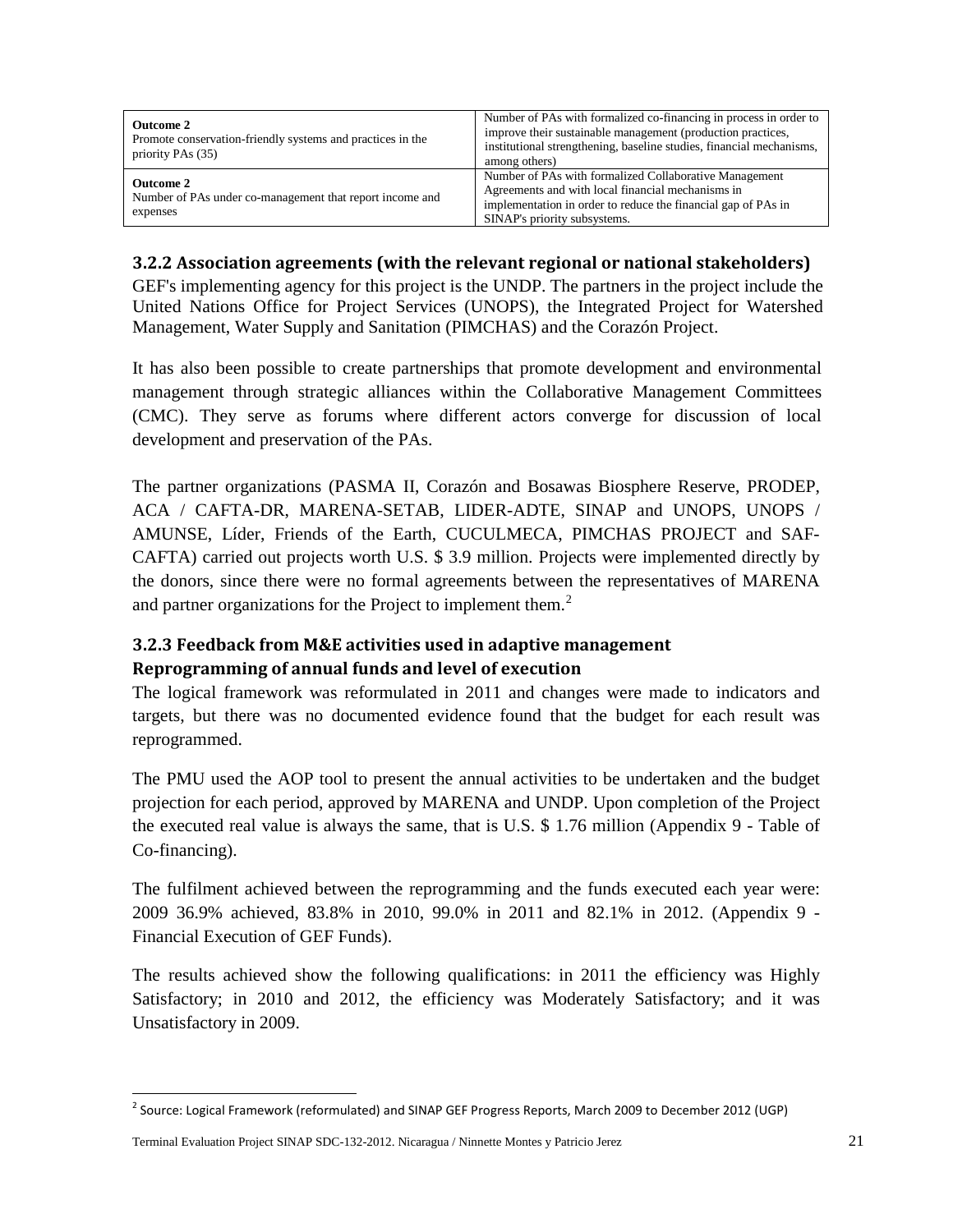## <span id="page-22-0"></span>**3.2.4 Project financing**

#### **Co-financing implementation analysis**

The initial budget of the project, programmed for execution during the years 2009-2012, amounts to a total of U.S. \$ 6.23 million. It was proposed that these funds would be provided as follows: 28.9% by GEF, 65.5% by partner organizations (PASMA, TNC and IDR), 5.1% by the Government of Nicaragua, and 0.5% by the  $\text{UNDP}^3$  $\text{UNDP}^3$ .

During the four year period, GEF disbursed up to U.S. \$ 1.76 million, which is equivalent to 97.8% of the total budget for this agency<sup>[4](#page-22-3)</sup>.

The Government provided the proposed sum in kind, amounting to \$ 0.32 million in goods, identified as vehicles (6), office space in Managua and four departmental delegations, water, energy, internet, procurement management, management of bank accounts, and accounting records. Quantified evidence of the contributions was not available. (Table 6).

| Co-funding                | Own financing<br><b>UNDP-GEF (GEF)</b> |      | Government |                 | Partner organization |               |            | Total         |      |            |              |      |
|---------------------------|----------------------------------------|------|------------|-----------------|----------------------|---------------|------------|---------------|------|------------|--------------|------|
| (type/source)             | (million USD)                          |      |            | (million USD)   |                      | (million USD) |            | (million USD) |      |            |              |      |
|                           | Programmed   Real                      |      | $\%$       | Programmed Real |                      | $\%$          | Programmed | Real          | $\%$ | Programmed | Real         | $\%$ |
| <b>Grants</b>             | 1.8                                    | 1.76 | 97.8       |                 |                      |               | 4.08       | 3.9           | 95.6 | 5.88       | 5.66         | 96.3 |
| Loans/                    |                                        |      |            |                 |                      |               |            |               |      |            |              |      |
| concessions               |                                        |      |            |                 |                      |               |            |               |      |            |              |      |
| Support in<br>kind (Gov.) |                                        |      |            | 0.32            | 0.32                 | 100           |            |               |      | 0.32       | 0.32         | 100  |
| other UNDP                |                                        |      |            |                 |                      |               | 0.032      | 0.018         | 56.3 | 0.032      | $0.018$ 56.3 |      |
| Totals                    | 1.8                                    | 1.76 | 97.8       | 0.32            | 0.32                 | 100           | 4.112      | 3.918         | 95.3 | 6.232      | 5.998        | 96.2 |

Source: ProDoc, Logical Framework (reformulated), CDR (2009 – 2012) Final Report. from May 1, 2009 to December 30, 2012 PMU

#### <span id="page-22-1"></span>**3.2.5 Monitoring and evaluation: initial design and implementation**

The partner organizations (PASMA II, Corazón and Bosawas Biosphere Reserve, PRODEP, ACA / CAFTA-DR, MARENA-SETAB, LIDER-ADTE, SINAP and UNOPS, UNOPS / AMUNSE, Líder Friends of the Earth, CUCULMECA, PIMCHAS PROJECT and SAF-CAFTA) carried out projects worth U.S. \$ 3.9 million. Projects were implemented directly by the donors, since there were no formal agreements between the representatives of MARENA and partner organizations for the Project to implement them. (Appendix 9 - Co-funding Organizations).

Project monitoring was carried out through quarterly reports, AOPs, PIRs and Monitoring Committees. Although MTE recommendations are considered valid, they were presented in December 2011, when the project was close to completion, so the full implementation of these

<span id="page-22-2"></span> <sup>3</sup> Source: ProDoc

<span id="page-22-3"></span><sup>4</sup> Source: CDR 2009 - 2012

Terminal Evaluation Project SINAP SDC-132-2012. Nicaragua / Ninnette Montes y Patricio Jerez 22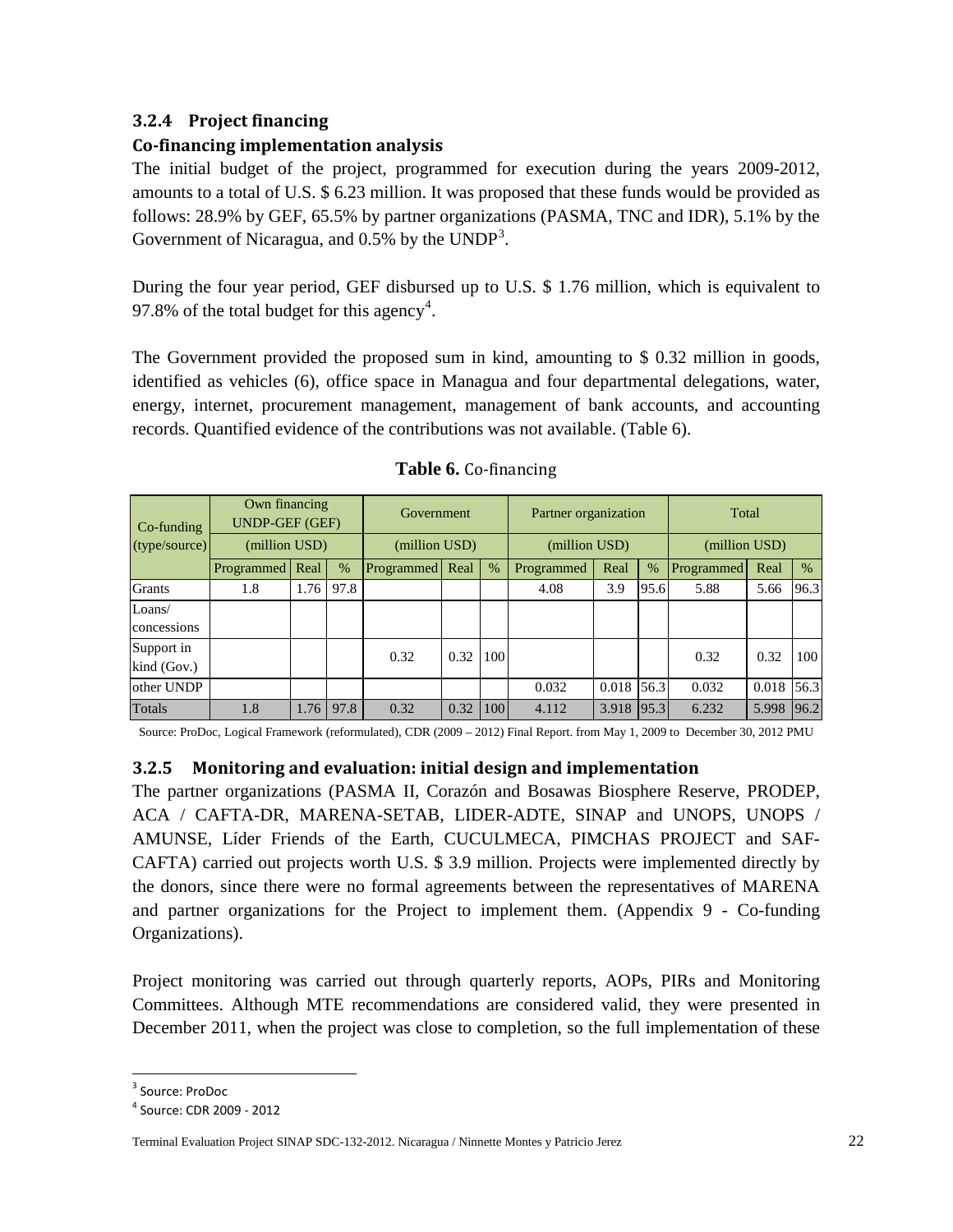recommendations was not possible or at least there is no evidence of it. It is considered important to take up these recommendations in operations or projects designed and implemented in the future. AOPs and PIRs were prepared according to the established methodology and procedures and presented in due time.

Consistent coordination was achieved between the UNDP and the executing partner for operational and financial aspects. Overall qualification M&E: **Moderately Satisfactory (MS).**

#### <span id="page-23-0"></span>**3.2.6 Coordination of UNDP and partner for implementation and operations**

The budget of \$ 1.8 million was distributed in the four years of the project, however, in the first two years, disbursements equivalent to 79.6% of the total were scheduled (Chart 1).



**Chart 1. Project budget (thousand US\$) Source: ProDoc**

During the four years of its operation, the project was financed with liquid funds contributed by GEF for up to U.S. \$ 1.76 million, achieving 97.8% fulfillment of the budget funds by the end of 2012. There is a balance of U.S. \$ 40.6 thousand budgeted for 2013 (Chart 2).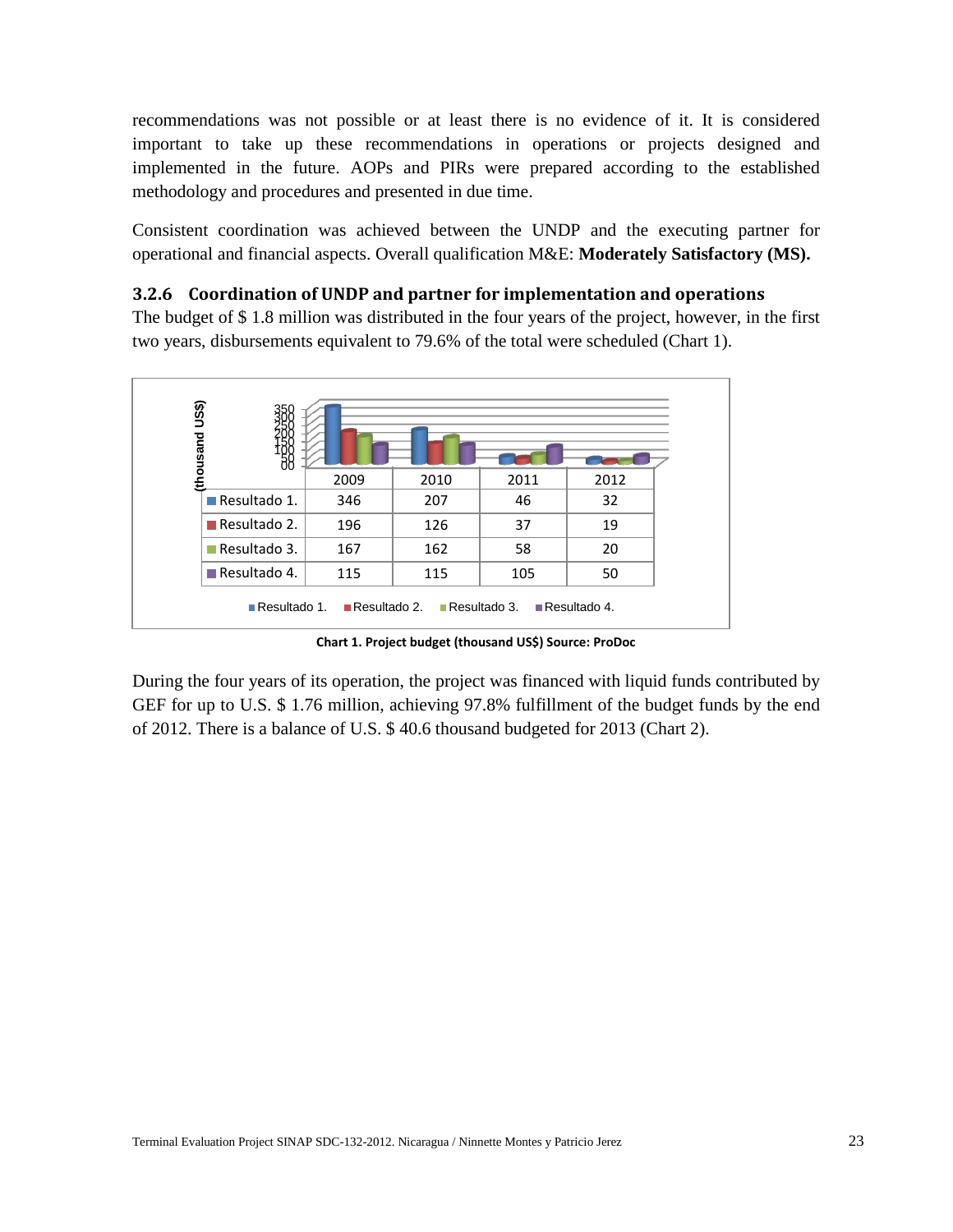

**Chart 2. Budget Execution of the Project (US\$ miles) Source: original**

According to the annual CDR reports, the summary of the funds used (U.S. \$ 1.7 million) shows the following attainment levels for each outcome of the logical framework:

- **Outcome 1**: The initial budget for Outcome 1 represents 35% (U.S. \$ 630.7 thousand) of the total. Fund execution reached 50.1% (U.S. \$ 890.3 thousand) of the total, an increase equivalent to 41.2% of the original projection.
- **Outcome 2**: The initial budget for Outcome 2 is equal to 21.0% (US\$ 378.6 miles) of the total. Fund execution reached 17.9% (U.S. \$ 321.5 thousand) of the total sum, showing a decrease of 15.1% compared to the initial projection for this Outcome.
- **Outcome 3**: The initial financial projection for Outcome 3 is equivalent to 22.6% (U.S. \$ 406.7 thousand) of the total value. Fund execution reached 3.3% (U.S. \$ 59.0 thousand) of the total sum, showing a decrease of 85.5% compared to the initial projection for this Outcome.
- **Outcome 4**: The original plan for Outcome 4 represents 21.3% (U.S. \$ 384.0 thousand) of the total sum. In practice, it reached 28.1% (U.S. \$ 506.4 thousand) of the total value, showing an increase of 31.9% compared to the initial budget for this outcome (Table 7 and Appendix 9 - Project Budget - Allocation by Outcome).

| <b>Outcomes</b> | <b>Projection</b> | $\frac{0}{0}$ | <b>Execution</b> | $\frac{0}{0}$ | Difference% |
|-----------------|-------------------|---------------|------------------|---------------|-------------|
| Outcome 1.      | 630.7             | 35.0          | 890.3            | 50.1          | 41.2        |
| Outcome 2.      | 378.6             | 21.0          | 321.5            | 18.1          | $-15.1$     |
| Outcome 3.      | 406.7             | 22.6          | 59.0             | 3.3           | $-85.5$     |
| Outcome 4.      | 384.0             | 21.3          | 506.4            | 28.5          | 31.9        |
| <b>Total</b>    | 1,800.0           | 100.0         | 1,777.2          | 100.0         | $-1.3$      |

|  |  |  |  | Table 7. Use of funds per outcome |
|--|--|--|--|-----------------------------------|
|--|--|--|--|-----------------------------------|

Source: ProDoc, AOP 2010 – 2013 and CDR 2010 - 2012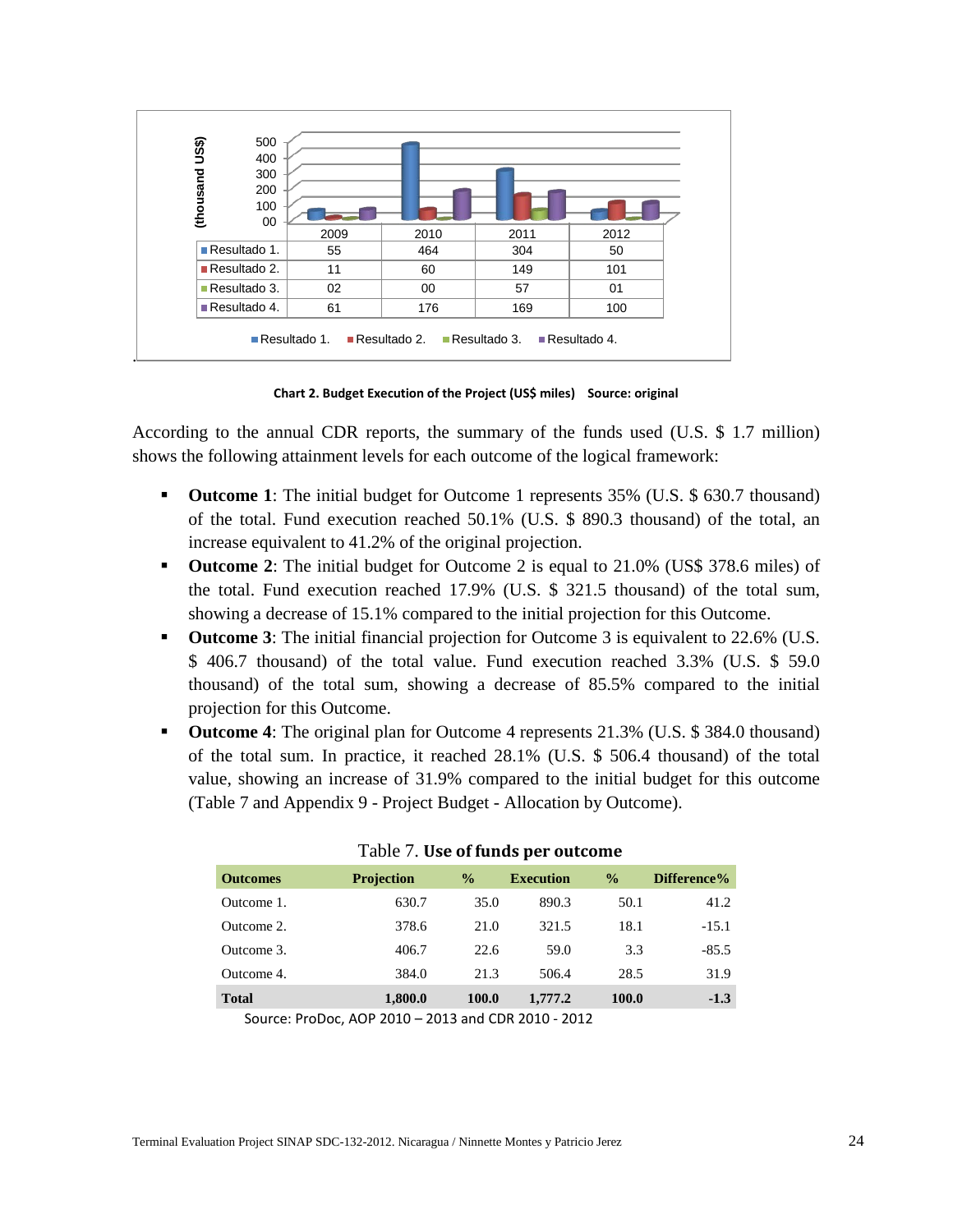#### <span id="page-25-0"></span>**3.2.7 National budget allocation**

The share annually allocated to MARENA from the National Budget of Nicaragua, has been decreasing since the start of the project in 2009 until its completion in 2012.

Consequently, the share corresponding to the Directorate-General for Natural Patrimony (DGPN) which contains in its internal structure the Directorate of Protected Areas, along with Water Resources and Biodiversity, has decreased by half (50%) during the same period, moving further away from what was outlined in the logical framework which was aimed at achieving a more significant economic leverage towards the National Directorate of Protected Areas.

If this were case, as is indicated in the budget, from U.S. \$ 1.58 allocated for every hectare of protected area, the amount was reduced to only U.S. \$ 0.98 per ha / year. (Table 8).

| Institution              | 2009 | 2010 | 2011 | 2012 |
|--------------------------|------|------|------|------|
| <b>MARENA</b>            | 7.0  | 5.4  | 6.7  | 8.9  |
| <b>Natural Patrimony</b> | 4.9  | 3.0  | 3.3  | 3.0  |
| $\%$                     | 69.6 | 56.5 | 49.6 | 34.1 |
| hectares (millon)        | 3.1  | 3.1  | 3.1  | 3.1  |
| Cost in US\$ per hactare | 1.58 | 0.98 | 1.07 | 0.98 |

Tabla 8. **MARENA Budget (millon US\$)**

*Source: National Budget*

General rating for implementation and execution: **Moderately Satisfactory (MS).**

# <span id="page-25-1"></span>**3.3. Project Results**

This section presents the project's achievements in relation to what was planned, essentially using the results chain used to prepare the logical framework<sup>[5](#page-25-2)</sup>. Special attention will be paid to the four outcomes, which represent the expected changes in performance and the effectiveness of the main actors involved in the management of PAs.

The short-term results (outputs) will be used as evidence of the success or lack of it of the project to provide the tools and capabilities that may lead to changes in performance and effectiveness of the actors.

The main documents consulted have been: the logical framework and the results framework, Medium-term Evaluation Report, Final Project Report (Cedeño, V. 2012), the information contained in the Project Implementation Reports (PIR 2010, PIR 2011 and PIR 2012) and the AOPs 2009, 2010, 2011 and 2013.

<span id="page-25-2"></span><sup>&</sup>lt;sup>5</sup> Results based management chain. RBM chain, page 14, UNDP Evaluation Guidance for GEF-Financed Projects.

Terminal Evaluation Project SINAP SDC-132-2012. Nicaragua / Ninnette Montes y Patricio Jerez 25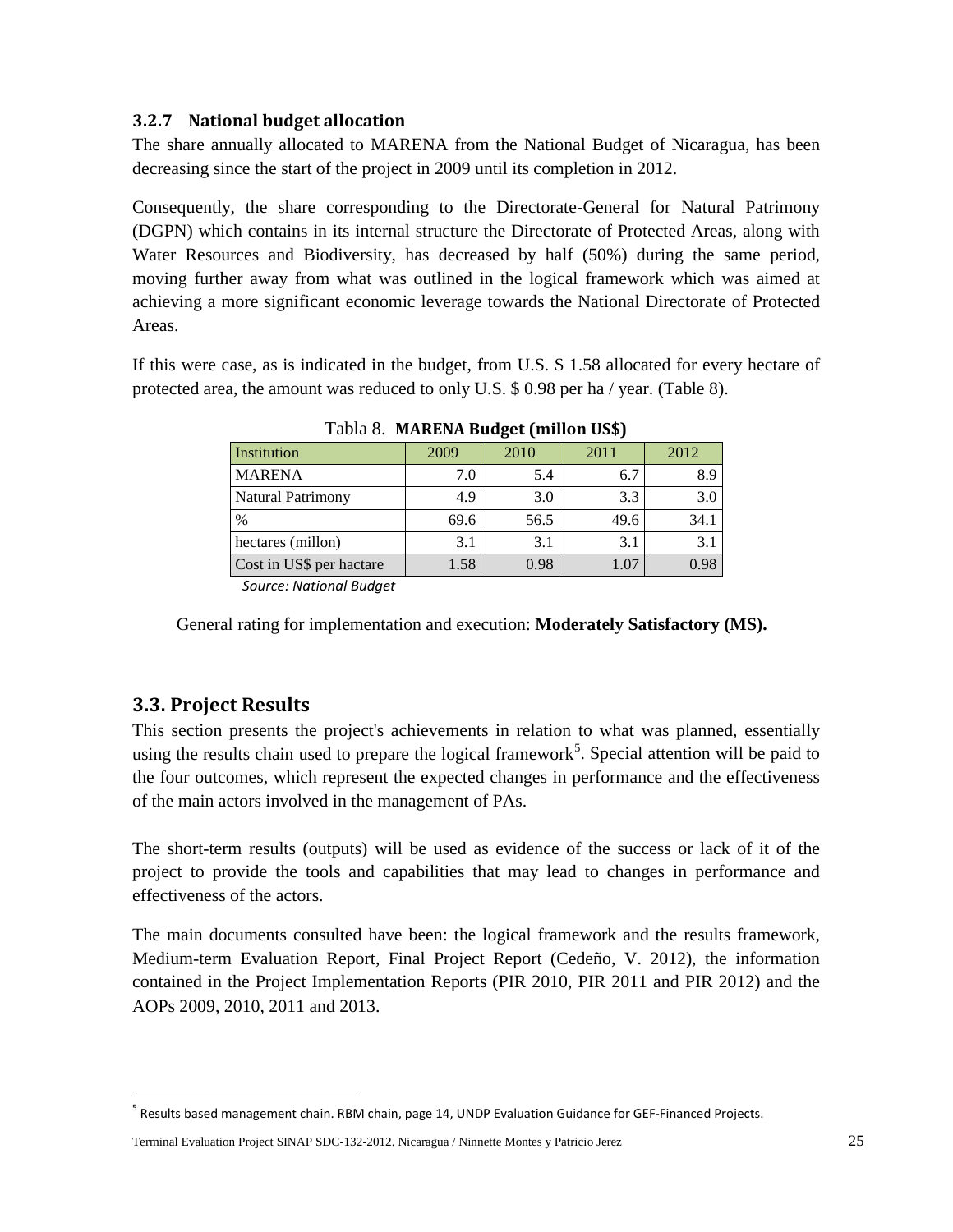#### <span id="page-26-0"></span>**3.3.1 General results / Project objective**

**Project objective:** The Nicaraguan Protected Areas System is effectively managed through legal reforms, strengthened institutions, sustainable funding and partnerships.

Designed as part of a set of strategic interventions referring to conservation that at the time were implemented in Nicaragua, this initiative sought to improve SINAP's Development Strategy to improve the protection of biodiversity in pilot PAs.

General Objective Impact Indicators

**Impact indicator:** Number of PAs and Has. with improved conservation management

# **Target: 50 additional PAs (321,813 ha.) for the S8**

## **Achievements**:

-28 PAs have improved their management through greater institutional presence; planning tools, organization of CMCs; Environmental Education; pilot projects, among others.

Achievement of 56% of the target.

-252,970 hectares is the extension of land integrated to the management areas where the 28 PAs are located.

Achievement of 78.6% of the target.

- **Impact indicator:** Number of PAs with a management score above 600 on the TNC scale.
- **Target:** 4 additional PAs with scores above 600.

**Achievements**: 13 PAs with scores greater than 600. 225% achievement of the goal.

**Impact indicator:** Reduction of the financing gap

**Target:** 4 PAs with financial gap reduction of 20%.

**Achievements**: financial gap was reduced in 5 Pas: Masaya Volcano, Somoto Canyon, Dipilto-Jalapa, La Cumplida and Yalí Volcano.

Achievement of 125% of target.

#### **Evaluation**

This objective is still in place and in the process of attainment, because it is a broadspectrum objective that allows for the formulation of further steps to achieve it.

The objectives of the ProDoc were adequately formulated, in accordance with the national needs and priorities, and are also part of important guidelines in the principal international agreements the country has subscribed.

The progressive scales approach established in the ProDoc allows the project to progress towards meeting long-term goals. The rescheduled targets for the ultimate result (project objective) achieved substantial achievement percentages.

Improvement in the management of intervened PAs was achieved through actions promoted by the project such as institutional presence; planning instruments to increase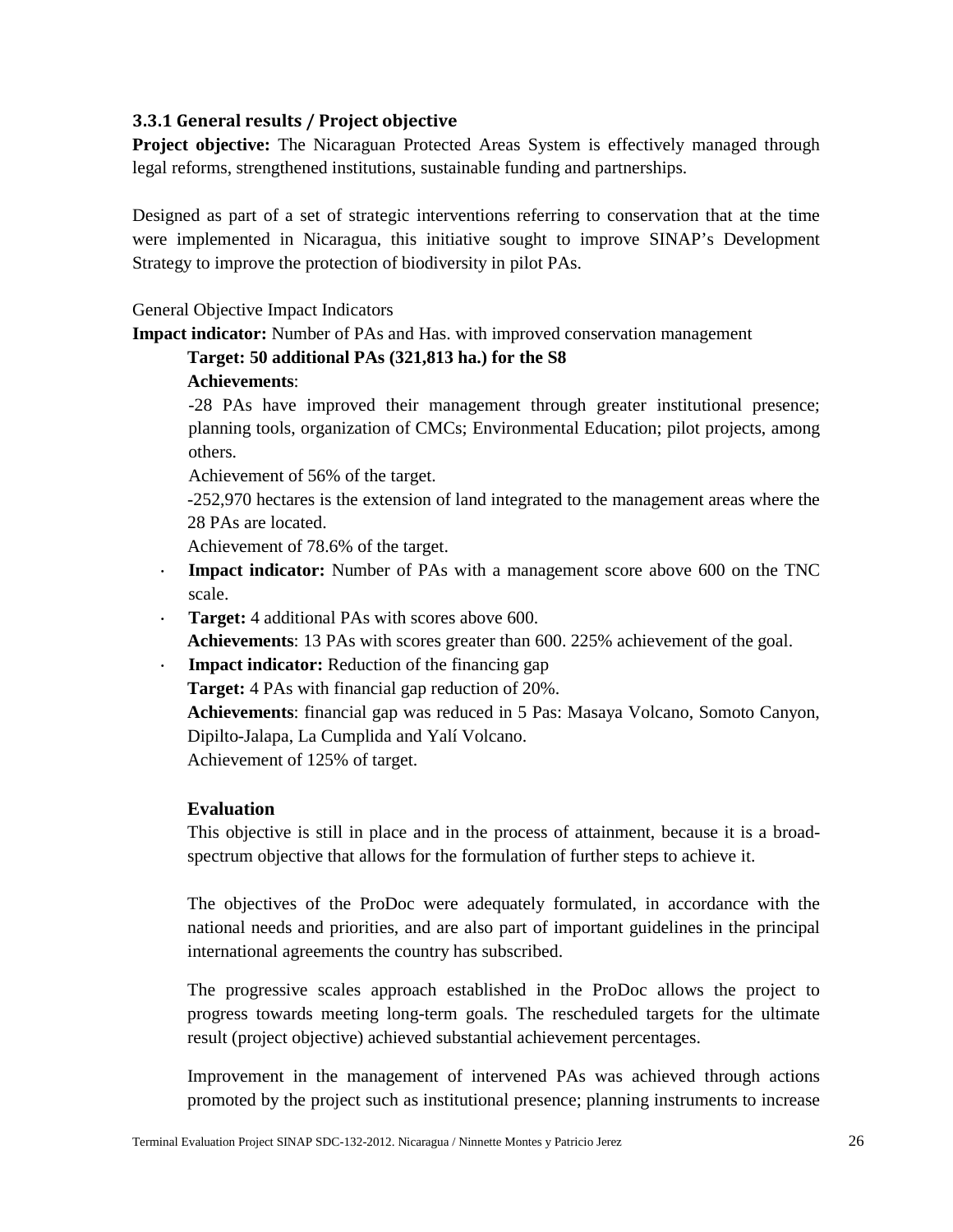management capacity; the creation and organization of Collaborative Management Committees (CMC); programs for Environmental Education as a cross-cutting centerpiece of all actions; and pilot projects for sustainable use, among others. This allows them to become agents of behavioral change within their areas of influence.

The achievements in management ratings above 600 on the scale of the TNC and reducing the financial gap have shown good attainment levels in terms of outcomes (becoming an agent for progress towards a change of attitude), in the context of pilot PAs. These achievements must be maintained, consolidated and extrapolated toward the System.

It is evident that this indicator, reducing the financial gap, has been reformulated over the course of the project implementation and that its medium and long term impacts will require other actions and strategies in order to be achieved. Since the formulation and design of the original project, in the section of Project Indicators, Risks and Assumptions, this indicator was considered a long-term effort, and its achievement was not realistic within the project period, due to the considerable size of the financial gap in the country.

#### <span id="page-27-0"></span>**3.3.2 Medium-term results**

## **1. Enhanced policy and legal framework enables improved SINAP management and finances.**

With the legal, policy and strategic frameworks functioning, this initiative sought to improve the national facilitation environment that would allow SINAP to function effectively. (ProDoc)

#### **Indicators and targets**

 **Indicator 1.1** Legislation allows the APs to function effectively and existing barriers due to the current legislation are overcome.

**Target:** Reform of PA regulations approved in the S8 clarifying: - decentralized roles and responsibilities; - Increased visibility of SINAP; - SINAP financing through local financial mechanisms.

**Achievements:** 1. The SINAP Policy formulated and approved by MARENA. 2. Administrative regulations have been developed to put into practice the payment of 0.5% of gross earnings in the sector of renewable energy generated in protected areas. 3. The Biodiversity Law, which incorporates the Law of Protected Areas and has been approved by the National Assembly, has been reviewed and adjusted. 4. New SINAP regulations (collaborative management) under review and final adjustments.

 **Indicator 1.2** Level of awareness among politicians regarding the importance of SINAP for the national economy.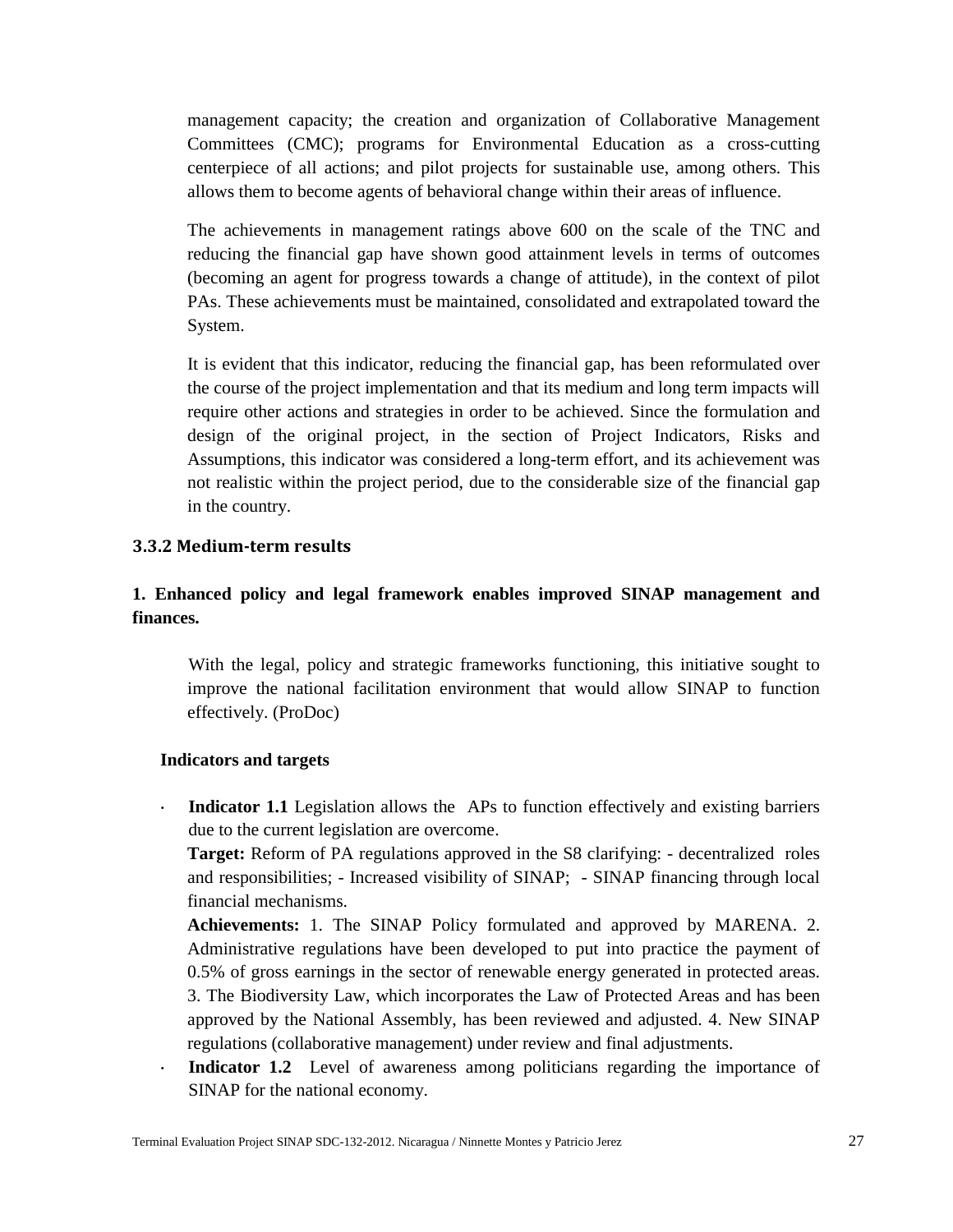**Target:** 70% awareness measured by a survey.

**Achievement**: Survey was not carried out.

- **Indicator 1.3** Increased cooperation between MARENA and regional governments for the integration of biodiversity and PA management.
	- **Target:** 20 municipal authorities agree and participate in collaborative management by 2012.

**Achievements**: 40 municipal authorities agree and participate in collaborative management. Achievement of 200% of the target.

 **Indicator 1.4** Number of agreements expressing multisectoral support for an updated strategy and conceptual framework for managing SINAP.

**Target:** At least: 5 agreements with multilateral donor projects; 1 agreement per Municipality PAs in their territory; 2 agreements with national universities.

**Achievements**: 5 agreements with multilateral donor projects were achieved: Friends of the Earth, UNOPS, Alianza, PIMCHAS and INATEC. Agreements with municipalities with PA in their territories. Agreements with national universities were reached with national universities: León, Estelí, Somoto and Matagalpa.

#### **Outcome 1 Evaluation**

Outcome 1 is one of the key results of the project around which the other results turn. The Protected Areas Law and the Fees Law were not achieved during the period of this project. The target was adjusted to "reform of PA regulations". (ML 2011)

This adjustment diminished the expectations raised in the main focus of the project, with decisive impacts on importance of the achievements and in the pursuit of complementary advances.

Three studies were drawn from the reports of the project and its outputs / results : 1) The baseline study for the economic valuation of environmental services, 2) The proposals of the value of compensation for Environmental Services of water provided to users in the agro-export production sector and, 3) The proposal of a differentiated payment mechanism for Environmental Services of water in the Dipilto-Jalapa subsystems, among others.

The project succeeded in formulating and approving, within the framework of national public policies, the Policy of SINAP, an important instrument for non-coercive social transformation with referential content, which makes it possible to know and interpret the government's intentions regarding SINAP.

Administrative regulations were developed to put into practice the payment of 0.5% of gross earnings in the sector of renewable energy generated in protected areas, but intense political lobbying is required to achieve implementation.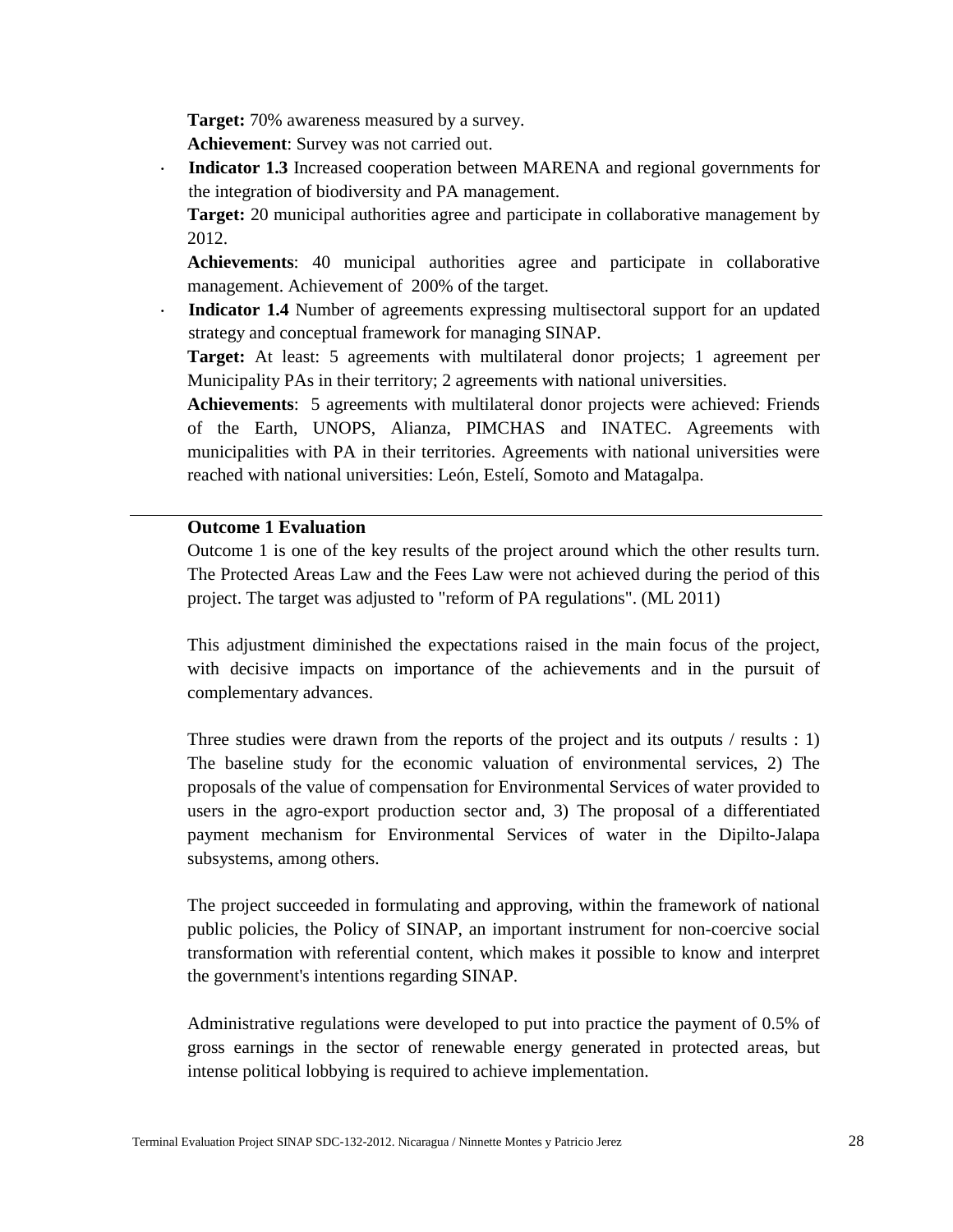The Biodiversity Law, approved by the National Assembly, has been reviewed and adjusted. This new Biodiversity Law complements and reinforces the issue of funding for management of protected areas, since this issue was not well defined in the Regulations of SINAP, affecting articles 29 and 30 of the Law.

A consensus was achieved regarding the new Regulation of SINAP which was prepared. It establishes the model for subsystems of protected areas, improvement in the governance of protected areas, and the creation of local financial mechanisms. The regulation also proposes a redefinition of SINAP's structure and the baseline has been determined for the economic value of ecosystem services of 36 Protected Areas.

The transfer of knowledge regarding the economic value of environmental goods and services produced in SINAP is underway.

The survey foreseen to identify the level of awareness of politicians about the importance of SINAP has not yet been carried out done. It is an important step for advancing--by building awareness and participation of the political sector--toward judicial security of the system.

Cooperation for the integration of biodiversity and PA management among MARENA and regional governments has been increased.

MARENA has cooperation agreements and operational agendas with universities (UNA and UNAN); agreements with NGOs (Friends of the Earth, Cuculmeca, PIMCHAS, UNOPS). These actions tend to increase inter-agency cooperation.

Agreements for Collaborative Management of Protected Areas have been established with local governments and actors, an important initiative that implements a new form of citizen coordination, organization and participation.

These achievements impacting on outcomes are positive results that will help induce changes in social behavior, once they emerge from the current stages of revision, approval, or implementation where a large number of these results have been left. This makes it difficult to measure the effect the adaptation and improvement of local capabilities can have in the territories. For this reason they should remain in force as a platform established to continue the process of implementing objectives / outcomes of the project, especially the strategic objective that contemplates a more long-term approach.

#### **2. PA management responsibilities are shared by key stakeholders**.

This initiative would help establish and strengthen the institutional structures of multiple stakeholders, so they could become more effective and capable of engaging other agents in the management of PAs. (ProDoc)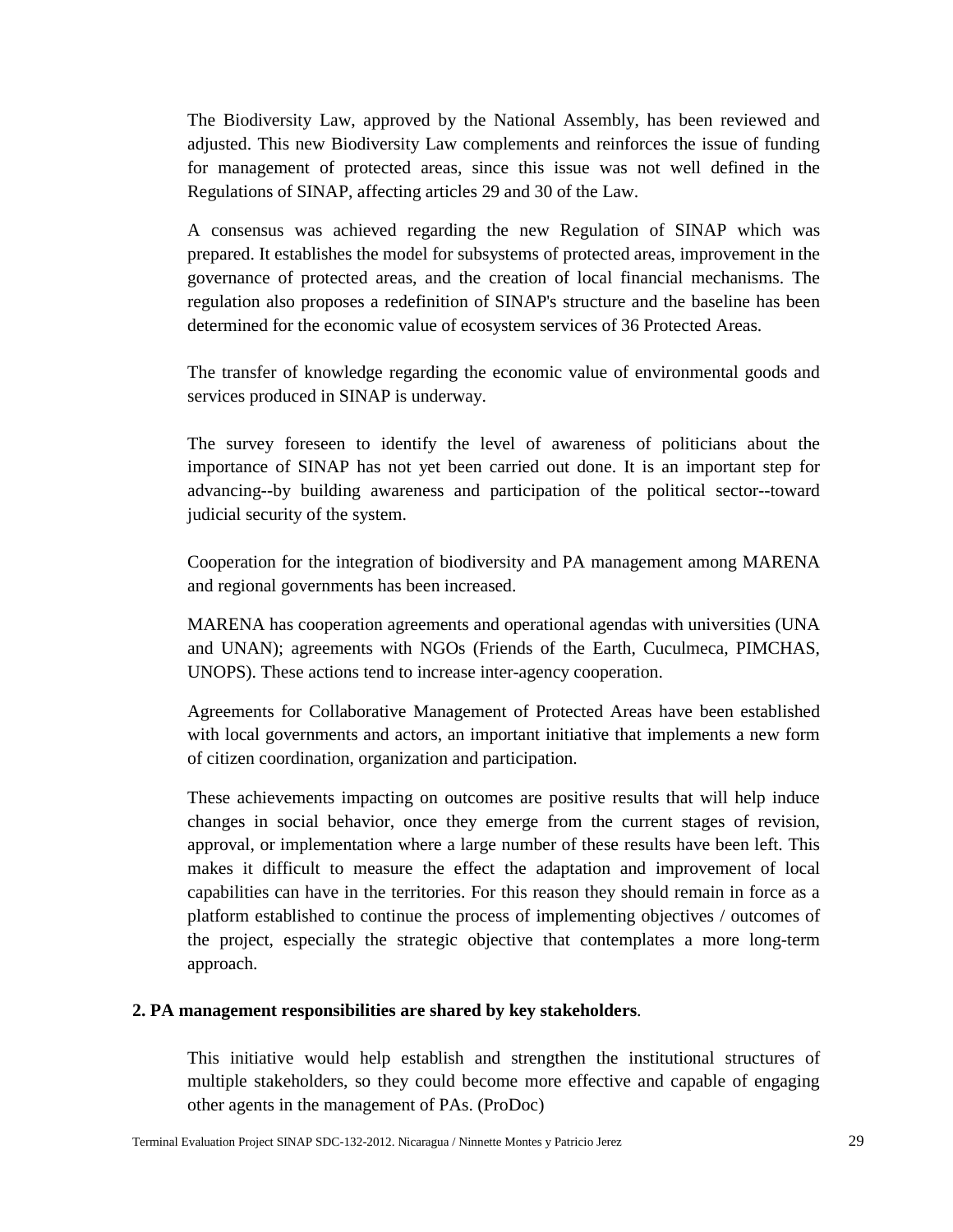#### **Indicators and targets**

 **Indicator 2.1** Number of PAs with a functioning participatory (multi-sector) structure in communication with the DGPA.

**Target:** At least 40 PAs with local structures functioning and systematically communicating with the DGPA at the national level.

**Achievements**: 19 PAs operate with Collaborative Management Committees (CMC). Achievement of 47.5% of the target.

There is no systematic communication with the DGPA at the national level.

**Indicator 2.2** Number of agreements signed within the framework of strengthened and formalized collaborative management of PAs, including defined standards and protocols.

**Target:** 20 PAs under collaborative management, strengthened and formalized, have agreements or arrangements that include standards and protocols by 2012.

**Achievements**: 19 PAs operate with CMC. Achievement of 95% of the target.

11 Collaborative Management agreements were signed, integrating 19 PAs and 40 municipalities.

 **Indicator 2.3** Multi-sector committee coordinates and analyzes the impacts and lessons learned from the model projects to convert present practices into biodiversity compatible production.

**Target:** Projects for sustainable use of natural resources in the process of transfer to local communities in 20 PAs.

- At least one alternative artisanal fishing experience has been developed and replicated, reducing the impacts on natural ecosystems.

- Value-added has been developed for at least one agricultural product associated with the PAs.

- Certification Schemes in two (2) PAs.

**Achievements**: The project did not get the co-financing to develop sustainable use projects. They have been carried out in partnership (co-funding) with actors working in the area of influence of the PAs.

- Research consultations were conducted for the creation of breeding zoos for: iguanas, deer, lowland paca (*guardatinaja*), rural tourism, water trails, black conchs, caged fish and crocodiles.

- No activity was developed for adding value to agricultural products.

#### **Outcome 2 Evaluation**

Outcome 2 is the most outstanding within the overall framework of the project since, with the adaptive management model, it was possible to build a certain platform with shared responsibilities, with agents and key stakeholders through the creation of the Collaborative Management Committees, and the implementation of pilot sustainable use production projects in partnership with local NGOs, among others.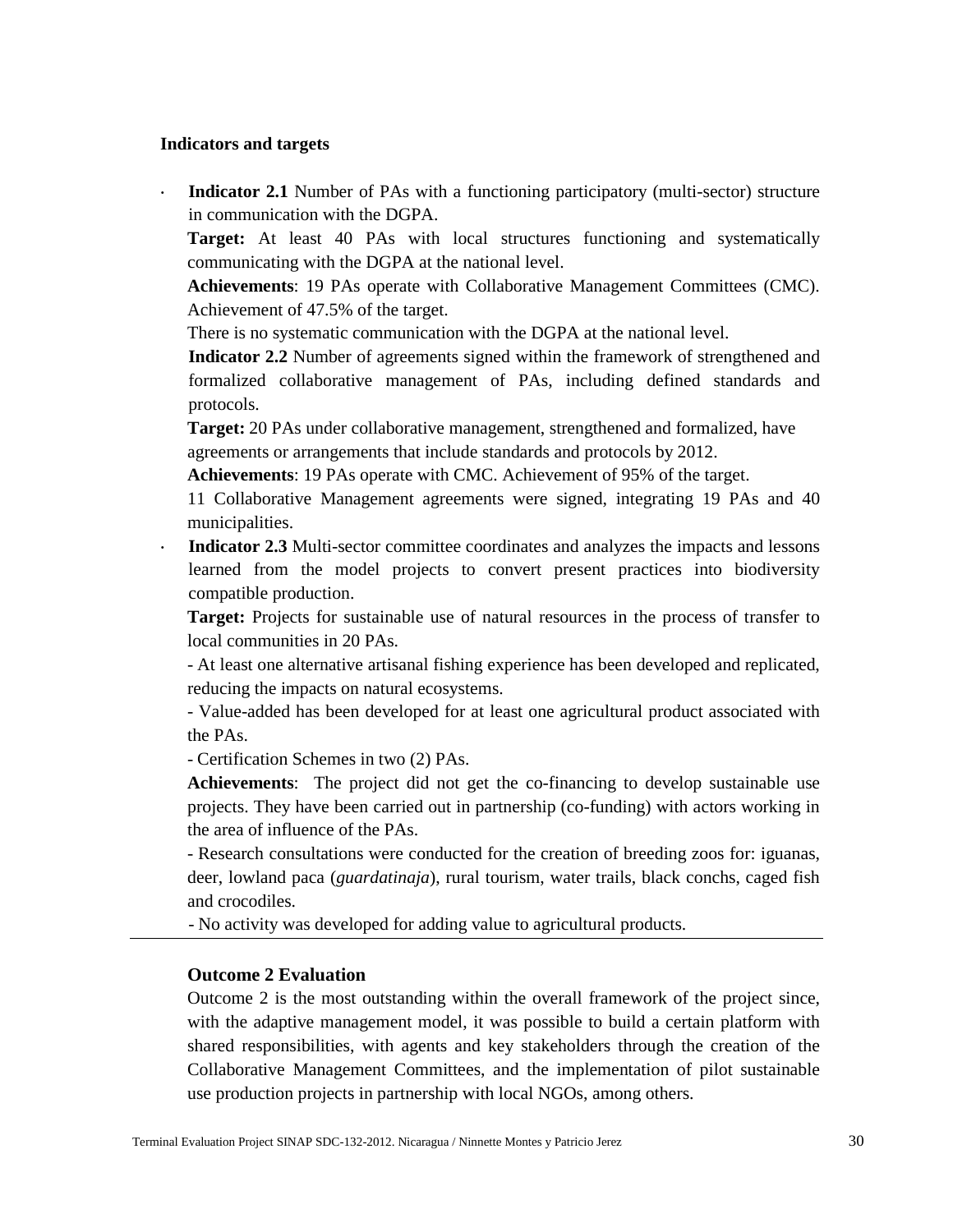By operationalizing the Collaborative Management Committees, the project has improved the management of 19 protected areas, which are part of the 4 subsystems designed. There is no systematic communication with the DGNP at the national level. It is important to boost communications with the DGNP, as an action leading towards relationships that generate comparative advantages, since a financial contribution is sought in the future, according to the ProDoc, for the central SINAP.

Agreements for collaborative management of 19 protected areas have been signed. 11 agreements of Collaborative Management comprising 19 PAs and 40 municipalities are signed. These agreements provide significant organizational and collaboration security for the support of protected areas.

Four pilot projects for sustainable use of natural resources by the community have been established. Research consultations were conducted for the creation of breeding zoos for: iguanas, deer, lowland paca (*guardatinaja*), rural tourism, water trail, black shells, caged fish and crocodiles. These are basic activities that are generating greater efficiency and behavioral changes in the sustainable use of natural resources in the projects that are already in operation such as conch production and fish in cages.

NGOs provide funding for some of the pilot projects, thus achieving an important and desired leverage for integration of the project and the organizations operating in the territory. Activities for adding value to agricultural products have not been carried out. Certification Schemes were not carried out. Progress has been made in promoting the capacity for sustainable financing of SINAP.

#### **3. Capacities for sustainable financing of SINAP and PAs developed.**

Improving the financial situation of SINAP through the transformation of its financing system to generate, retain and account for funds, and invest them more effectively in the territory. (ProDoc)

#### **Indicators and targets:**

**Indicator 3.1** Number of PAs reporting revenues and costs.

**Target:** Revenues and costs are reported in 22 PAs, with an accounting operation that registers budget, expenditures and income for each AP. S8

**Achievements**: 5 PAs (Masaya Volcano, Somoto Canyon, Dipilto-Jalapa, La Cumplida and Yalí) prepare budgets and keep accounts with reports that register income and expenses.

Achievement of 22% of the target.

 **Indicator 3.2** Number of PAs with financial mechanisms consensually accepted and in process of implementation for the sustainable management of protected areas in the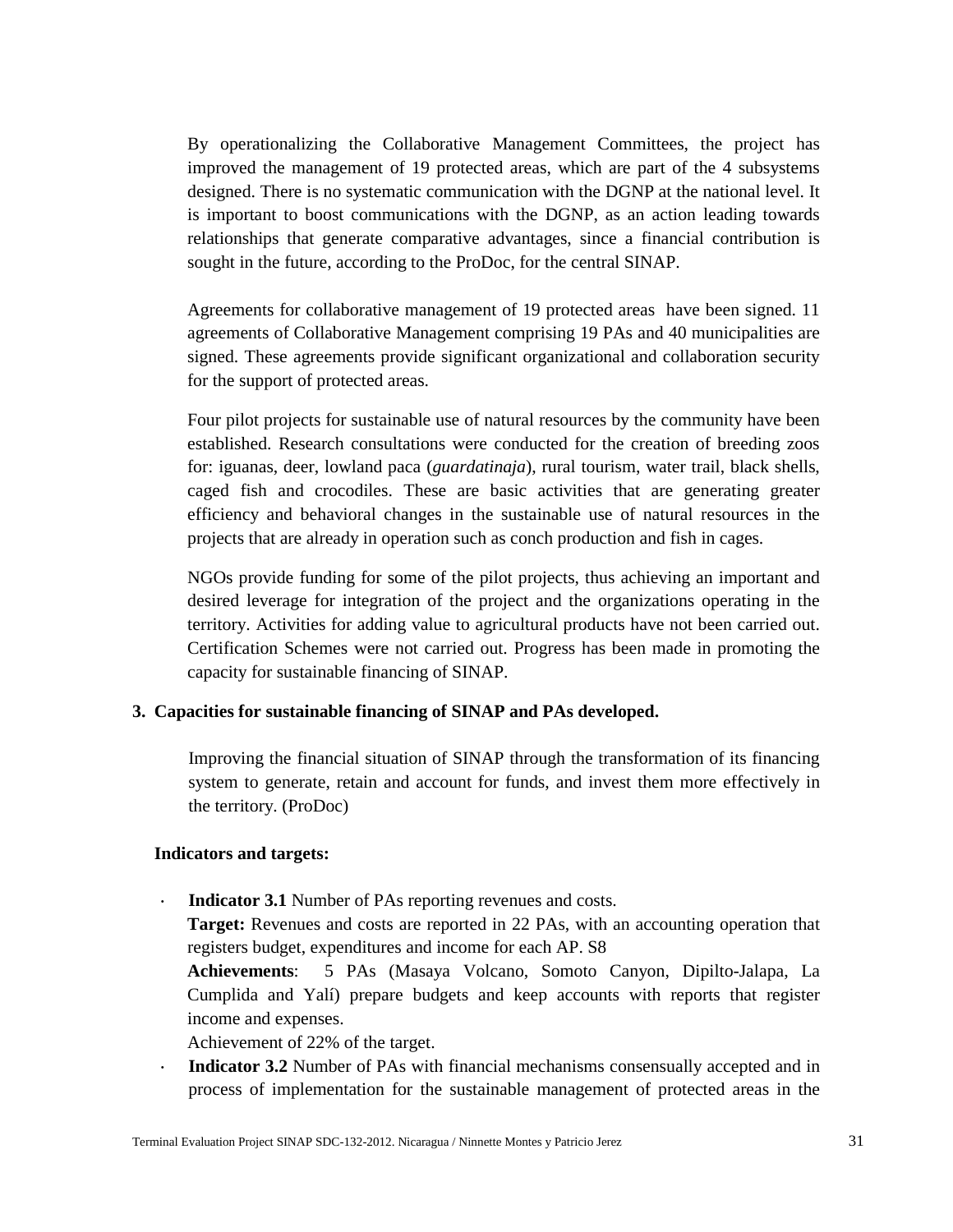municipal framework. This indicator replaces the following indicators: 3.2. Increase in score in UNDP financial scorecard; 3.3. Revenue generated by concessions and retained by SINAP and the local PA; and 3.4. Increase in public investment over baseline to support PA management.

**Target:** At least 12 PAs have been economically valuated and 4 of them show improvements of financial mechanisms in process of implementation. The objectives are adjusted according to the rating assessment by the UNDP, the Agents and Stakeholders.

**Achievements**: The Project has designed and implemented (at the pilot level) financial mechanisms for environmental compensation for the goods and services produced in PAs. The was no information found on the No. of PAs.

- **Indicator: 3.3** An inter-institutional legal proposal has been prepared and consensually accepted for renewable energy concessions that would generate income for SINAP.
- **Goal:** A consensually accepted regulation is available that would operationalize compensation by the energy concessions for environmental management. S8

**Achievements**: A Legal and Technical Report was prepared and delivered to the authorities of MARENA.

#### **Outcome 3 Evaluation**

Outcome 3 was considered one of the most significant components in the initial focus of the ProDoc, as a core element for attaining gradual sustainability achievements for SINAP. Together with Outcome 1, it is also a component that requires the greatest political effort within a high decision-making level in the national context, preferably between government and donors.

At the territorial level, there are records of the development and establishment of financial mechanisms and local funds in some Collaborative Management Committees, that are already reporting—in the case of Somoto Canyon--auto-sustainability of their activities for 2012, with projections to surpass their revenues in 2013.

5 PAs (Masaya Volcano, Somoto Canyon, Dipilto-Jalapa, La Cumplida and Yalí) prepare budget and accounting reports that register income and expenses.

The Project has designed and implemented (at the pilot level) financial mechanisms for environmental compensation for the goods and services produced in protected areas. This activity has not yet had effects for it is still in its demonstration phase.

A Legal and Technical Report was prepared for operationalizing compensation for energy concessions and it has been delivered to the authorities of MARENA for approval. This is an important achievement for the financial sustainability of SINAP, so it should be promptly approved, agreed upon and formalized.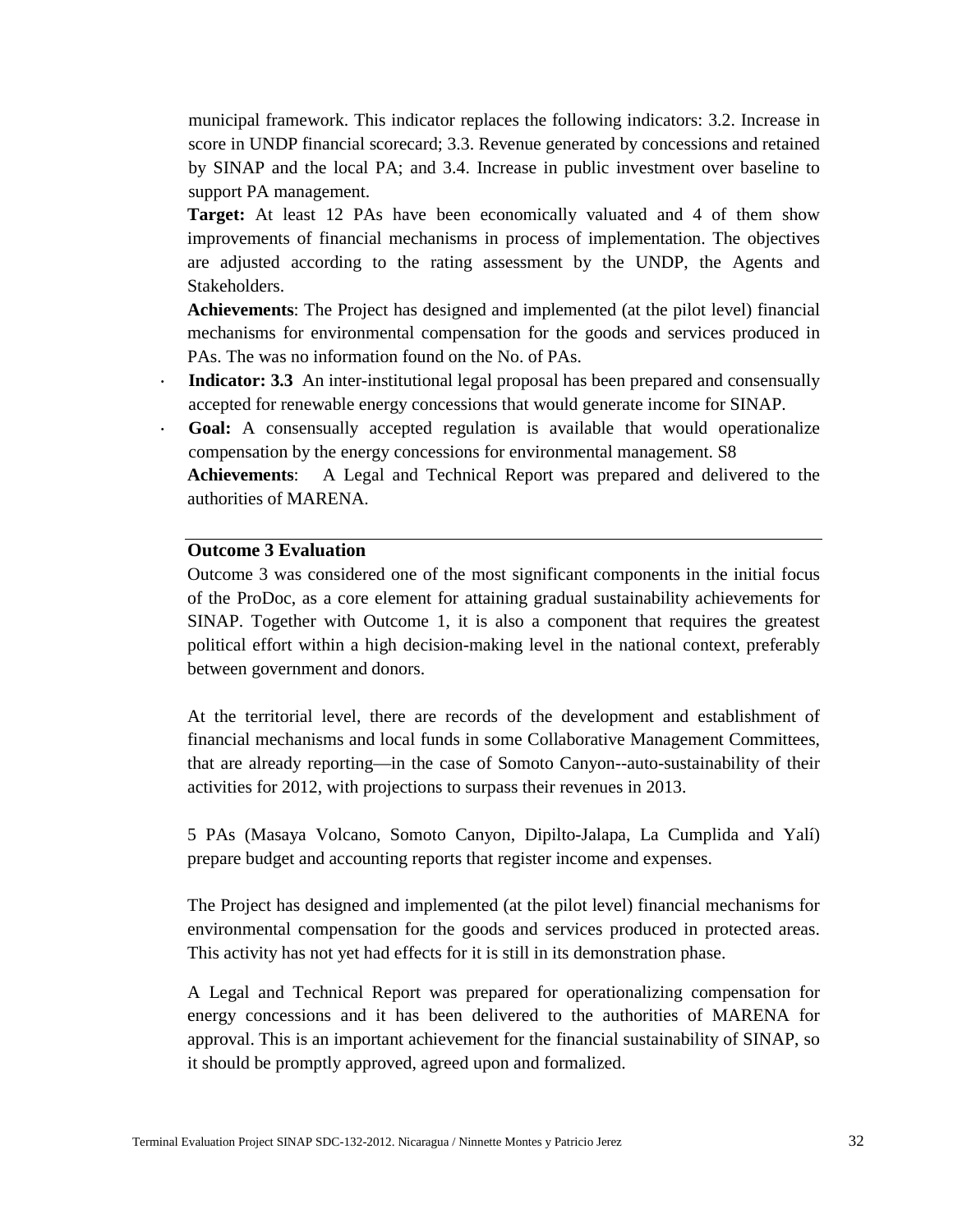#### 4. **Institutional management and learning within project and MARENA**.

Institutionalize the learning experience within the project and MARENA, to attain the best use, sustainability and replication of lessons learned. (ProDoc)

#### **Indicators and targets:**

 **Indicator 4.1** Project financial management system **Target:** A system is in place. **Achievements**: A system is in place that functions effectively. **Indicator 4.2** Number of events for the transmission of lessons learned in the subsystems of SINAP and Natural Patrimony. **Target:** An event is held for the project closure. **Achievements**: No information is available.

#### **Evaluation Outcome 4.**

The main contribution of this component is the establishment of a financial management system for the project that is operates effectively (AOP, Budget, Quarterly and Annual Progress Report, Annual CDR and Audit Report).

Information was not obtained on an event—to be held at the end of the project—for the transmission of lessons learned within the SINAP.

#### **Qualification Outcomes and Achievements**

| <b>Evaluated Components</b>  | <b>Rating</b>                  |
|------------------------------|--------------------------------|
| Project objective            | Moderately unsatisfactory (MU) |
| <b>Outcomes and Products</b> | Moderately satisfactory (MS)   |

#### <span id="page-33-0"></span>**3.3.3 Overall qualification of the project according to the evaluation criteria**

#### The **Design of the Project is Satisfactory (S)** because:

It was prepared according to all the international regulations and standards, with the participation of key stakeholders and it responds to national priorities.

The logical framework complies with the majority of the indicators and goals of the project, which were oriented toward: i) Improving the effectiveness of management of the protected areas, with improvement initiated in 14 PAs. ii) Improving the sustainability strategy of SINAP, with advances achieved through the proposal and validation of the PA subsystems; iii) Promoting the financial sustainability of the PAs, initiated by the proposals for financial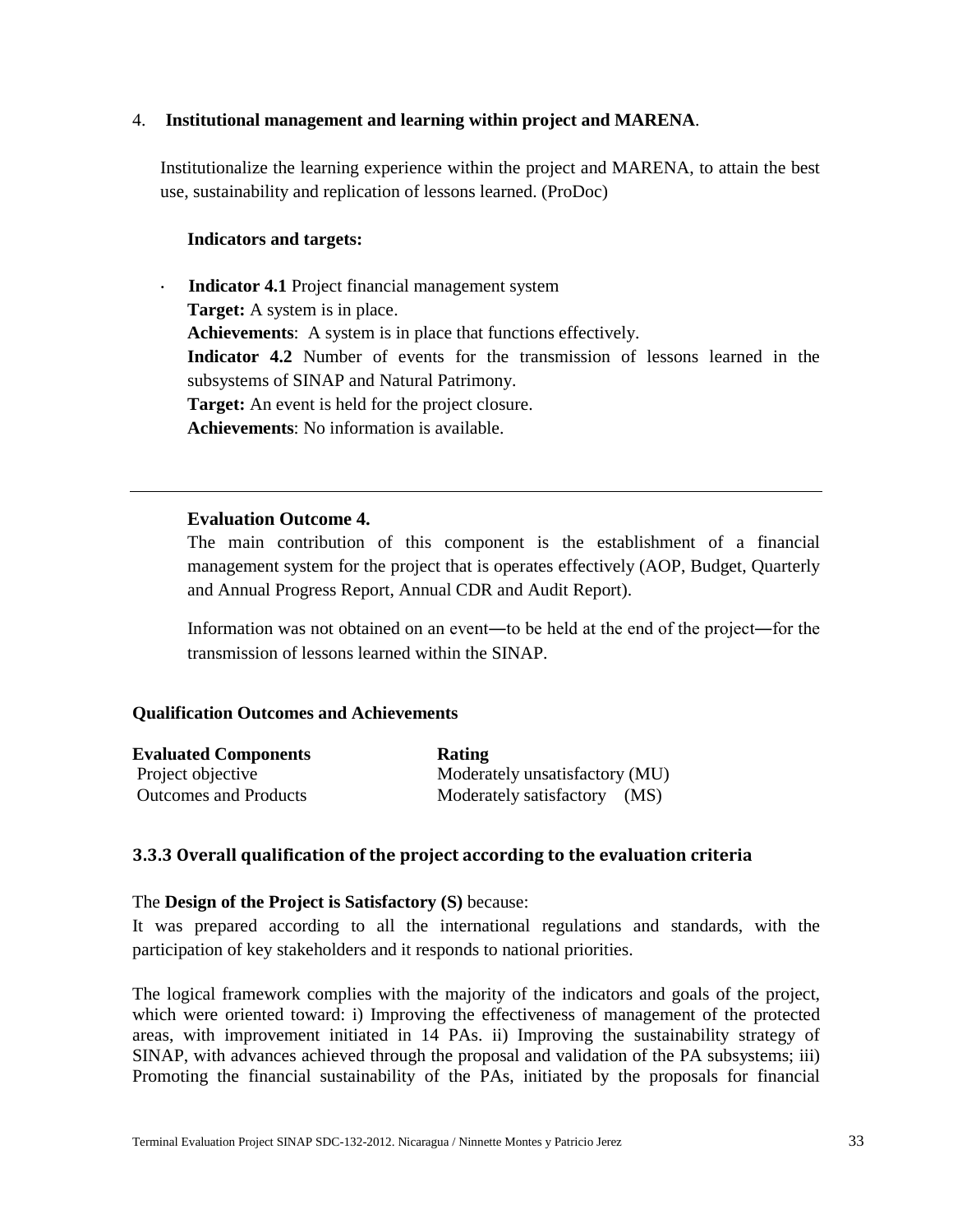mechanisms at the national level, based on revenues from tourism, the environmental service of water and regulations for capitalization of 0.5% of renewable energy.

## The Qualification of the **Attainment of the overall objective** of the project is **Moderately unsatisfactory** (MU) because:

The initiatives achieved within the new modified strategy of the project did not achieve the results expected initially. The scope of the contribution of these achievements to the overall project objective was less than expected. The adaptations proposed for the project were based on changes in the indicators of some results, leaving for a little later the possibility of achieving the overall objective. The principal adaptations were those concerning: a) improving the legal framework through a SINAP Policy and reform of the Protected Areas Regulation and b) promoting local financial mechanisms within the framework of the pilot sub-systems.

An initiative to improve the biodiversity law was incorporated to the adaptation process, integrating financial mechanisms for the conservation and sustainability of biodiversity. There was an amendment to the Law; it was passed onto the environmental committee of the National Assembly for review and it was subsequently approved.

The last adjustment was to change the indicator to promote PA Co-management to Collaborative Management.

The qualification for the **Implementation** of the Project is **Moderately Satisfactory** (MS) because:

Execution of 83.8% was achieved in 2010 and 82.1% in 2012, in compliance with the reprogramming in the AOPs, evaluating only the execution of the 1.8 million supplied by GEF.

Part of the adaptation strategy was aimed at strengthening, with an unplanned budget some successful elements of the project: the official incorporation and validation of subsystems of Protected Areas; the programs of awareness and environmental education; the practical development of pilot projects for sustainable use, with multi-sector participation, organization and partnerships; and local financial mechanisms.

Resources were efficiently used, taking into consideration most of them were allotted to technical assistance. There was full compliance with the new targets reoriented to the territory, which was the 2nd focus of the ProDoc. Resources were allotted to identify baseline study consulting needs, associated with co-financing of co-investments, aimed at pilot projects for sustainable use and community socio-economic alternatives. These projected more funding to strengthen initiatives that were already operating.

The qualification regarding the achievement of **Results** is **Moderately Satisfactory** (MS) because the Project managed to establish positive actions around its overall results, mainly in all the initiatives aimed at the territory of the intervention.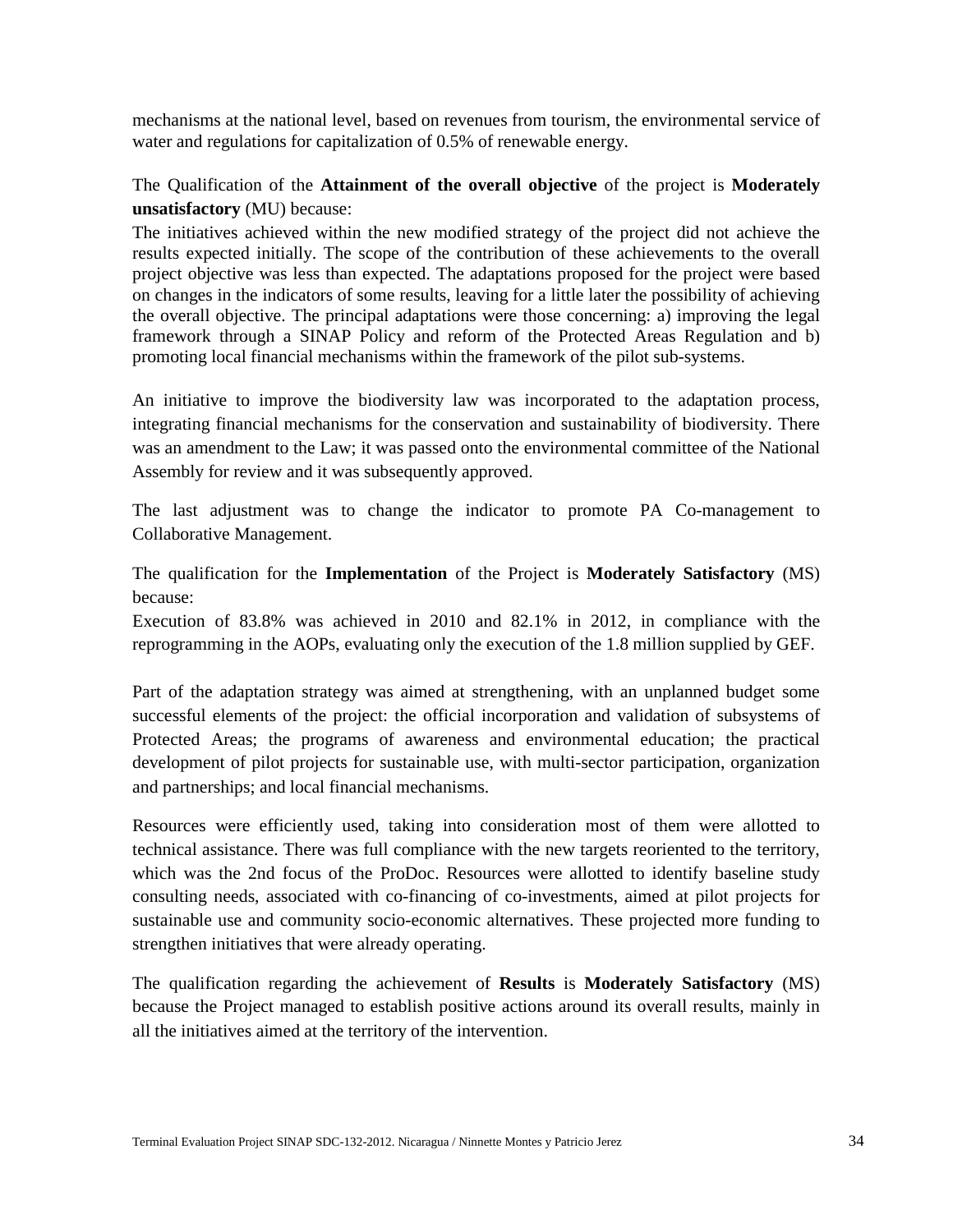**The processes that stand out for producing behavioral changes in the PAs that were the object of this intervention are:**

- The official validation of the Collaborative Management Committees, improving governance of the Protected Areas where they operate.
- The financial mechanism and local funds initiatives, in the process of maturing in the medium-term, within the legal framework of the municipalities, providing greater understanding of more efficient management of natural resources.
- The Protected Areas monitoring system model (applied to the PAs of the Madriz-- Nueva Segovia Subsystem) has improved the vision of integral management of ecosystems.
- The environmental education program put into operation in the subsystems of protected areas with practical actions for reforestation and clean-up have managed to mobilize citizens to share responsibilities and commitments.

#### **The processes that, despite the efforts expended, did not manage to achieve the desired result were:**

- The Pilot Projects for community tourism and crocodile breeding in Padre Ramos and Tule exploitation in Puerto Morazán. There was no tourism strategy in alliance with INTUR and TUROPERADORAS, with financial support for marketing and promoting the image of tourism in protected areas (according to interviews with focal groups).
- In two of the four centers of wild flora and fauna, there was a failure to comply with commitments of agreements and the protocol for management of breeding species, as well as low institutional capacity of the territorial delegations of MARENA in monitoring and management of the pilot projects.

## **The assessment of the evaluation criteria is shown for the four outcomes in relation to the established objective.**

#### <span id="page-35-0"></span>**3.3.4 Relevance**

**Relevant, (R)** because the logical framework meets most of the indicators and goals of the project, aimed at improving the management effectiveness of protected areas as per the focus of the project. This would be achieved with the support of laws and policies to facilitate financing, and create an improved strategic framework and institutional capacity that would contribute to improving the SINAP.

The four outcomes of the project were systemically designed so their achievements are interdependent. Nevertheless, outcomes 1 and 3 are significant results at the national level, and therefore have to be achieved through a strong medium and long term political strategy.

#### <span id="page-35-1"></span>**3.3.5 Effectiveness and efficiency**

**Effectiveness, Moderately Satisfactory (MS)** because these four outcomes were not fully achieved within the period of the project. However, many of its medium-term results, or outputs, were in fact achieved, providing moderate effects (bases) for the target groups. This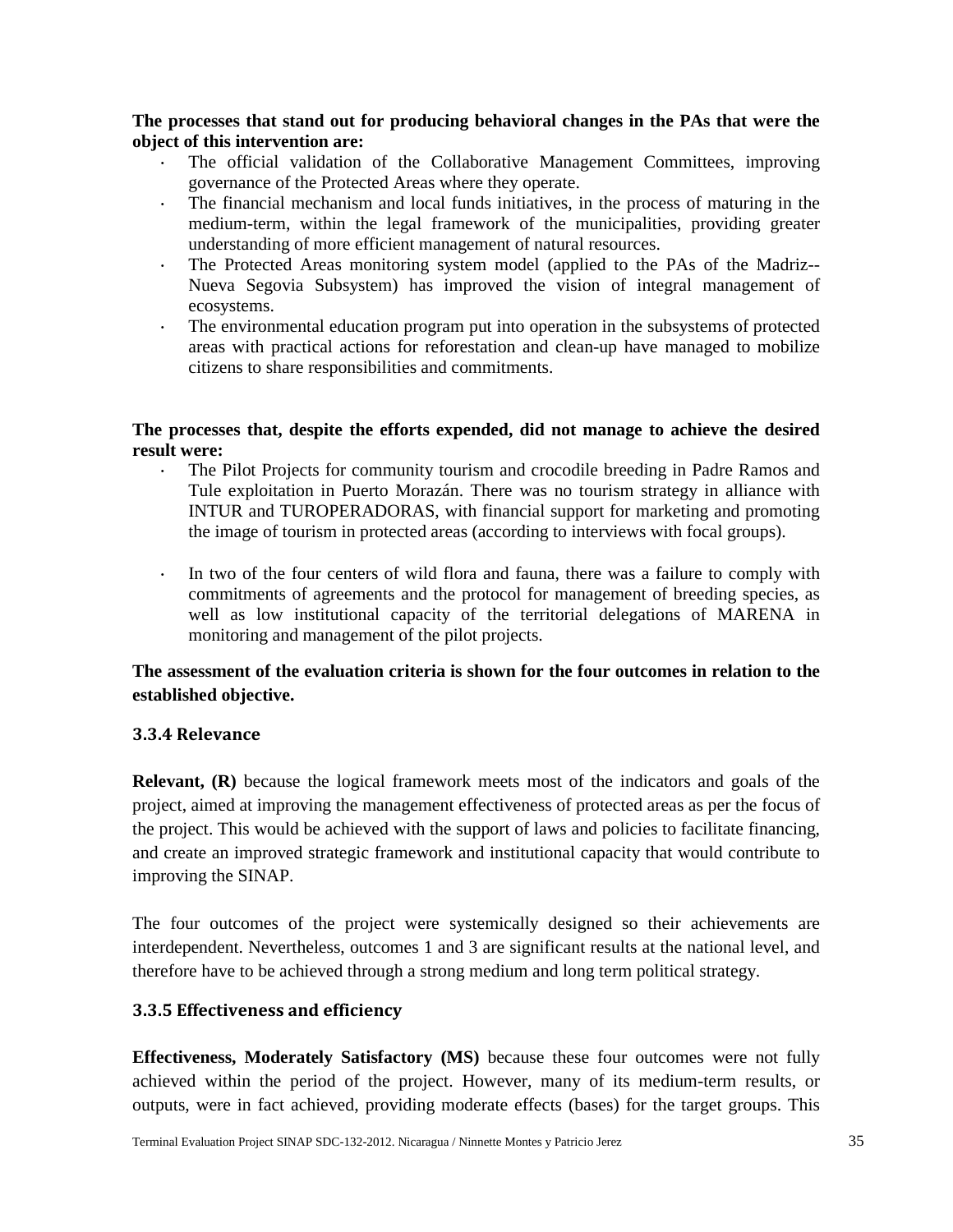indicates that they are results that are likely be achieved through the implementation of other projects or other actions generated by the central government or by the beneficiaries themselves.

**Efficiency, Moderately Satisfactory (MS)** because part of the adaptation strategy was aimed at strengthening, with an unplanned budget, the official incorporation and validation of subsystems of Protected Areas and awareness and environmental education programs, with the practical development of sustainable use pilot projects, with multi-sector participation, organization and partnerships, and local financial mechanisms. This was accomplished with the help of various NGOs working in the country, fulfilling one of the commitments in the ProDoc in terms of obtaining returns for actions taken.

#### **3.3.6 National involvement**

The design of the ProDoc took into account the principal national plans, including in the results the connections between the DGNP and the productive sectors in order to promote a relationship, that did not exist before, with private property owners living in the PAs and the development of PA management agreements under a decentralized system which is a national priority.

The Strengthening SINAP project coincides with the country's Environmental Plan, which includes among its short-term objectives, promoting the economic viability of biodiversity, taking into account its wealth as an economic value, as well as the costs of its degradation. The development of better management plans is also part of this strategy.

For the UNDP it was a high priority project, in full agreement with its Country Cooperation Framework (CCF 2002-2006). (ProDoc)

Taking this approach from the design stage, increased the chances of participation of government officials, especially those in the project's area of influence. By the same token, civil society is fully involved in the territories, joining in Collaborative Management Committees. The Protected Areas Policy has been approved by the government and it maintains a basic financial commitment.

## <span id="page-36-0"></span>**3.3.7 Integration**

In accordance with the UNDP country programming and approach, some actions with positive effects for the beneficiaries of the project can be identified. These constitute a base for a scale of progressive actions leading to changes in attitude of the population towards the preservation of biodiversity in the territory. For example: the program of environmental education and awareness; the model and process of agreements for collaborative management of protected areas; the economic assessment studies of subsystems in protected areas; the pilot *Tule* handicraft project, benefiting 35 women; workshops for training in management of tools, guidelines and field practices.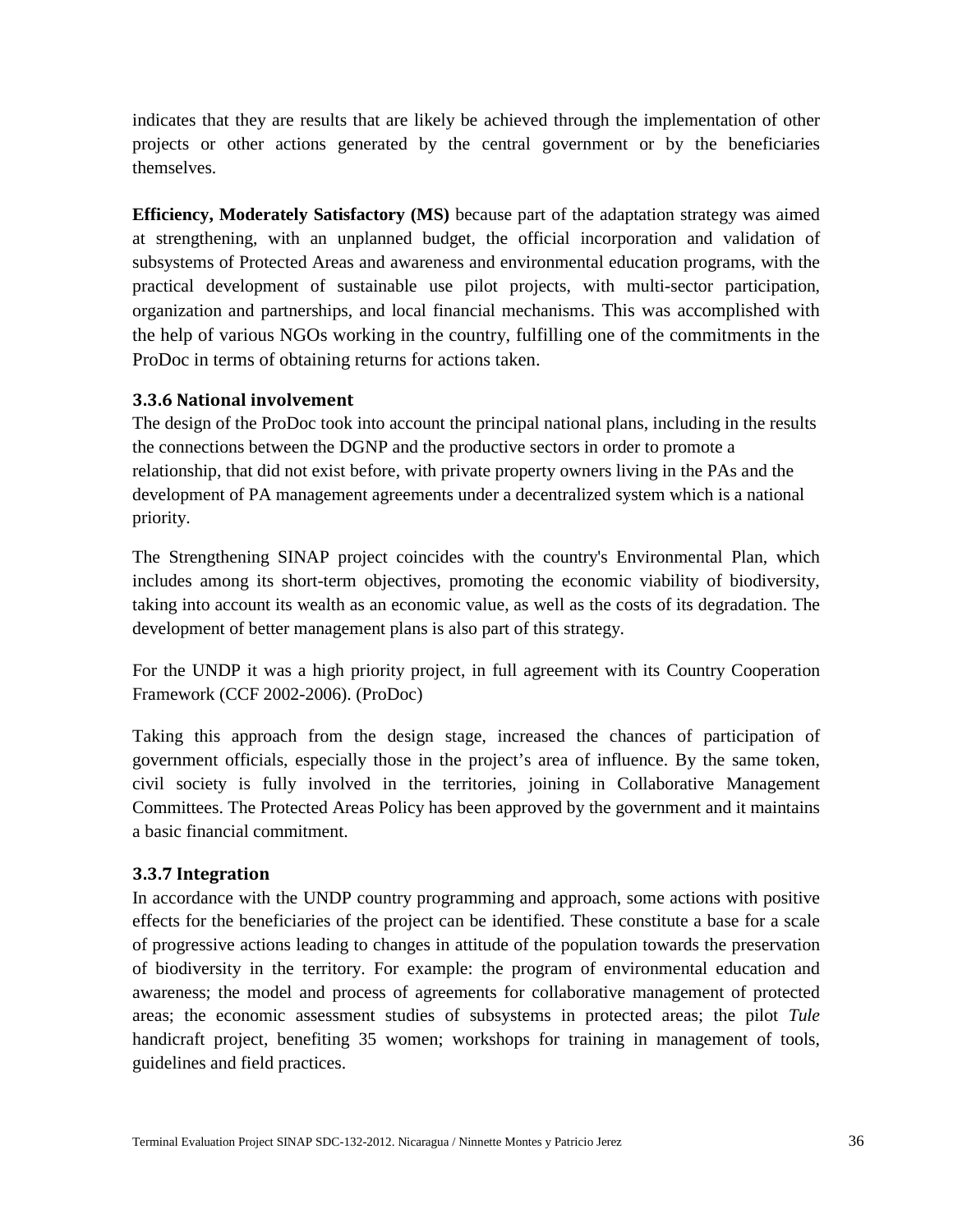#### <span id="page-37-0"></span>**3.3.8 Sustainability**

In its formulation, the ProDoc guided the actions to be taken in this period of the project and future actions to manage the system and its long-term financing. Hereinafter is a description of how the project leaves the majority of its results in the process of development, approval, revision, validation, or implementation. It cannot be categorically stated whether these actions will survive past the termination of the project, but neither can be certified that they will be lost. It will all depend on the overall institutional management, on the coordination and dialogue with donors and on the actors in the territories.

**Environmental sustainability** is where all project results converge. In this regard, there are still no traces of improvement in attitudes at the national level, in terms of positive thinking toward PA. In this case, it seems that changes could move up from the territorial to the national level. One of the major activities accomplished for this purpose, has been the promotion of sustainable use pilot projects that are friendly with biodiversity or at least that mitigate their effects in the communities around the PAs.

Rating: Moderately unlikely **(MU)** at the national level. Moderately unlikely **(MU)** in the shortterm, at the territorial level. This result will remain a work in progress, until the other results of the project as whole become consolidated. Only then, will its effects on environmental sustainability be seen.

#### <span id="page-37-1"></span>**3.3.9 Impact**

Through the final evaluation, it is possible to identify the project as one where foundations have been built. Actions should continue progressively, until the large barriers that need to be faced are overcome and it is possible to see, in the short and medium term, some demonstrations of effective change.

However, as mentioned in previous chapters, situations are visible that suggest that conditions are in place in the platform built through this project that could lead to the desired impact in terms of progressing towards the hoped-for change of state.

# <span id="page-37-2"></span>**4. CONCLUSIONS, RECOMMENDATIONS AND LESSONS**

In this section, conclusions and recommendations are grouped into national level and local level components, in order to take into account the particularities of each of them, for they each describe different aspects of the challenges of managing SINAP. Therefore, different follow-up strategies will be needed.

## <span id="page-37-3"></span>**4.1 Outcomes at the national level**

## <span id="page-37-4"></span>**4.1.1 Conclusions**

The analysis of the achievements and results of the project define it as a project to set the foundations for future progressive escalations. From this perspective, and in accordance with some statements in the ProDoc and based on the Results Based Management framework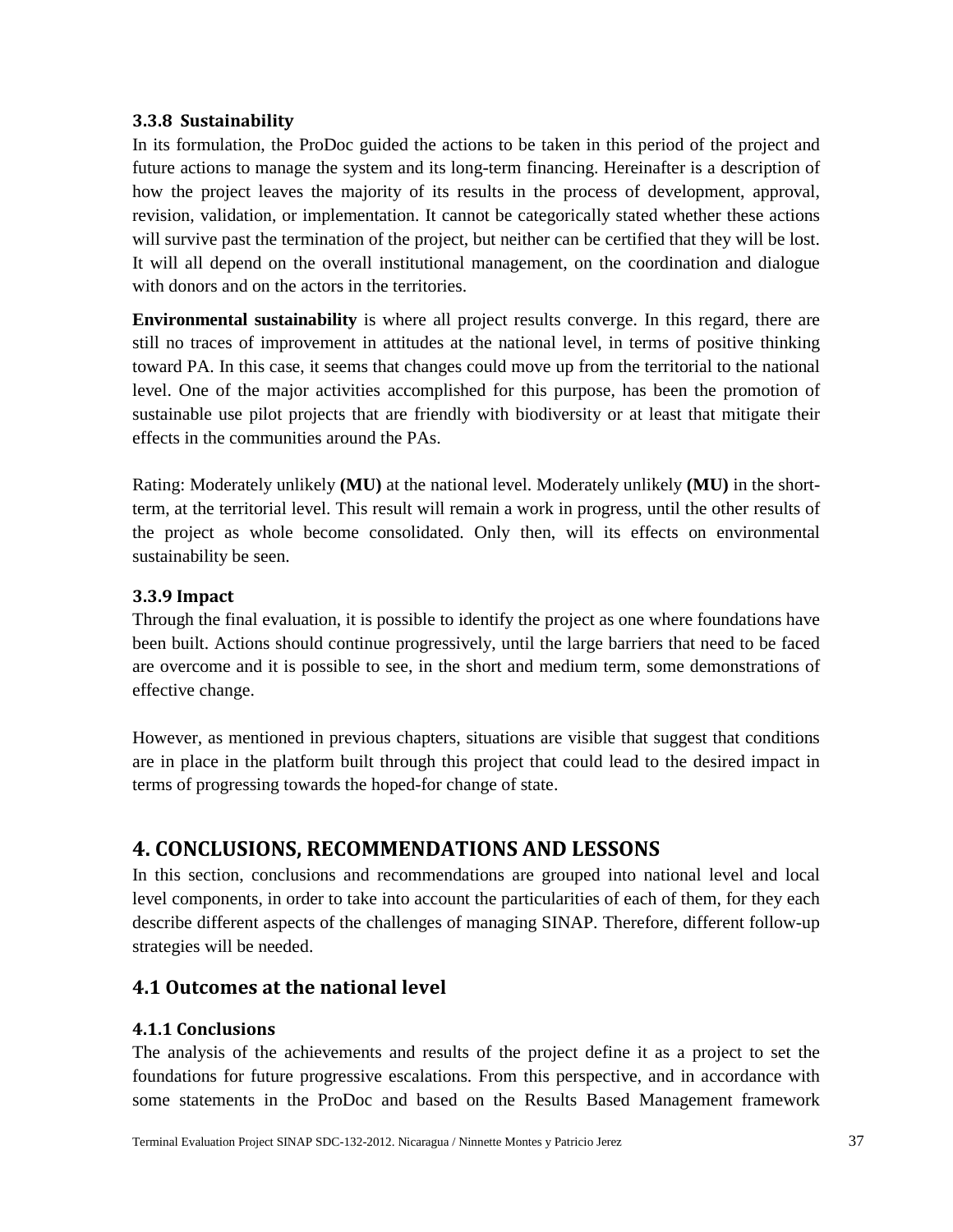(RBM), the medium-term results (Outcomes) and the ultimate result (Project objective) were not achieved in this period.

<span id="page-38-0"></span>At the territorial level, the project produced most of the outputs and it achieved the outcomes. At the national level, however, certain limitations were encountered to achieving the same results. The Protected Areas Act was not passed, nor was the Law of Fees, but, in general, the project contributed, though maybe not as much as expected, to improve the management of the PAs.

The project has managed to develop tools and capabilities (short-term results) so that all stakeholders can contribute to improving the management of PAs at the national level. Unfortunately, they are still waiting for approval, implementation, assessment and institutionalization so they were lowered them to the output level.

## **4.1.2 Recommendations**

The government (MARENA) should build on the achievements and momentum created by the project to take actions that would make it possible to advance towards the political, legal and financial strengthening of SINAP, such as reviewing, approving and implementing the tools developed and referred to in the preceding paragraph. Similarly MARENA should instruct their delegations to undertake short-term and continuous monitoring of the actions already implemented such as the Collaborative Management Committees, AOPs and business plans. The activation of the donor roundtable is also recommended, to develop the financial strategy, among other actions.

It should be noted that actions that can be undertaken do not necessarily need to have a project approach with external budgets, but they do need to have a political and administrative strategy particularly at the national level. At the territorial level, however, actions could take the form of projects.

Promote and formalize a political dialogue to boost the Protected Areas Law and the Fees Law and capitalize and make operational the financial mechanisms for the benefit of protected areas management.

Take advantage of the good results obtained with the strategy of the project in terms of community participation and continue the process of expansion of these best practices, consolidating, from the central level, multi-sector alliances and co-financing.

It would be beneficial to consolidate and replicate the products and tools generated, in order to move to a stage of more widespread implementation, principally of management plans, relationships and communication within SINAP.

To carry out all these efforts, formulated here as recommendations, it is necessary to have a SINAP that is strengthened in its administrative, financial and human resource structures.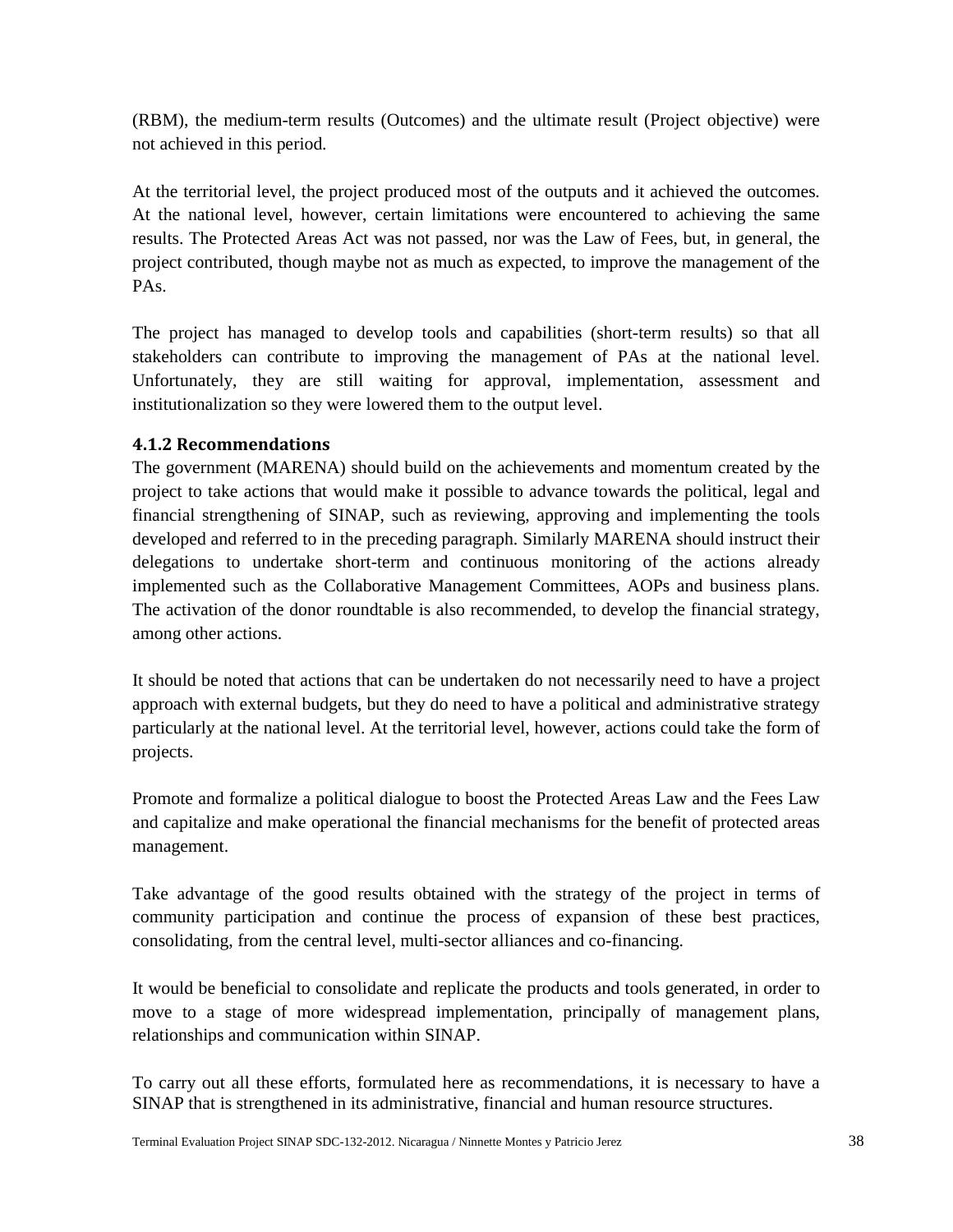## <span id="page-39-0"></span>**4.2 Outcomes at the local level**

#### <span id="page-39-1"></span>**4.2.1 Conclusions**

The project managed to achieve up to the outcomes in the four pilot APs, but the consolidation and replication of most of the products and tools generated is lacking.

The four outcomes have not been achieved in full in the period of project implementation. The project's strategy in the implementation of actions in the territory, encouraging community participation, achieved good results, with the immediate effects of good community participation and high expectations and commitment to achieve results once dispersed actions are consolidated.

The structures created with Collaborative Management Committees have shown an interest in the development of their communities, with significant achievements in terms of organization and coordination. In this process of implementation of the committees, their composition has played an important role, because different stakeholders converge.

Capacities were developed in human resources leading to obtaining an overview of the problems and identification of possible solutions, and learning from business plans to obtain funding for projects. All of this was supported by coordination, organization and communication.

<span id="page-39-2"></span>The strategy of promoting pilot sustainable use projects has contribute to disseminate the practice of "learning by doing" at the community level. The beneficiaries consider that these projects should be further developed in depth and they express that they need more support.

#### **4.2.2 Recommendations**

Strengthen the subsystems of the Gulf of Fonseca, Madriz-Nueva Segovia and Matagalpa-Jinotega which have ample potential in the long-term, through a management plan in alliance with key actors in the protected areas, co-financing agencies and the Collaborative Management Committees.

The structures created with the Collaborative Management Committees should be sustained and strengthened through continuous work in the territories, for they have shown an interest in the progress of their communities, and significant achievements in terms of organization and coordination.

Take advantage of the skills gained in human resources within the territories that will allow for cohesion around new actions and promote projects with socio-economic alternatives and stable financial mechanisms.

Support and develop the strategy of promoting sustainable use pilot projects. Projects for conch breeding and fish in floating cages should receive special attention. The latter have not yet